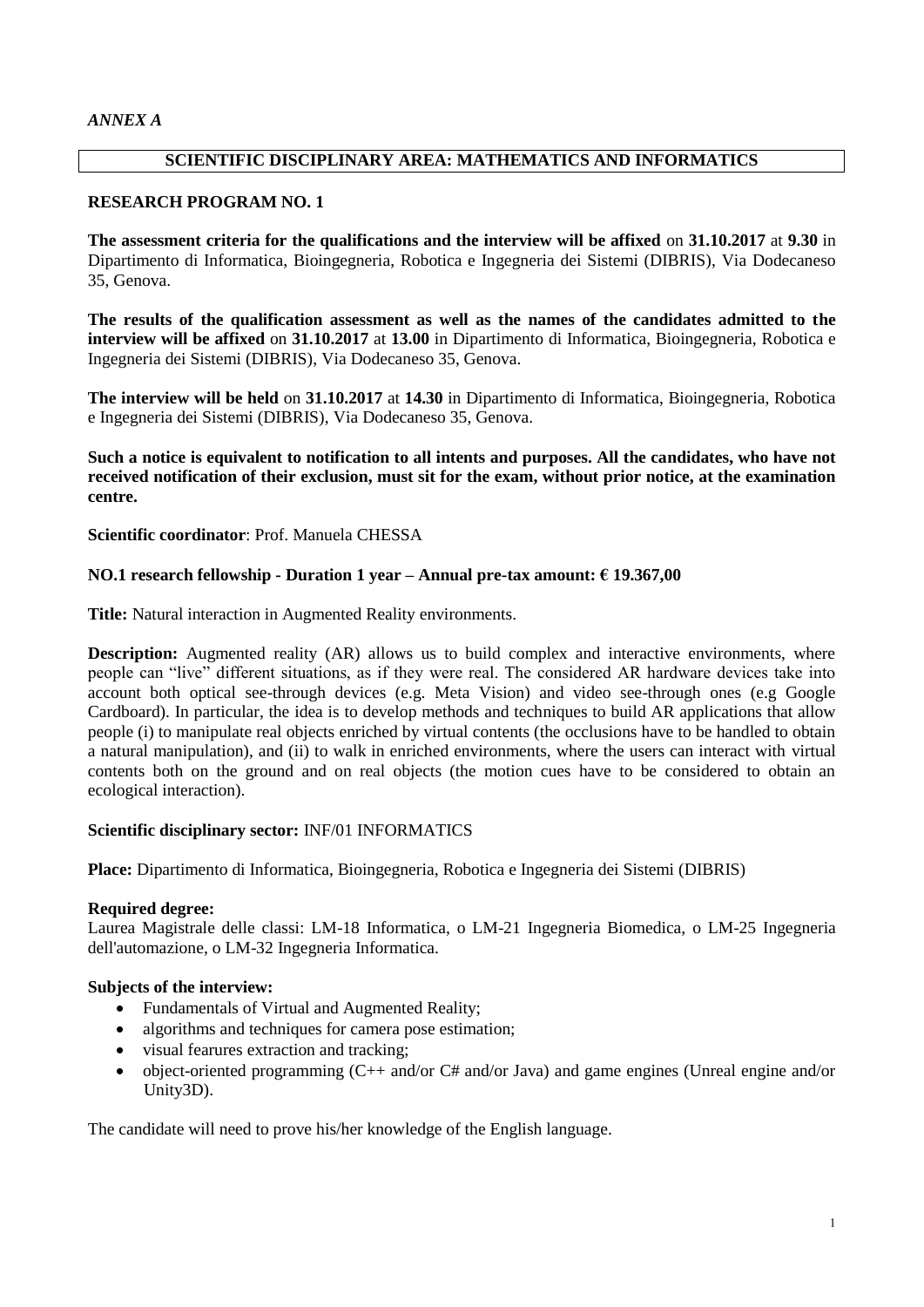# **SCIENTIFIC DISCIPLINARY AREA: EARTH SCIENCES**

### **RESEARCH PROGRAM NO. 2**

**The assessment criteria for the qualifications and the interview will be affixed** on **27.10.2017** at **8.00** in Dipartimento di Scienze della Terra, dell'Ambiente e della Vita (DISTAV), Corso Europa 26, Genova.

**The results of the qualification assessment as well as the names of the candidates admitted to the interview will be affixed** on **27.10.2017** at **11.00** in Dipartimento di Scienze della Terra, dell'Ambiente e della Vita (DISTAV), Corso Europa 26, Genova.

**The interview will be held** on **27.10.2017** at **12.00** in Dipartimento di Scienze della Terra, dell'Ambiente e della Vita (DISTAV), Corso Europa 26, Genova.

**Such a notice is equivalent to notification to all intents and purposes. All the candidates, who have not received notification of their exclusion, must sit for the exam, without prior notice, at the examination centre.**

**Scientific coordinator**: Prof. Giovanni CAPPONI

### **NO.1 research fellowship - Duration 1 – Annual pre-tax amount: € 19.367.00**

**Title:** An integrated approach (geological, geophysical and radiometric) for the study of the structural architecture and tectonic evolution of the Rennick Graben (northern Victoria Land, Antarctica).

**Description:** The research activity of this project is focused on some aspect of the Rennick Graben:

- 1) the combined interpretation of geological and geophysical data;
- 2) the achievement of radiometric time constraints;

3) the numerical modeling.

The first aspect will be treated in collaboration with the BGR (the German Polar Institute, in Hannover) and with the BAS (British Antarctic Survey, UK); the second aspect in colaboration with the IGG (Istituto di Geoscienze e Georisorse), CNR, Pisa, Italy. The third aspect in collaboration with Prof. Taras Gerya, Institut für Geophysik - ETH di Zurigo (CH).

### **Scientific disciplinary sector:** GEO/03 STRUCTURAL GEOLOGY

**Place:** Dipartimento di Scienze della Terra, dell'Ambiente e della Vita (DISTAV)

### **Required degree:**

Dottorato di ricerca in Scienze della Terra.

### **Subjects of the interview:**

- Geodynamic models.
- Numerical modeling.
- Tectonic evolution of the paleopacific margin of Gondwana.
- Geology of northern Victoria Land.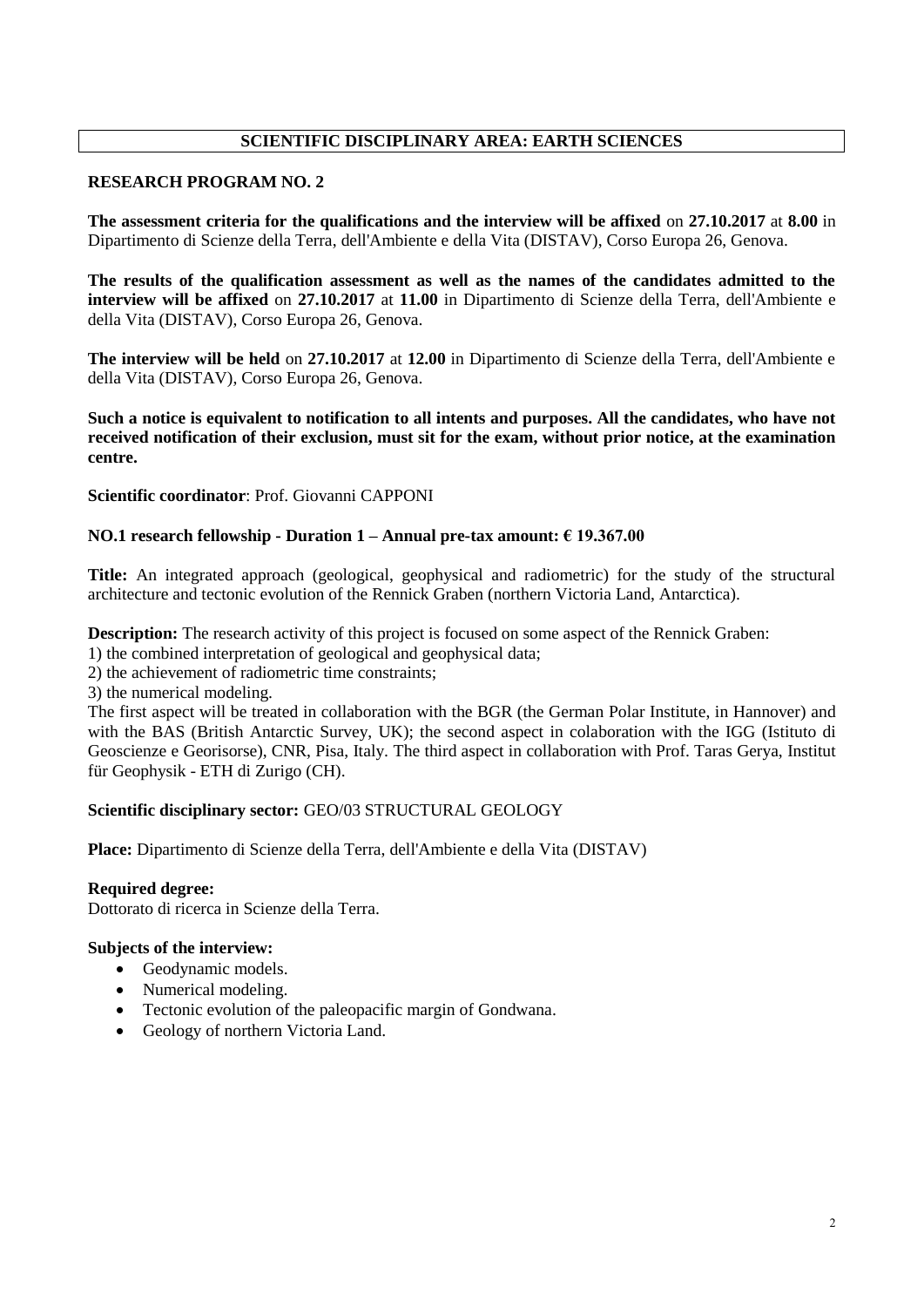**The assessment criteria for the qualifications and the interview will be affixed** on **6.11.2017** at **9.30** in Dipartimento di Scienze della Terra, dell'Ambiente e della Vita (DISTAV), Corso Europa 26, Genova.

**The results of the qualification assessment as well as the names of the candidates admitted to the interview will be affixed** on **6.11.2017** at **12.30** in Dipartimento di Scienze della Terra, dell'Ambiente e della Vita (DISTAV), Corso Europa 26, Genova.

**The interview will be held** on **6.11.2017** at **16.00** in Dipartimento di Scienze della Terra, dell'Ambiente e della Vita (DISTAV), Corso Europa 26, Genova.

**Such a notice is equivalent to notification to all intents and purposes. All the candidates, who have not received notification of their exclusion, must sit for the exam, without prior notice, at the examination centre.**

**Scientific coordinator**: Prof. Marco FERRARI

## **NO.1 research fellowship - Duration 2 – Annual pre-tax amount: € 19.367.00**

**Titolo:** MAREGOT Project (MAnagement des Risques de l'Erosion cotière et actions de GOuvernance Transfrontalière) Italia – Francia Marittimo. Coastal risk erosion management and cross-border actions. Activity T2-3 – Sediment dynamics.

**Descrizione:** Coastal erosion is a natural process constituting the coastal morphogenetic system but nowadays this process is heavily affected by human works (interventions) carried out on coastal territory and not only. Sediment moves from the mountains to the sea through rivers that, working as a conveyor belt, connect far portions of the same system. With this in mind, the research fellow will be part of activities focused on the sediment continuum analysis from inland to the sea through an integrated approach at catchment scale. The main purpose of the project is providing useful information to mitigate and prevent geomorphological risks coming from coastal erosion and to carry out an effective and sustainable land management.

### **Settore scientifico-disciplinare**: GEO/04 PHYSICAL GEOGRAPHY AND GEOMORPHOLOGY

**Sede**: Dipartimento di Scienze della Terra, dell'Ambiente e della Vita (DISTAV)

### **Titolo di studio richiesto**:

Laurea V.O. in: Scienze Geologiche, o Scienze Naturali.

Laurea Specialistica delle classi: 68/S Scienze della natura, o 86/S Scienze geologiche.

Laurea Magistrale delle classi: LM 60 Scienze della natura, o LM 74 Scienze e tecnologie geologiche.

### **Argomenti del colloquio**:

- Sediments continuity from inland to the sea.
- Coastal morphodynamics.
- Survey methods and data acquisition about fluvial hydromorpholgy and river sediment transport.
- Data analysis in GIS environment.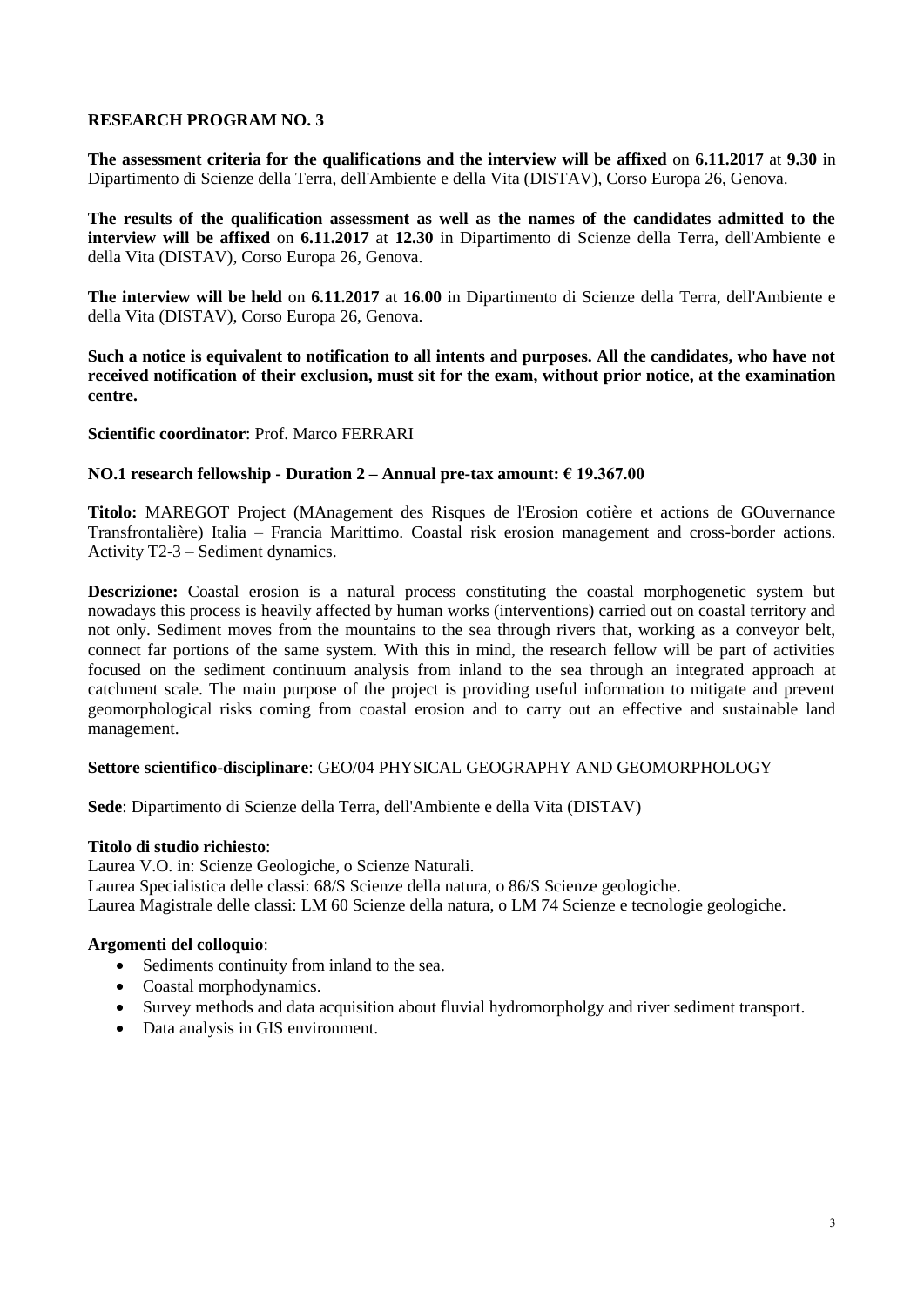# **SCIENTIFIC DISCIPLINARY AREA: BIOLOGY**

### **RESEARCH PROGRAM NO. 4**

**The assessment criteria for the qualifications and the interview will be affixed** on **30.10.2017** at **10.00** in Dipartimento di Scienze della Terra, dell'Ambiente e della Vita (DISTAV), Corso Europa 26, Genova.

**The results of the qualification assessment as well as the names of the candidates admitted to the interview will be affixed** on **30.10.2017** at **14.00** in Dipartimento di Scienze della Terra, dell'Ambiente e della Vita (DISTAV), Corso Europa 26, Genova.

**The interview will be held** on **6.11.2017** at **9.00** in Dipartimento di Scienze della Terra, dell'Ambiente e della Vita (DISTAV), Corso Europa 26, Genova.

**Such a notice is equivalent to notification to all intents and purposes. All the candidates, who have not received notification of their exclusion, must sit for the exam, without prior notice, at the examination centre.**

**Scientific coordinator**: Prof. Luigi MINUTO

### **NO.1 research fellowship - Duration 1 – Annual pre-tax amount: € 19.367.00**

**Title:** Species Distribution Models for the study and conservation of biodiversity of endemic species of South-western Alps.

**Description:** The project is aimed to apply species distribution model to increase the knowledge about processes that have affected and that will affect in the future the distribution of biodiversity in South-western Alps. The project will enable to identify past and future refugia and understand the role played by climatic stability in establish the current distribution pattern of endemic plant species in the main centre of endemism in the Alps. In addition, this study will enable to understand any relationship between past and future processes in affecting species distribution. This knowledge is useful to improve conservation strategies taking into account for evolutionary processes.

## **Scientific disciplinary sector:** BIO/02 SYSTEMATIC BOTANY

**Place:** Dipartimento di Scienze della Terra, dell'Ambiente e della Vita (DISTAV)

#### **Required degree:**

Laurea Specialistica della classe 68/S Scienze della natura. Laurea Magistrale della classe LM-60 Scienze della natura.

### **Subjects of the interview:**

Knowledge about species distribution models techniques. Basic knowledge about Biogeography. Knowledge about Alpine flora and in particular about plant endemic specie of SW Alps. The skills of the candidate in working autonomously will be evaluated together with his experience in innovative scientific techniques. The capacity to interact with a working group will be evaluated together the ability in managing the job.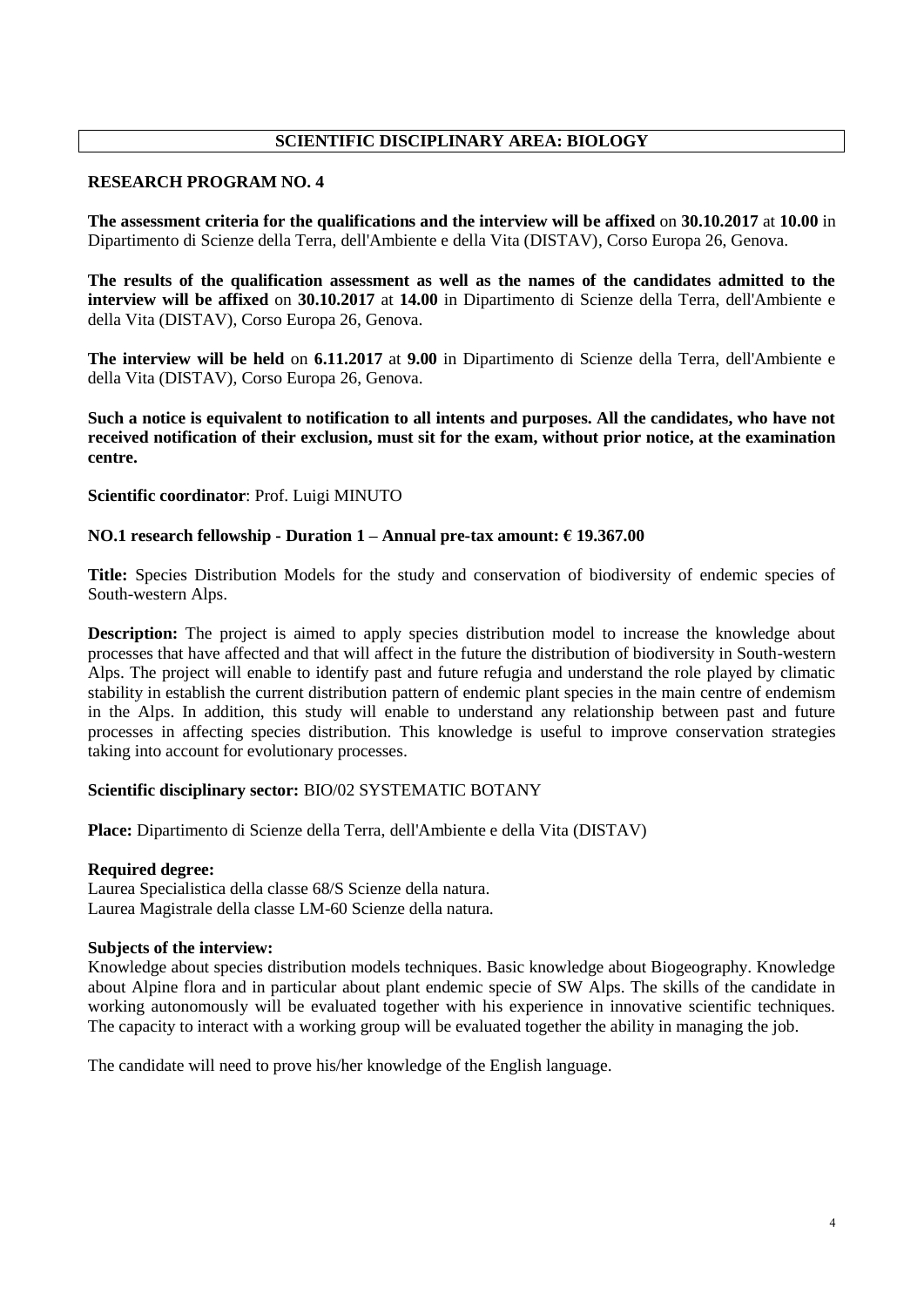**The assessment criteria for the qualifications and the interview will be affixed** on **2.11.2017** at **12.00** in Dipartimento di Scienze della Terra, dell'Ambiente e della Vita (DISTAV), Corso Europa 26, Genova.

**The results of the qualification assessment as well as the names of the candidates admitted to the interview will be affixed** on **3.11.2017** at **12.00** in Dipartimento di Scienze della Terra, dell'Ambiente e della Vita (DISTAV), Corso Europa 26, Genova.

**The interview will be held** on **3.11.2017** at **14.00** in Dipartimento di Scienze della Terra, dell'Ambiente e della Vita (DISTAV), Corso Europa 26, Genova.

**Such a notice is equivalent to notification to all intents and purposes. All the candidates, who have not received notification of their exclusion, must sit for the exam, without prior notice, at the examination centre.**

*As regards candidates, who are not resident or domiciled in Italy, and those, who are resident or habitually domiciled at a distance of more than 300 Km from the selection centre, the interview, if requested, can also be held by electronic means (SKYPE video conference call), promptly contacting Prof. Giorgio Bavestrello on the phone number +39 0103538031 or via the email address: [giorgio.bavestrello@unige.it.](mailto:giorgio.bavestrello@unige.it)*

### **Scientific coordinator**: Prof. Giorgio BAVESTRELLO

### **NO.1 research fellowship - Duration 1 – Annual pre-tax amount: € 19.367.00**

**Title:** Characterisation of the Ligurian coralligenous habitat and evaluation of its conditions.

**Description:** The proposed research activities aim to an updating of the available information about the presence, distribution and characteristics of the Ligurian coralligenous habitat, with particular focus for the vertical rocky cliff up to 100 m depth. The study is aimed not only at defining what are the parameters and indexes related to the state of health and pressures affecting this habitat (diversity indices, anthropic activity, bio-construction/ bio-erosion ratio) but also to seek innovative methods based on techniques of remote sensing to test the state of the assemblage on the basis of its biological complexity.

### **Scientific disciplinary sector**: BIO/05 ZOOLOGY

**Place**: Dipartimento di Scienze della Terra, dell'Ambiente e della Vita (DISTAV)

### **Required degree:**

Laurea Magistrale della classe LM-75 Scienze e tecnologie per l'ambiente e il territorio.

## **Subjects of the interview:**

- Coralligenous habitat.
- Marine and coastal environment conservation.
- Photogrammetry techniques.
- Spatial analysis.
- Underwater scientific methodologies.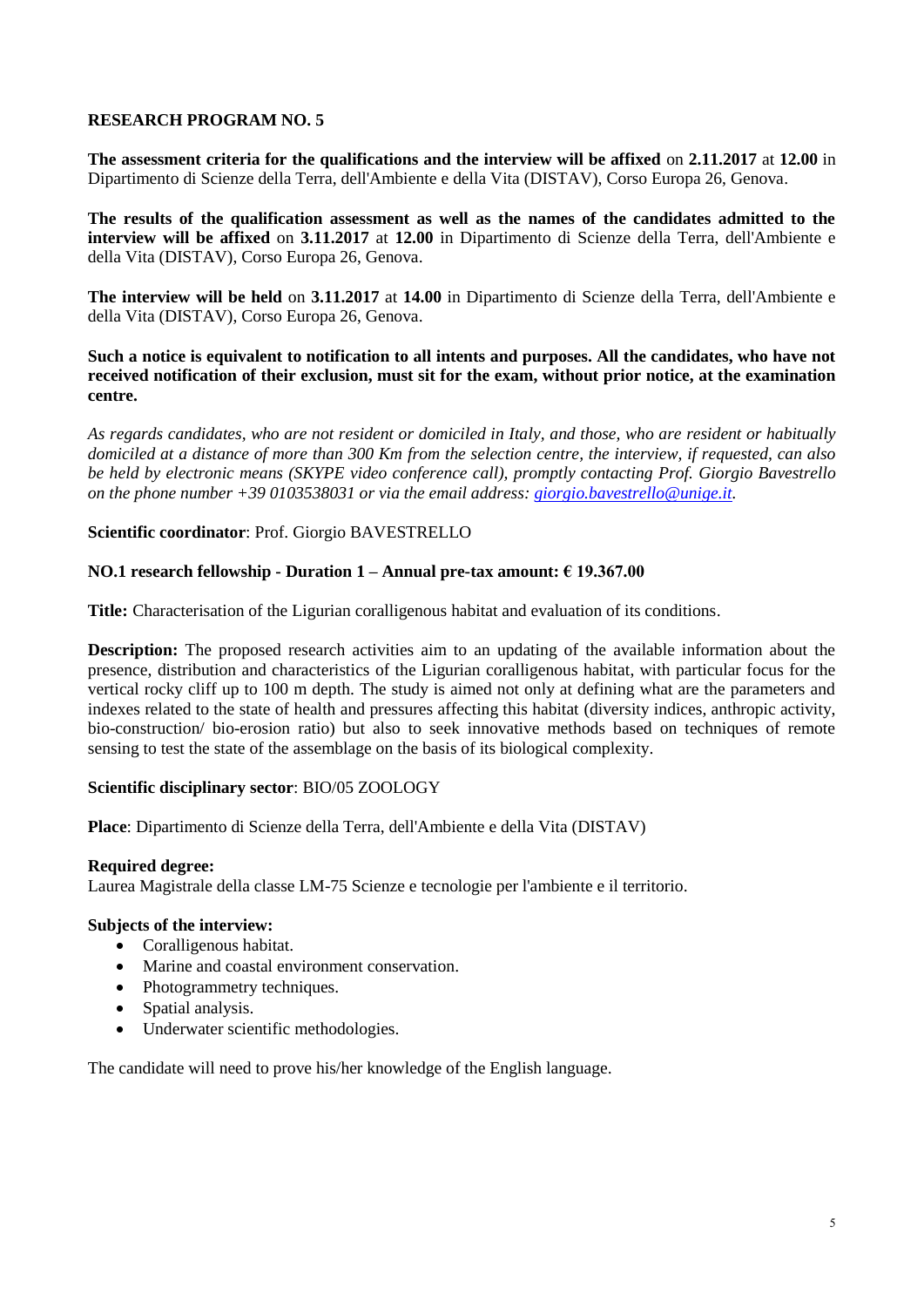**The assessment criteria for the qualifications and the interview will be affixed** on **6.11.2017** at **10.00** in Dipartimento di Medicina Sperimentale (DIMES), Fisiologia, Viale Benedetto XV/3, Genova.

**The results of the qualification assessment as well as the names of the candidates admitted to the interview will be affixed** on **6.11.2017** at **15.00** in Dipartimento di Medicina Sperimentale (DIMES), Fisiologia, Viale Benedetto XV/3, Genova.

**The interview will be held** on **7.11.2017** at **14.00** in Dipartimento di Medicina Sperimentale (DIMES), Fisiologia, Viale Benedetto XV/3, Genova.

**Such a notice is equivalent to notification to all intents and purposes. All the candidates, who have not received notification of their exclusion, must sit for the exam, without prior notice, at the examination centre.**

*As regards candidates, who are not resident or domiciled in Italy, and those, who are resident or habitually domiciled at a distance of more than 300 Km from the selection centre, the interview, if requested, can also be held by electronic means (SKYPE video conference call), promptly contacting Prof. Fabio Benfenati on the phone number +39 0103538189 or via the email address: [afassio@unige.it.](mailto:afassio@unige.it)*

### **Scientific coordinator**: Prof. Fabio BENFENATI

### **NO.1 research fellowship - Duration 1 – Annual pre-tax amount: € 19.367.00**

**Title:** The proton pump v-atpase is a hub for neural development and synaptic transmission: pathogenic role in early onset epileptic encephalopathy.

**Description:** Vacuolar-type H+-ATPases (v-ATPases) are multimeric protein complexes responsible for acidification of intracellular organelles, such as lysosomes, endosomes, Golgi apparatus and secretory granules. In neurons, v-ATPase subunits are expressed at disproportionately higher level compared to nonneural tissues, possibly reflecting a uniquely high acidification need, higher turnover and additional neuronspecific roles. At the level of synaptic vesicles, v-ATPase is responsible for the establishment of the electrochemical gradient that allows neurotransmitter loading for synaptic transmission.

Through whole exome sequencing, we identified three distinct de novo mutations in the ATP6V1A gene in children with developmental encephalopathy, featuring cognitive impairment and seizures. The aim of the project is to understand the pathophysiological role of v-ATPase components in synaptic formation and function.

### **Scientific disciplinary sector:** BIO/09 PHYSIOLOGY

**Place:** Dipartimento di Medicina Sperimentale (DIMES)

#### **Required degree:**

Laurea Magistrale delle classi: LM-6 Biologia, o LM-9 Biotecnologie mediche, veterinarie e farmaceutiche, o LM-13 Farmacia e farmacia industriale, o LM-41 Medicina e chirurgia.

#### **Subjects of the interview:**

Master thesis, research experiences and laboratory skills.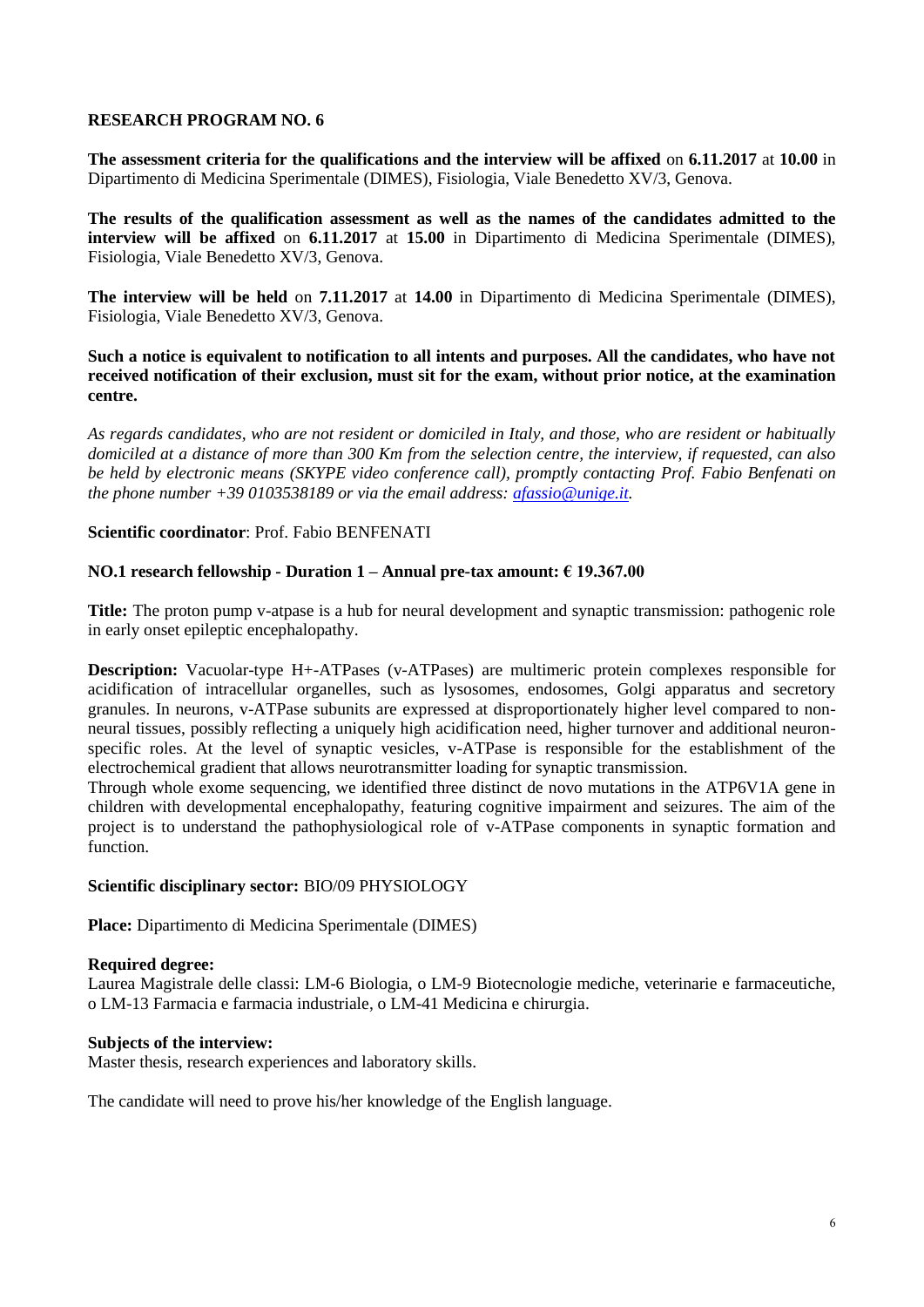**The assessment criteria for the qualifications and the interview will be affixed** on **30.10.2017** at **16.30** in Dipartimento di Medicina Sperimentale (DIMES), Sezione di Fisiologia Umana, Viale Benedetto XV/3, 16132 Genova.

**The results of the qualification assessment as well as the names of the candidates admitted to the interview will be affixed** on **31.10.2017** at **9.30** in Dipartimento di Medicina Sperimentale (DIMES), Sezione di Fisiologia Umana, Viale Benedetto XV/3, 16132 Genova.

**The interview will be held** on **31.10.2017** at **10.30** in Dipartimento di Medicina Sperimentale (DIMES), Sezione di Fisiologia Umana, Viale Benedetto XV/3, 16132 Genova.

**Such a notice is equivalent to notification to all intents and purposes. All the candidates, who have not received notification of their exclusion, must sit for the exam, without prior notice, at the examination centre.**

### **Scientific coordinator**: Prof. Laura AVANZINO

### **NO.1 research fellowship - Duration 1 – Annual pre-tax amount: € 19.367,00**

**Title:** The effect of tACS at gamma frequency on working memory performance in patients affected by mild to moderate Huntington's disease.

**Description:** Here we propose to conduct a study that aims to set the basis for the potential use of tACS for cognitive rehabilitation in HD patients. In this project we will investigate the effect of γ-tACS on performance of tasks of increasing Working Memory (WM) load in a sample of 25 patients affected by mild to moderate HD and healthy controls and we will compare the effect to those of a placebo stimulation (sham tDCS).

Further, the objective of the present research project will also to explore, by means of high-density electroencephalography (hdEEG) (i) activity in the gamma frequency band  $(\sim 30-120 \text{ Hz})$  across the cognitive network during tasks of increasing WM load in patients with HD and (ii) the potential plasticity of the cognitive network as a result of the intervention.

### **Scientific disciplinary sector:** BIO/09 PHYSIOLOGY

**Place:** Dipartimento di Medicina Sperimentale (DIMES)

#### **Required degree:**

Laurea Magistrale della classe LM/SNT2 Scienze riabilitive delle professioni sanitarie.

#### **Subjects of the interview:**

- Huntington disease: motor and cognitive symptoms.
- Non-invasive brain stimulation tecniques: transcranial electrical stimulation.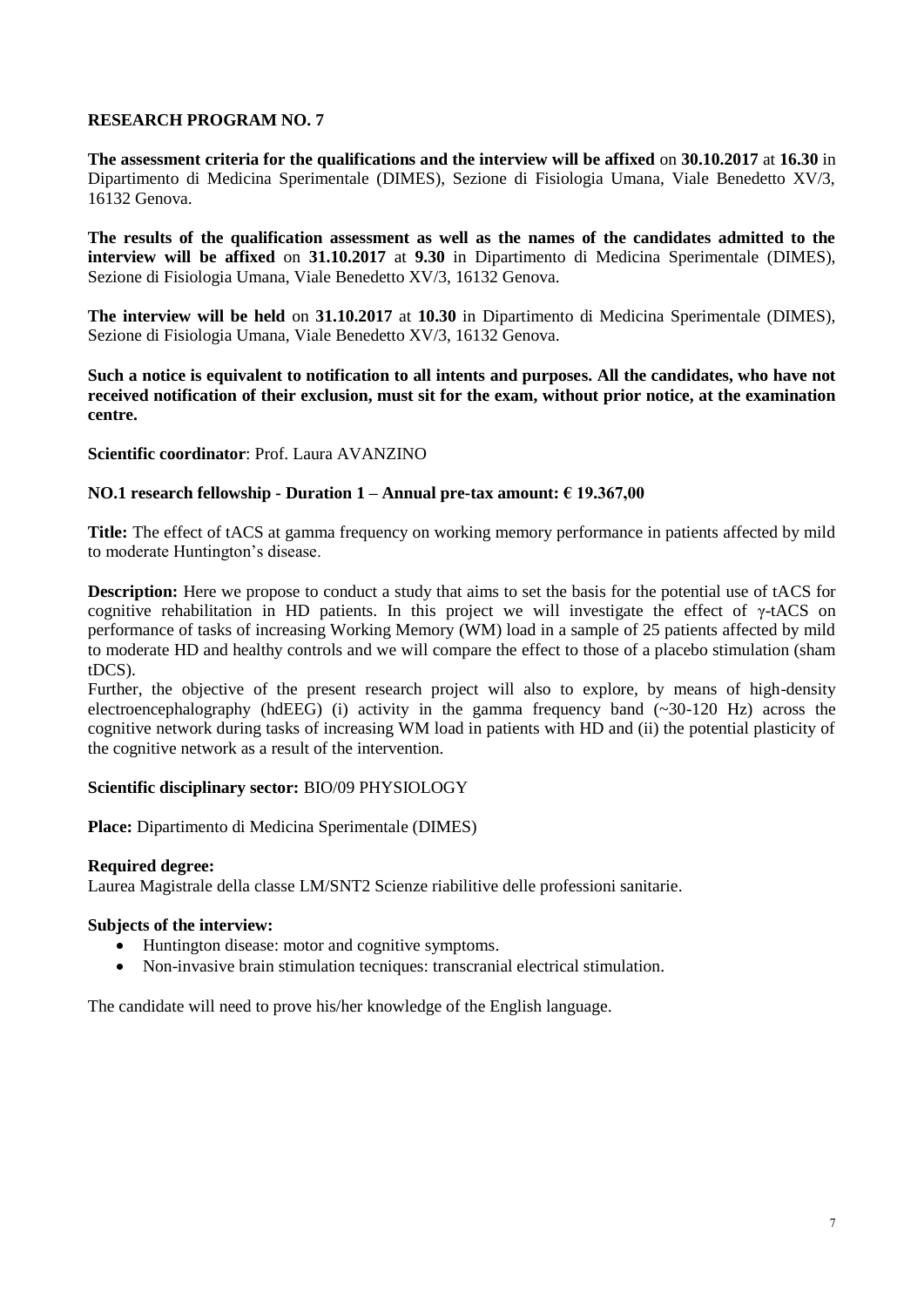**The assessment criteria for the qualifications and the interview will be affixed** on **2.11.2017** at **9.30** in Dipartimento di Medicina Sperimentale (DIMES), Sezione Biochimica, Viale Benedetto XV/1, 16132 Genova.

**The results of the qualification assessment as well as the names of the candidates admitted to the interview will be affixed** on **2.11.2017** at **12.30** in Dipartimento di Medicina Sperimentale (DIMES), Sezione Biochimica, Viale Benedetto XV/1, 16132 Genova.

**The interview will be held** on **2.11.2017** at **15.00** in Dipartimento di Medicina Sperimentale (DIMES), Sezione Biochimica, Viale Benedetto XV/1, 16132 Genova.

**Such a notice is equivalent to notification to all intents and purposes. All the candidates, who have not received notification of their exclusion, must sit for the exam, without prior notice, at the examination centre.**

*As regards candidates, who are not resident or domiciled in Italy, and those, who are resident or habitually domiciled at a distance of more than 300 Km from the selection centre, the interview, if requested, can also be held by electronic means (SKYPE video conference call), promptly contacting Prof. Santina Bruzzone on the phone number +39 0103538161 or via the email address: [santina.bruzzone@unige.it.](mailto:santina.bruzzone@unige.it)*

**Scientific coordinator**: Prof. Santina BRUZZONE

### **NO.1 research fellowship - Duration 1 – Annual pre-tax amount: € 19.367.00**

**Title:** New therapeutic strategy: P2X7 and SIRT6.

**Description:** The post-doc will verify the efficacy and mechanism of action of inhibitors of two new therapeutic targets (P2X7 and SIRT6), in different models of diseases. Both the P2X7 receptor and the enzyme SIRT6 play an important role in inflammation.

The therapeutic efficacy of P2X7 inhibition will be evaluated in a murine model of muscle dystrophy (LGMD2D), an inherited disorder characterized by skeletal muscle degeneration and premature death. This pathology is worsened by inflammatory processes. Moreover, the effects of extracellular ATP, the P2X7 agonist, will be characterized on myoblasts isolated from patients with LGMD2D.

Moreover, a number of SIRT6 inhibitors will be optimized and tested on models of pathologies with an inflammatory component.

### **Scientific disciplinary sector:** BIO/10 BIOCHEMISTRY

**Place:** Dipartimento di Medicina Sperimentale (DIMES)

#### **Required degree:**

Laurea Magistrale delle classi: LM-6 Biologia, o LM-9 Biotecnologie mediche, veterinarie e farmaceutiche, o LM-13 Farmacia e farmacia industriale, o LM-54 Scienze chimiche.

### **Subjects of the interview:**

- Physiopathology of P2X7 and SIRT6.
- Techniques of cellular biology, molecular biology and biochemistry.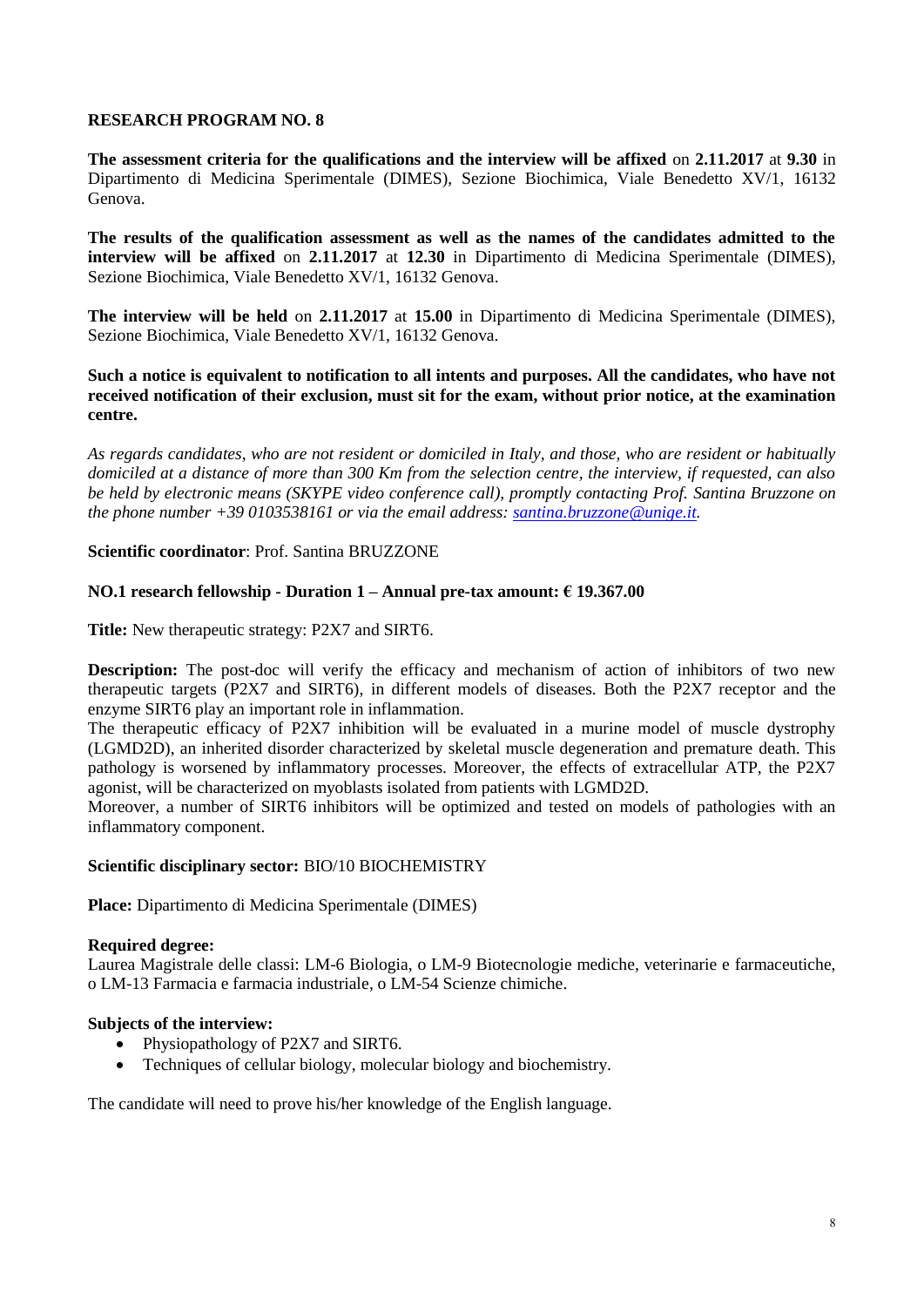**The assessment criteria for the qualifications and the interview will be affixed** on **27.10.2017** at **14.00** in Dipartimento di Medicina Sperimentale (DIMES), Laboratorio di Medicina Rigenerativa, Centro di Biotecnologie Avanzate (CBA), Largo Rosanna Benzi 10, Genova.

**The results of the qualification assessment as well as the names of the candidates admitted to the interview will be affixed** on **27.10.2017** at **17.00** in Dipartimento di Medicina Sperimentale (DIMES), Laboratorio di Medicina Rigenerativa, Centro di Biotecnologie Avanzate (CBA), Largo Rosanna Benzi 10, Genova.

**The interview will be held** on **30.10.2017** at **15.00** in Dipartimento di Medicina Sperimentale (DIMES), Laboratorio di Medicina Rigenerativa, Centro di Biotecnologie Avanzate (CBA), Largo Rosanna Benzi 10, Genova.

**Such a notice is equivalent to notification to all intents and purposes. All the candidates, who have not received notification of their exclusion, must sit for the exam, without prior notice, at the examination centre.**

**Scientific coordinator**: Prof. Sara TAVELLA

### **NO.1 research fellowship - Duration 1 – Annual pre-tax amount: € 19.367.00**

**Title:** Effects of gravitational force changes on the skeleton.

**Description:** Gravitational force changes have important effects on organisms (e.g. skeleton) that adapts itself acting on tissue homeostasis. Our intent is to study those genes that feel gravitational changes like lipocalin-2 that has a pleiotropic effects on the organism. In particular, we will use a transgenic mouse model overexpressing lipocalin-2 already available in our laboratory. Moreover, gene expression analyses will be performed on a 3D cell culture system that reproduces bone microenvironment and that will be maintained in microgravity for a month. Finally hyper gravity effects on the organism will be studied as a possible countermeasure to bone loss observed in different pathologies.

### **Scientific disciplinary sector**: BIO/13 EXPERIMENTAL BIOLOGY

**Place**: Dipartimento di Medicina Sperimentale (DIMES)

#### **Required degree:**

Dottorato di ricerca in Biologia.

#### **Subjects of the interview:**

Technical and scientific expertise of the candidate regarding the study of the physiopathology of the skeleton.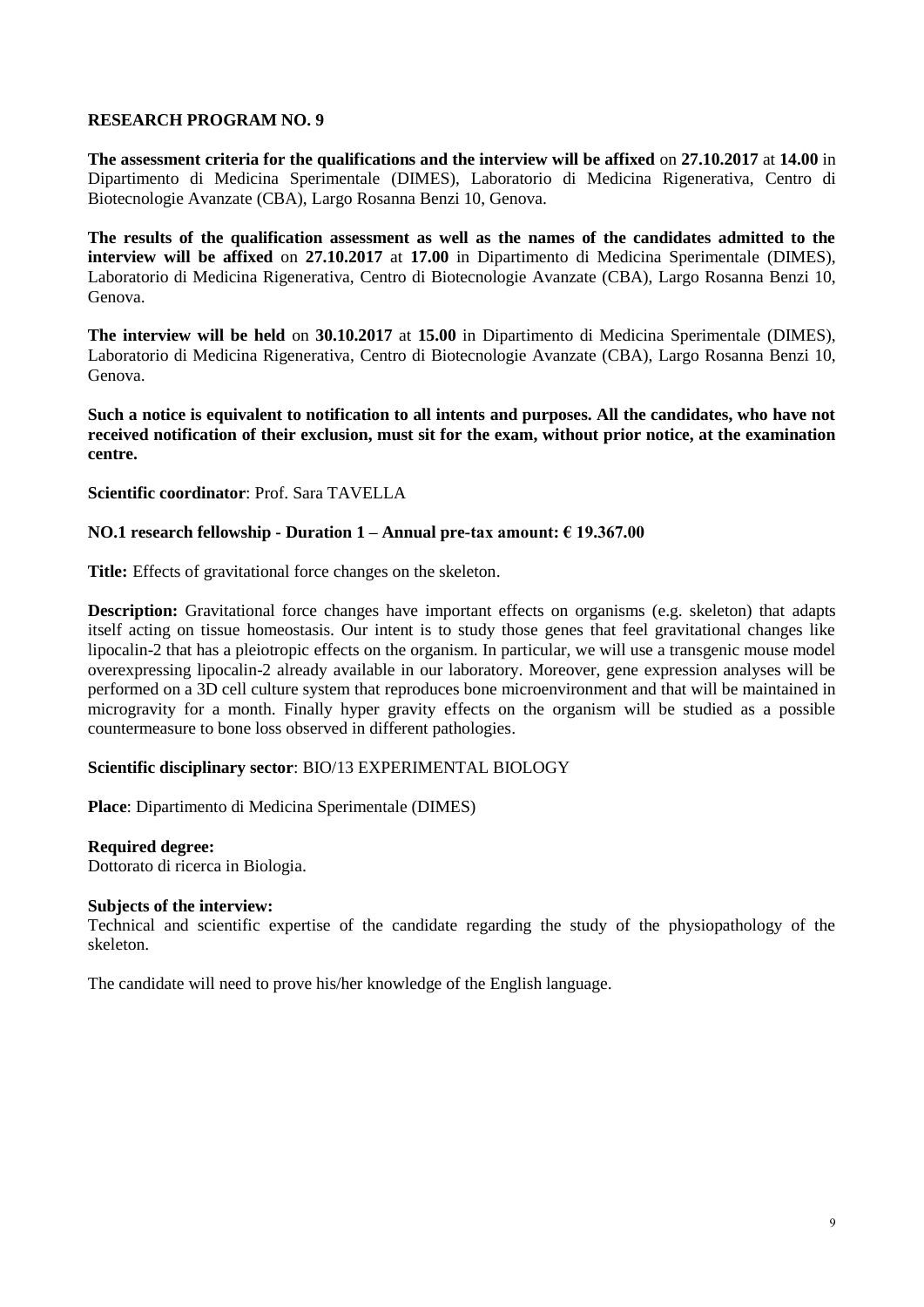## **SCIENTIFIC DISCIPLINARY AREA: MEDICINE**

#### **RESEARCH PROGRAM NO. 10**

**The assessment criteria for the qualifications and the interview will be affixed** on **2.11.2017** at **8.30** in Dipartimento di Medicina interna e Specialità mediche (DIMI), Viale Benedetto XV/6, 16132 Genova.

**The results of the qualification assessment as well as the names of the candidates admitted to the interview will be affixed** on **2.11.2017** at **11.30** in Dipartimento di Medicina interna e Specialità mediche (DIMI), Viale Benedetto XV/6, 16132 Genova.

**The interview will be held** on **2.11.2017** at **11.45** in Dipartimento di Medicina interna e Specialità mediche (DIMI), Viale Benedetto XV/6, 16132 Genova.

#### **Such a notice is equivalent to notification to all intents and purposes. All the candidates, who have not received notification of their exclusion, must sit for the exam, without prior notice, at the examination centre.**

*As regards candidates, who are not resident or domiciled in Italy, and those, who are resident or habitually domiciled at a distance of more than 300 Km from the selection centre, the interview, if requested, can also be held by electronic means (SKYPE video conference call), promptly contacting Prof. Alberto Ballestrero on the phone number +39 0103538667 or via the email address[: maurizio.gallo@unige.it;](mailto:maurizio.gallo@unige.it) [aballestrero@unige.it.](mailto:aballestrero@unige.it)* 

#### **Scientific coordinator:** Prof. Alberto BALLESTRERO

#### **NO.1 research fellowship - Duration 1 – Annual pre-tax amount: € 19.367.00**

**Title:** Evaluation of prognostic and predictive molecular markers in circulating tumor DNA samples of patients affected by breast and colorectal cancer.

**Description:** In the plasma of patients with breast cancer and colorectal cancer you can detect the presence of circulating tumor DNA (ctDNA), even small amounts of it. The analysis of ctDNA allows, through simple blood tests (liquid biopsy), to identify biomarkers with prognostic and predictive power able to define better the prognosis of patients and to modify the schedule of therapies. From the plasma of serial samples we will extract the ctDNA to search for tumor-specific molecular alterations previously found in the primary tumor. This type of analysis will allow to see the microscopic disease, below the threshold of radiology, in order to monitor the response to therapy and the eventual relapse.

#### **Scientific disciplinary sector:** MED/09 INTERNAL MEDICINE

**Place**: Dipartimento di Medicina interna e Specialità mediche (DIMI)

#### **Required degree:**

Laurea Specialistica delle classi: 6/S Biologia, o 9/S Biotecnologie mediche, veterinarie e farmaceutiche, o 14/S Farmacia e farmacia industriale.

Laurea Magistrale delle classi: LM-6 Biologia, o LM-9 Biotecnologie mediche, veterinarie e farmaceutiche, o LM-13 Farmacia e farmacia industriale.

#### **Subjects of the interview:**

- Knowledge of molecular biology: extraction of nucleic acids from human tissue, Real-Time PCR, Sanger sequencing, next generation sequencing (NGS).
- Personal attitude to scientific research.
- Argumentation about curricular personal experiences (grant writing experiences and presentation of studies during national or international meeting or conferences; previous experience in diagnosis and molecular research on solid tumors; abroad experience at recognized laboratories).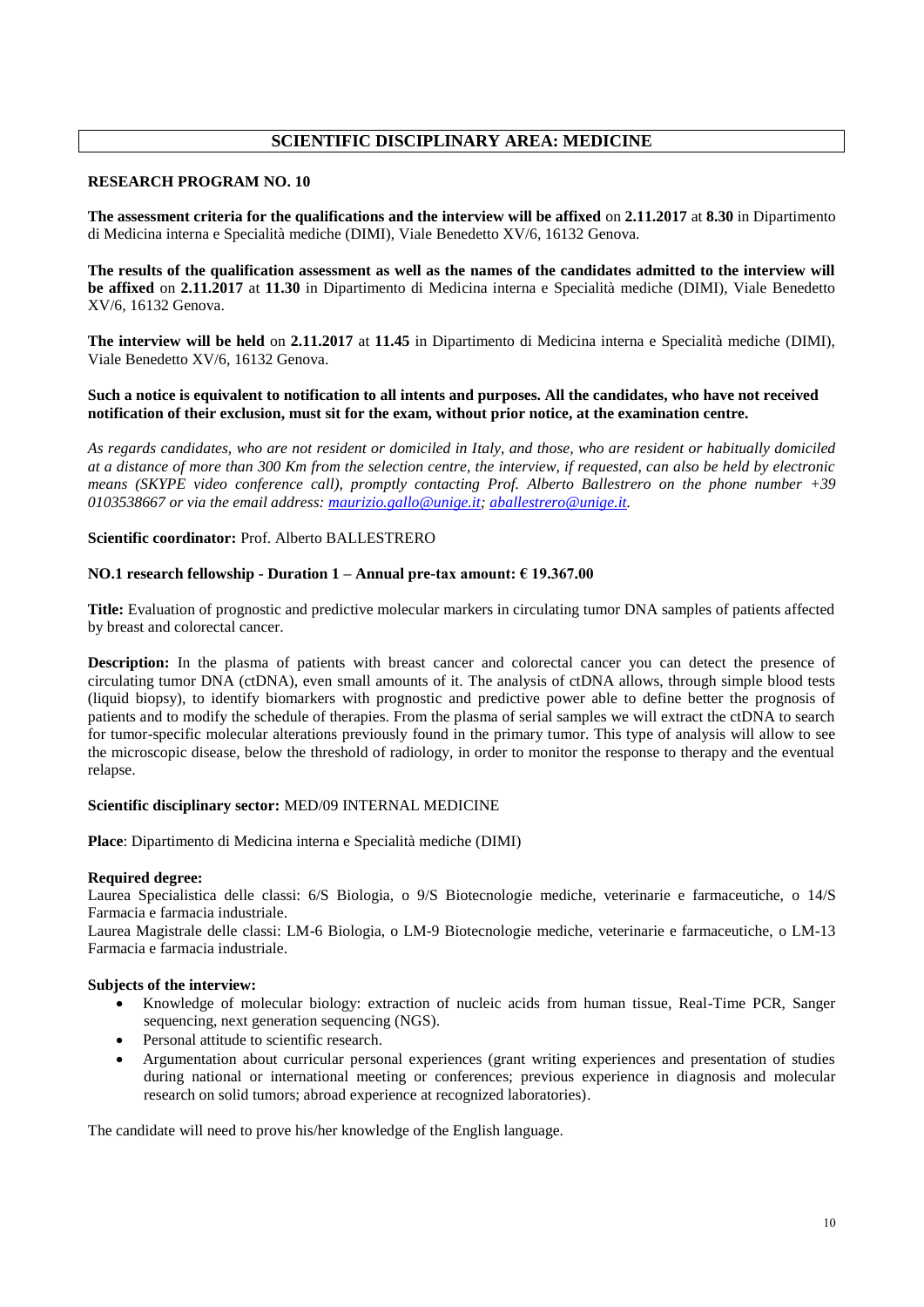**The assessment criteria for the qualifications and the interview will be affixed** on **30.10.2017** at **8.30** in Dipartimento di Medicina interna e Specialità mediche (DIMI), Viale Benedetto XV/6, 16132 Genova.

**The results of the qualification assessment as well as the names of the candidates admitted to the interview will be affixed** on **30.10.2017** at **11.30** in Dipartimento di Medicina interna e Specialità mediche (DIMI), Viale Benedetto XV/6, 16132 Genova.

**The interview will be held** on **30.10.2017** at **11.45** in Dipartimento di Medicina interna e Specialità mediche (DIMI), Viale Benedetto XV/6, 16132 Genova.

#### **Such a notice is equivalent to notification to all intents and purposes. All the candidates, who have not received notification of their exclusion, must sit for the exam, without prior notice, at the examination centre.**

*As regards candidates, who are not resident or domiciled in Italy, and those, who are resident or habitually domiciled at a distance of more than 300 Km from the selection centre, the interview, if requested, can also be held by electronic means (SKYPE video conference call), promptly contacting Prof. Alberto Ballestrero on the phone number +39 or 0103538667 via the email address: [maurizio.gallo@unige.it;](mailto:maurizio.gallo@unige.it) [aballestrero@unige.it.](mailto:aballestrero@unige.it)* 

#### **Scientific coordinator:** Prof. Alberto BALLESTRERO

#### **NO.1 research fellowship - Duration 1 – Annual pre-tax amount: € 19.367.00**

**Title:** IT management and coordination according to Good Clinical Practice of clinical and pre-clinical studies in the field of onco-haematological clinical trials in patients with breast cancer and colorectal cancer enrolled in clinicaltranslational research programs.

**Description:** Coordination of phase II-III clinical trials and CRF completion. Coordination and IT management of a spontaneous phase II, prospective, single-arm, multicenter, clinical trial in patients with locally advanced rectal adenocarcinoma (cT3-4 and / or N +), operable. Database compilation with prospective collection of clinical and pathological data of patients with breast cancer and colorectal cancer in early and / or advanced stages, followed at our center.

Retrospective update of clinical and pathological data of the cohort of patients with a history of breast and colorectal cancer, in order to schedule clinical studies and / or clinical-translational research programs.

#### **Scientific disciplinary sector:** MED/09 MEDICINA INTERNA

**Place**: Dipartimento di Medicina interna e Specialità mediche (DIMI)

#### **Required degree:**

Laurea Specialistica della classe 92/S Statistica per la ricerca sperimentale.

Laurea Magistrale delle classi: LM-6 Biologia, o LM-9 Biotecnologie mediche, veterinarie e farmaceutiche, o LM-13 Farmacia e farmacia industriale, o LM-18 Informatica, o LM-41 Medicina e Chirurgia.

#### **Subjects of the interview:**

- Knowledge of methodology of clinical trials, Good Clinical Practice, monitoring of clinical trials and data management.
- Personal attitude to scientific research.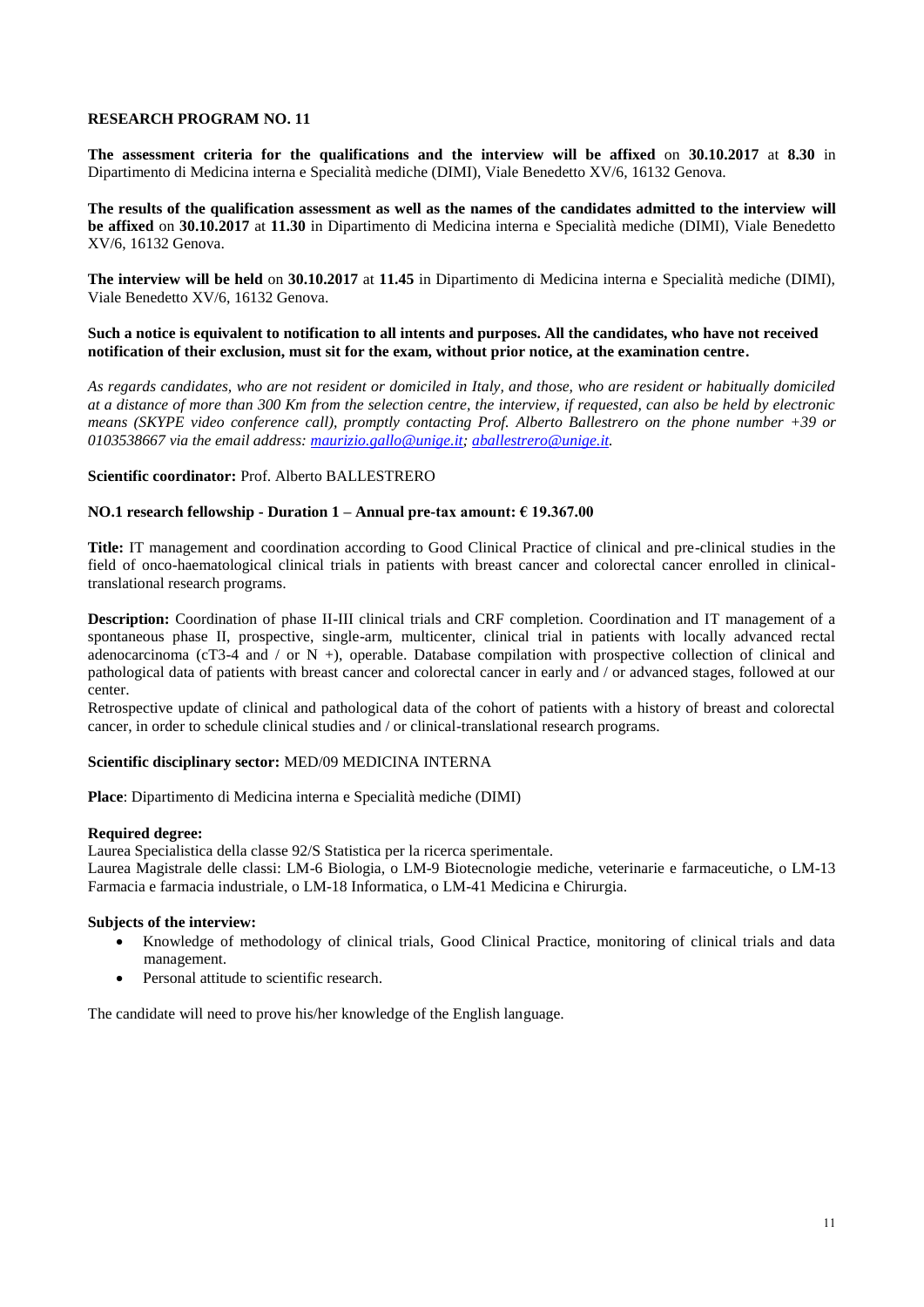**The assessment criteria for the qualifications and the interview will be affixed** on **27.10.2017** at **9.30** in Dipartimento di Medicina interna e Specialità mediche (DIMI), Viale Benedetto XV/6, 16132 Genova.

**The results of the qualification assessment as well as the names of the candidates admitted to the interview will be affixed** on **27.10.2017** at **12.30** in Dipartimento di Medicina interna e Specialità mediche (DIMI), Viale Benedetto XV/6, 16132 Genova.

**The interview will be held** on **27.10.2017** at **12.45** in Dipartimento di Medicina interna e Specialità mediche (DIMI), Viale Benedetto XV/6, 16132 Genova.

**Such a notice is equivalent to notification to all intents and purposes. All the candidates, who have not received notification of their exclusion, must sit for the exam, without prior notice, at the examination centre.**

**Scientific coordinator:** Prof. Antonino PICCIOTTO

### **NO.1 research fellowship - Duration 1 – Annual pre-tax amount: € 19.367,00**

**Title:** Chronic kidney disease incidence in liver transplanted patients treated with tacrolimus or ciclosporin.

**Description:** Immunosoppression of liver transplanted patients is based on tacrolimus or ciclosporin. These drugs induce renal toxicity, expressed with acute or chronic damage, by mean of vasoconstriction. Aim of the study is to evaluate, retrospectively, liver transplanted patients on immunosuppressive therapy with tacrolimus or ciclosporin these endpoints:

1) Evaluation of patient clinical characteristics;

2) Incidence of CKD at 6 months and at 1, 3, 5 years post a LT;

3) Comparison of CKD incidence related to eGFR respectively calculated by CKD-EPI and MDRD.

### **Scientific disciplinary sector:** MED/12 GASTROENTEROLOGY

**Place**: Dipartimento di Medicina interna e Specialità mediche (DIMI)

#### **Required degree:**

Laurea V.O. in Scienze biologiche.

### **Subjects of the interview:**

- Side effects of calcineurin inhibitors.
- Evaluation of renal function in liver transplanted patients.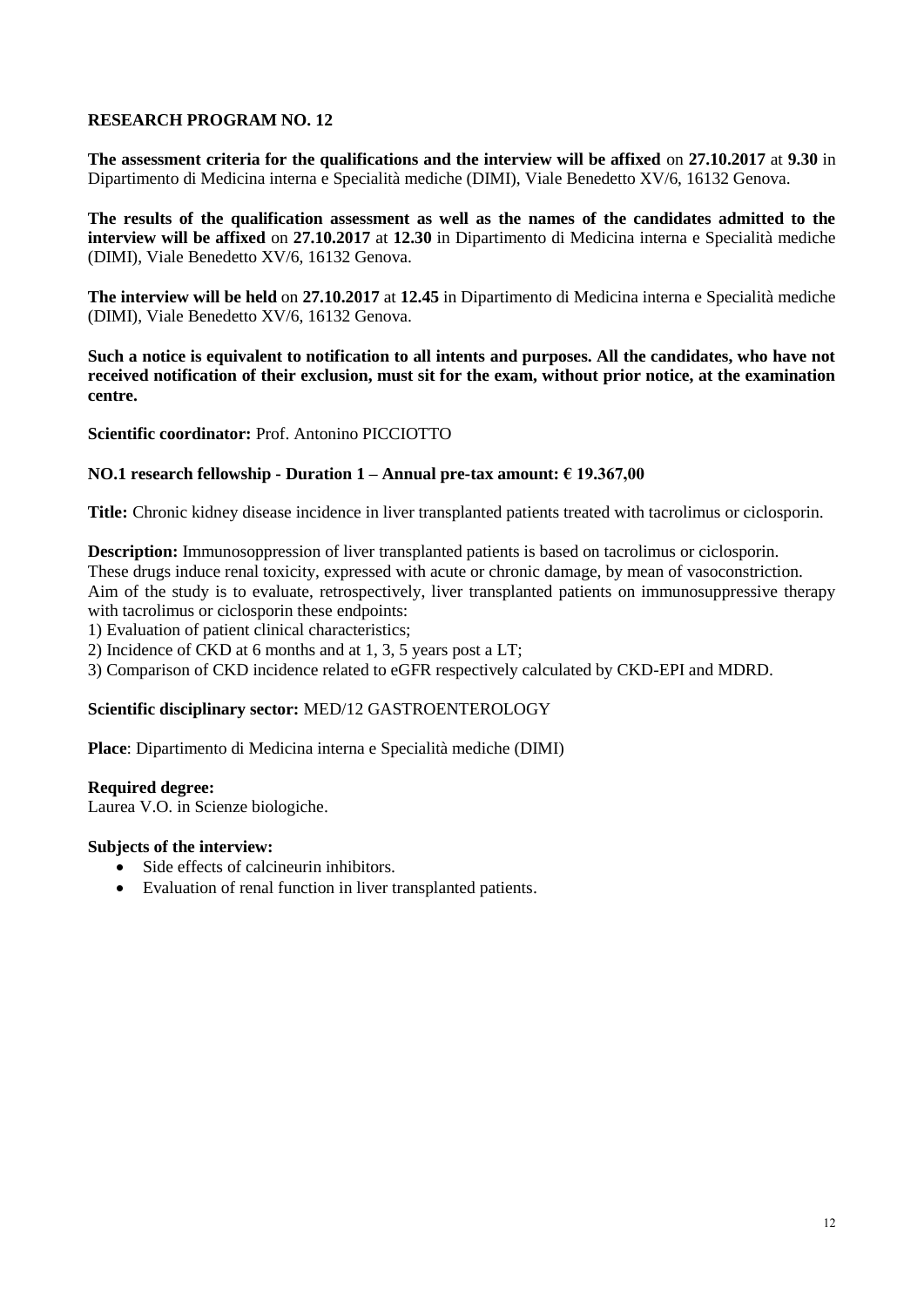**The assessment criteria for the qualifications and the interview will be affixed** on **6.11.2017** at **9.00** in Dipartimento di Medicina interna e Specialità mediche (DIMI), primo piano avancorpo, stanza 118, Viale Benedetto XV/6, 16132 Genova.

**The results of the qualification assessment as well as the names of the candidates admitted to the interview will be affixed** on **6.11.2017** at **12.00** in Dipartimento di Medicina interna e Specialità mediche (DIMI), primo piano avancorpo, stanza 118, Viale Benedetto XV/6, 16132 Genova.

**The interview will be held** on **6.11.2017** at **15.00** in Dipartimento di Medicina interna e Specialità mediche (DIMI), primo piano avancorpo, stanza 118, Viale Benedetto XV/6, 16132 Genova.

**Such a notice is equivalent to notification to all intents and purposes. All the candidates, who have not received notification of their exclusion, must sit for the exam, without prior notice, at the examination centre.**

### **Scientific coordinator**: Prof. Diego FERONE

### **NO.1 research fellowship - Duration 1 – Annual pre-tax amount: € 27.133,00**

**Title:** Effect of new mono- and bi-specific somatostatin analogue (SSA) compunds and effect of SS/DA chimeric compounds in neuroendocrine tumors (NET) and pituitary adenomas.

**Description:** Medical treatment of neuroendocrine tumors (NETs) and pituitary adenomas provides for the use of somatostatin and dopamine analogs (SSAs, DAs) due to the characteristic of these tumors to express specific receptors for both peptides (SSRs and DRs).

Depending on the receptor expression profile, this study will evaluate the role of new mono- and bi-specific SSA compounds as well as SS/DA chimeric compounds on hormonal secretion and cell proliferation in primary cultures of post-surgical NETs and functioning and non-functioning pituitary adenomas.

Moreover, the study will evaluate the in vivo anti-angiogenetic and anti-migratory effects of all compounds in the zebrafish embryo animal model expressing fluorescent endothelial cells after injection of post-surgical tumor cells followed by embryo treatment with sperimental compounds.

### **Scientific disciplinary sector:** MED/13 ENDOCRINOLOGY

**Place:** Centro di Eccellenza per la Ricerca Biomedica (CEBR)

#### **Required degree:**

Dottorato di ricerca in Fisiopatologia Endocrina, Clinica e Sperimentale.

#### **Subjects of the interview:**

Histological features of neuroendocrine tumors (NET) and pituitary adenomas with in particular regard to GH-secreting pituitary adenomas; diagnosis and treatment of NET and acromegaly; physiopathology of somatostatin and dopamine receptors; somatostatin and dopamine analogs (SSAs, DAs) commonly used in clinical practice and new mono- e bi-specific SSA and SS/DA chimeric compounds; cell culture techniques with particular regard to the preparation and setting of primary cultures isolated from post-surgical NET and pituitary adenoma fragments; immunoblot and immunohistochemical techniques, qRT-PCR, immunometric assays (RIA, IRMA, ELISA), cell-tissue protein extraction techniques.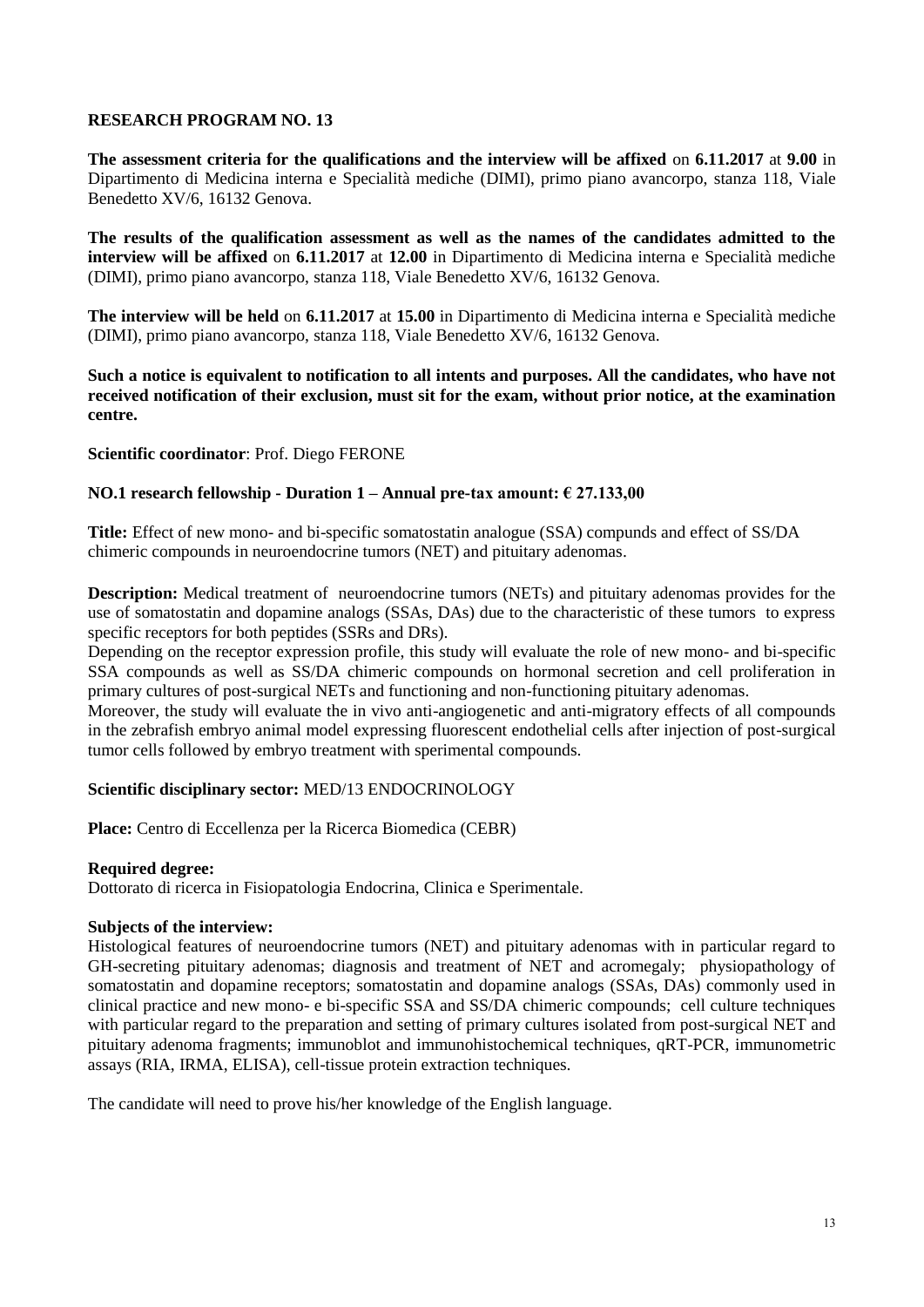**The assessment criteria for the qualifications and the interview will be affixed** on **30.10.2017** at **9.00** in Dipartimento di Medicina interna e Specialità mediche (DIMI), Viale Benedetto XV, 10, 16132 Genova.

**The results of the qualification assessment as well as the names of the candidates admitted to the interview will be affixed** on **30.10.2017** at **12.00** in Dipartimento di Medicina interna e Specialità mediche (DIMI), Viale Benedetto XV, 10, 16132 Genova.

**The interview will be held** on **30.10.2017** at **14.00** in Dipartimento di Medicina interna e Specialità mediche (DIMI), Viale Benedetto XV/6, 16132 Genova.

**Such a notice is equivalent to notification to all intents and purposes. All the candidates, who have not received notification of their exclusion, must sit for the exam, without prior notice, at the examination centre.**

**Scientific coordinator**: Prof. Maurizio CUTOLO

### **NO.1 research fellowship - Duration 1 – Annual pre-tax amount: € 23.250,00**

**Title:** Systemic sclerosis: immune-vascular aspects and clinical correlations.

**Description:** Aim of the study will be to evaluate through an in vitro study, the influence of alteration of immune system cells (classically activated/alternatively activated macrophages: M1/M2 ratio) and vascular cells (endothelial circulating cells) on systemic sclerosis (SSc) pathogenesis and phenotypes. The cited parameters will therefore be correlated with clinical parameters and organ involvement, especially with microvascular damage analysed through nailfold videocapillaroscopy.

At least sixty patients affected by SSc according to EULAR/ACR criteria and 30 healthy volunteers (matched for age and sex) will be clinically and instrumentally evaluated.

### **Scientific disciplinary sector:** MED/16 RHEUMATOLOGY

**Place**: Dipartimento di Medicina interna e Specialità mediche (DIMI)

### **Required degree:**

Specialty in Allergy and Clinical Immunology with adequate scientific production concerning "Systemic sclerosis and, in particular, immune-pathogenetic aspects, organ involvement and disease follow up through development of microcirculation and biomarkers (ENA, D hormone) analysis".

### **Subjects of the interview:**

Immune-inflammatory and microvascular damage mechanisms in systemic sclerosis.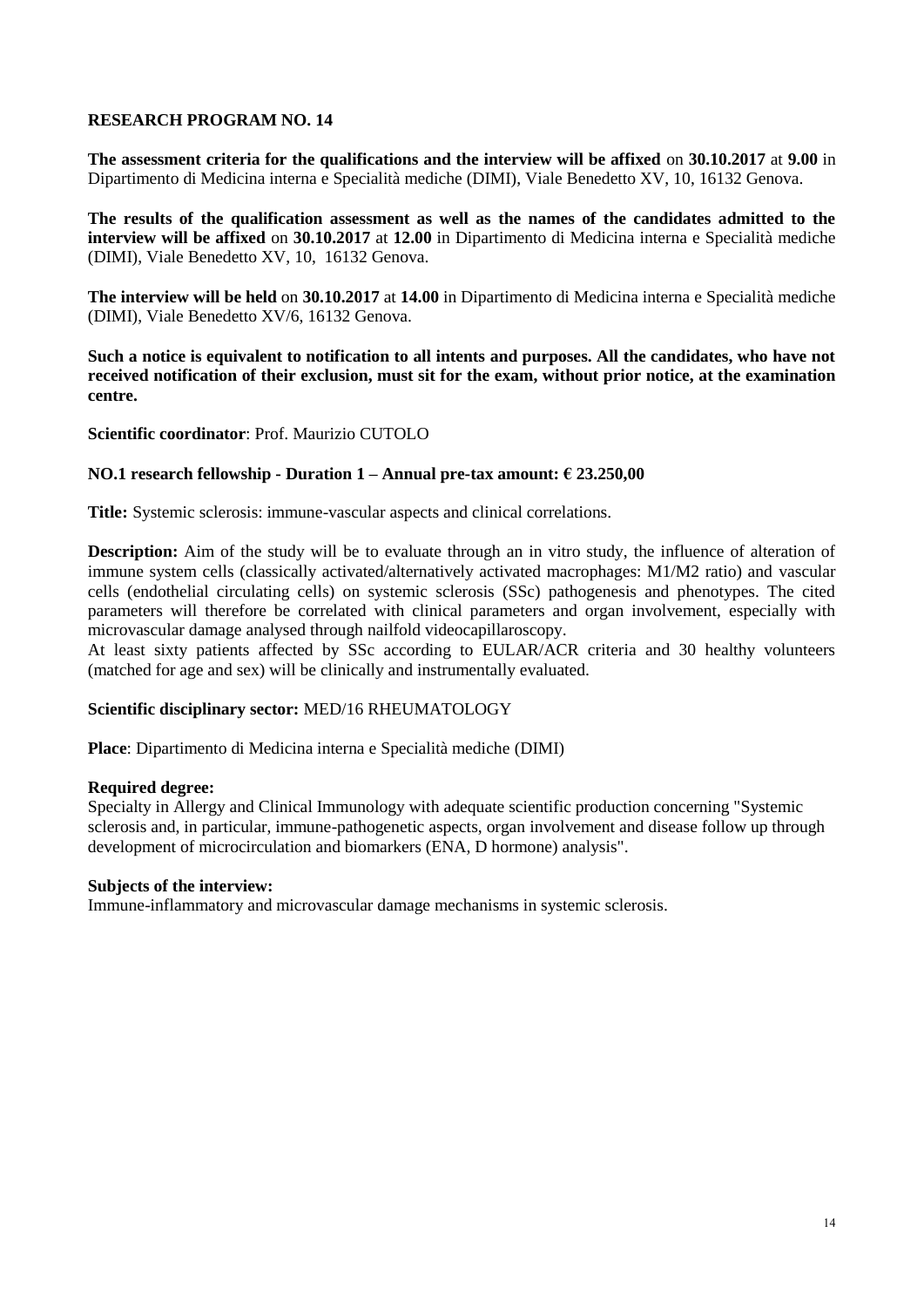**The assessment criteria for the qualifications and the interview will be affixed on 30.10.2017** at **9.00** in Dipartimento di Neuroscienze, Riabilitazione, Oftalmologia, Genetica e Scienze Materno-infantili (DINOGMI), primo piano, ufficio del Prof. Uccelli, Largo Paolo Daneo 3, Genova.

**The results of the qualification assessment as well as the names of the candidates admitted to the interview will be affixed on 30.10.2017** at **12.30** in Dipartimento di Neuroscienze, Riabilitazione, Oftalmologia, Genetica e Scienze Materno-infantili (DINOGMI), primo piano, ufficio del Prof. Uccelli, Largo Paolo Daneo 3, Genova.

**The interview will be held** on **30.10.2017** at **16.00** in Dipartimento di Neuroscienze, Riabilitazione, Oftalmologia, Genetica e Scienze Materno-infantili (DINOGMI), primo piano, ufficio del Prof. Uccelli, Largo Paolo Daneo 3, Genova.

**Such a notice is equivalent to notification to all intents and purposes. All the candidates, who have not received notification of their exclusion, must sit for the exam, without prior notice, at the examination centre.**

### **Scientific coordinator**: Prof. Antonio UCCELLI

### **NO.1 research fellowship - Duration 1 – Annual pre-tax amount: € 23.250,00**

**Title:** Dissection of the distinct susceptibility of hematopoietic precursors and immune cells to cladribine.

**Description:** The objective of this project is to assess the effect of cladribine, a drug under evaluation for the treatment of multiple sclerosis, on different selected immature and mature cellular subsets including hematopoietic stem (HSCs) and progenitor cells of the lymphoid and myeloid lineage, T and B cells. This study willfocus on the analysis of the expression of the enzymatic markers responsible for the cladribine cell metabolism through the use of molecular biology techniques. Later we will evaluate the influence of cladribine on HSCs clonogenic and differentiation properties, using cellular biology techniques. This study will allow understanding the different susceptibility of immune cells to cladribine thus improving its clinical use.

### **Scientific disciplinary sector:** MED/26 NEUROLOGY

**Place:** Centro di Eccellenza per la Ricerca Biomedica (CEBR)

#### **Required degree:**

Dottorato di ricerca in Immunologia.

## **Subjects of the interview:**

- Elements of neuroimmunology and hematology with special focus on pathogenic mechanisms of multiple sclerosis and biology of hematopoietic stem cells;
- Evaluation of the knowledge of the Cellular and Molecular Biology methods.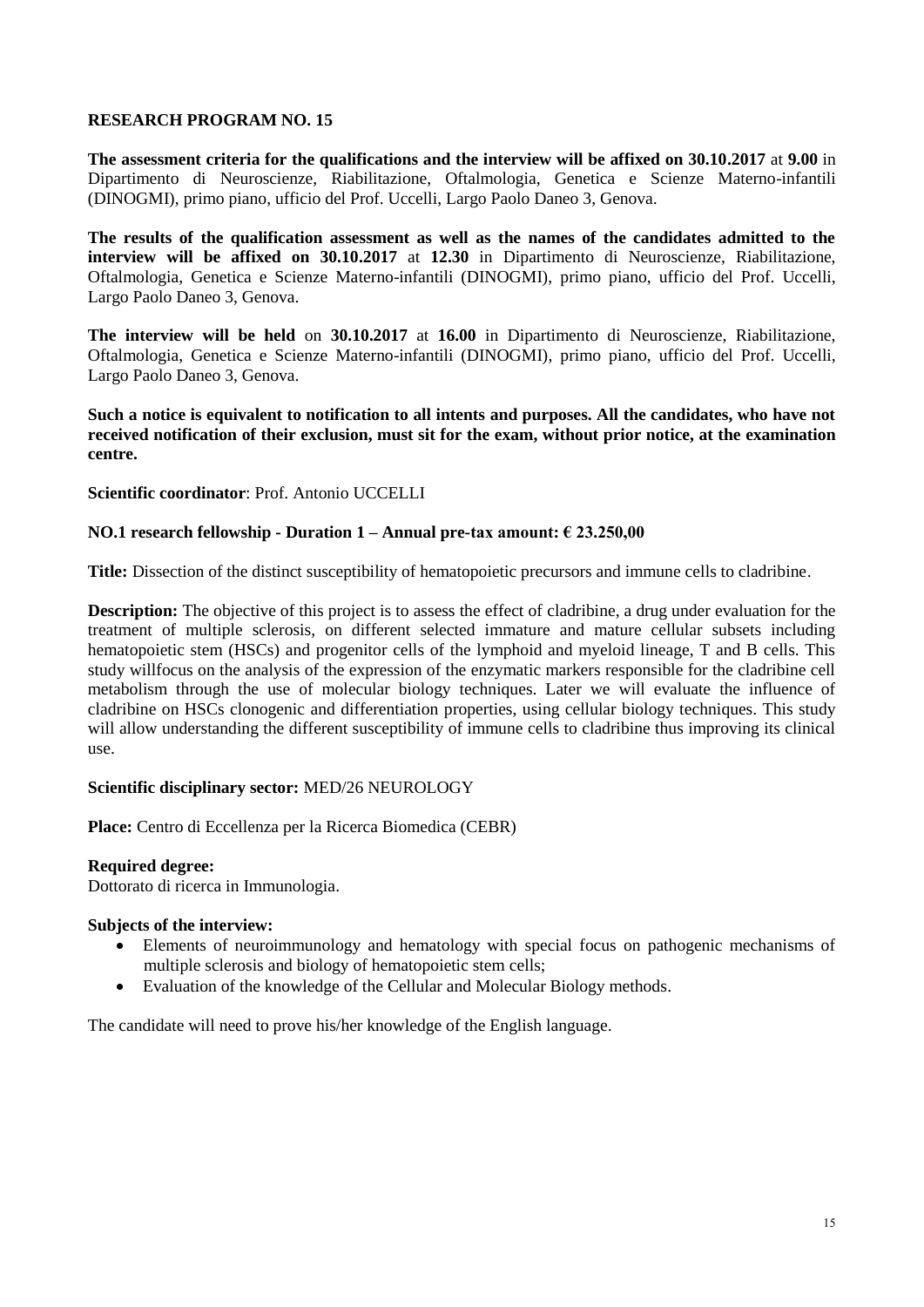**The assessment criteria for the qualifications and the interview will be affixed on 30.10.2017** at **8.00** in Dipartimento di Scienze Chirurgiche e Diagnostiche Integrate (DISC), padiglione 4, Ospedale S. Martino, Largo Rosanna Benzi 10, Genova.

**The results of the qualification assessment as well as the names of the candidates admitted to the interview will be affixed on 30.10.2017** at **11.00** in Dipartimento di Scienze Chirurgiche e Diagnostiche Integrate (DISC), padiglione 4, Ospedale S. Martino, Largo Rosanna Benzi 10, Genova.

**The interview will be held** on **30.10.2017** at **12.30** in Dipartimento di Scienze Chirurgiche e Diagnostiche Integrate (DISC), padiglione 4, Ospedale S. Martino, Largo Rosanna Benzi 10, Genova.

**Such a notice is equivalent to notification to all intents and purposes. All the candidates, who have not received notification of their exclusion, must sit for the exam, without prior notice, at the examination centre.**

**Scientific coordinator**: Prof. Paolo PERA

### **NO.1 research fellowship - Duration 1 – Annual pre-tax amount: € 19.367.00**

**Title:** Immediately loaded dental implants: clinical evaluation of factors affecting the outcome.

**Description:** The aim of the present research is to clinically evaluate the factors affecting the survival and the success of partial and full-arch immediate loading rehabilitations.

Patients rehabilitated with the partial or full-arch Columbus Bridge immediate loading rehabilitation (Tealdo T et al. 2014) of the lower or upper jaw at the Implant Prosthodontic Division of Genoa University (Dep. DISC) will be included.

The variables evaluated will be: different implant morphologies and different prosthetic designs and materials.

The follow-up appointment will include the recording of the parameters of health of peri-implant soft tissue (PD, BOP e IP) and the radiographic evaluation of peri-implant bone level.

Possible biologic or technical complications will be recorded.

### **Scientific disciplinary sector:** MED/28 ORAL DISEASES AND DENTISTRY

**Place:** Dipartimento di Scienze Chirurgiche e Diagnostiche Integrate (DISC)

#### **Required degree:**

Laurea V.O. in Odontoiatria e Protesi Dentaria. Laurea Specialistica della classe 52/S Odontoiatria e protesi dentaria. Laurea Magistrale della classe LM-46 Odontoiatria e protesi dentaria.

### **Subjects of the interview:**

- Physiopathology of the stomatognatic system.
- Implant prosthodontic rehabilitation of partial and completely edentulous patients.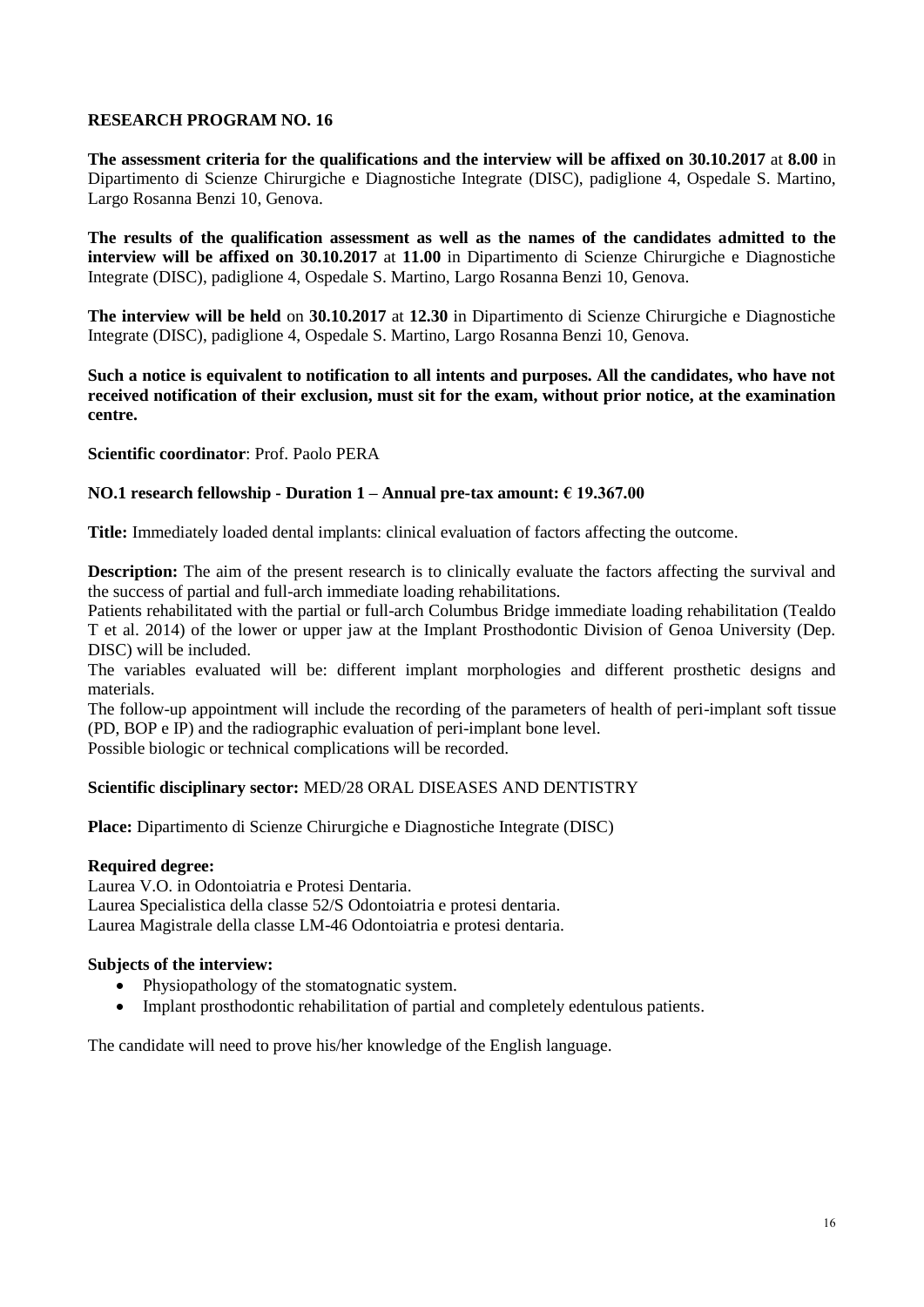**The assessment criteria for the qualifications and the interview will be affixed** on **27.10.2017** at **9.30** in Dipartimento di Scienze della Salute (DISSAL), Polo Alberti, terzo piano, Via L. B. Alberti 4, Genova.

**The results of the qualification assessment as well as the names of the candidates admitted to the interview will be affixed** on **27.10.2017** at **12.30** in Dipartimento di Scienze della Salute (DISSAL), Polo Alberti, terzo piano, Via L. B. Alberti 4, Genova.

**The interview will be held** on **27.10.2017** at **14.00** in Dipartimento di Scienze della Salute (DISSAL), Polo Alberti, terzo piano, Via L. B. Alberti 4, Genova.

**Such a notice is equivalent to notification to all intents and purposes. All the candidates, who have not received notification of their exclusion, must sit for the exam, without prior notice, at the examination centre.**

**Scientific coordinator**: Prof. Giacomo GARLASCHI

### **NO.1 research fellowship - Duration 1 – Annual pre-tax amount: € 19.367.00**

**Title:** Screening for the prevention of abdominal aortic aneurysm complications in the area of ASL 5.

**Description:** The project consists in screening a hight risk population group by ultrasound examination to detect abdominal aortic aneurysm; male subjects at the age of 65 years living in the territory of ASL 5 will be enrolled. The screening will be performed in adjunct to rectal cancer screening, already existing, and using the same data and economic resources. The aim is this project is create a database of the incidence of this pathology in the territory, riduce related mortality, diagnose risk conditions not known, follow up or terapeutic management of patients.

### **Scientific disciplinary sector**: MED/36 DIAGNOSTIC IMAGING AND RADIOTHERAPY

**Place**: Dipartimento di Scienze della Salute (DISSAL)

#### **Required degree:**

Laurea V.O. in Medicina e Chirurgia. Laurea Specialistica della classe 46/S Medicina e Chirurgia. Laurea Magistrale della classe LM-41 Medicina e Chirurgia.

### **Subjects of the interview**:

Imaging in screening and diagnosis of cardiovascular disease.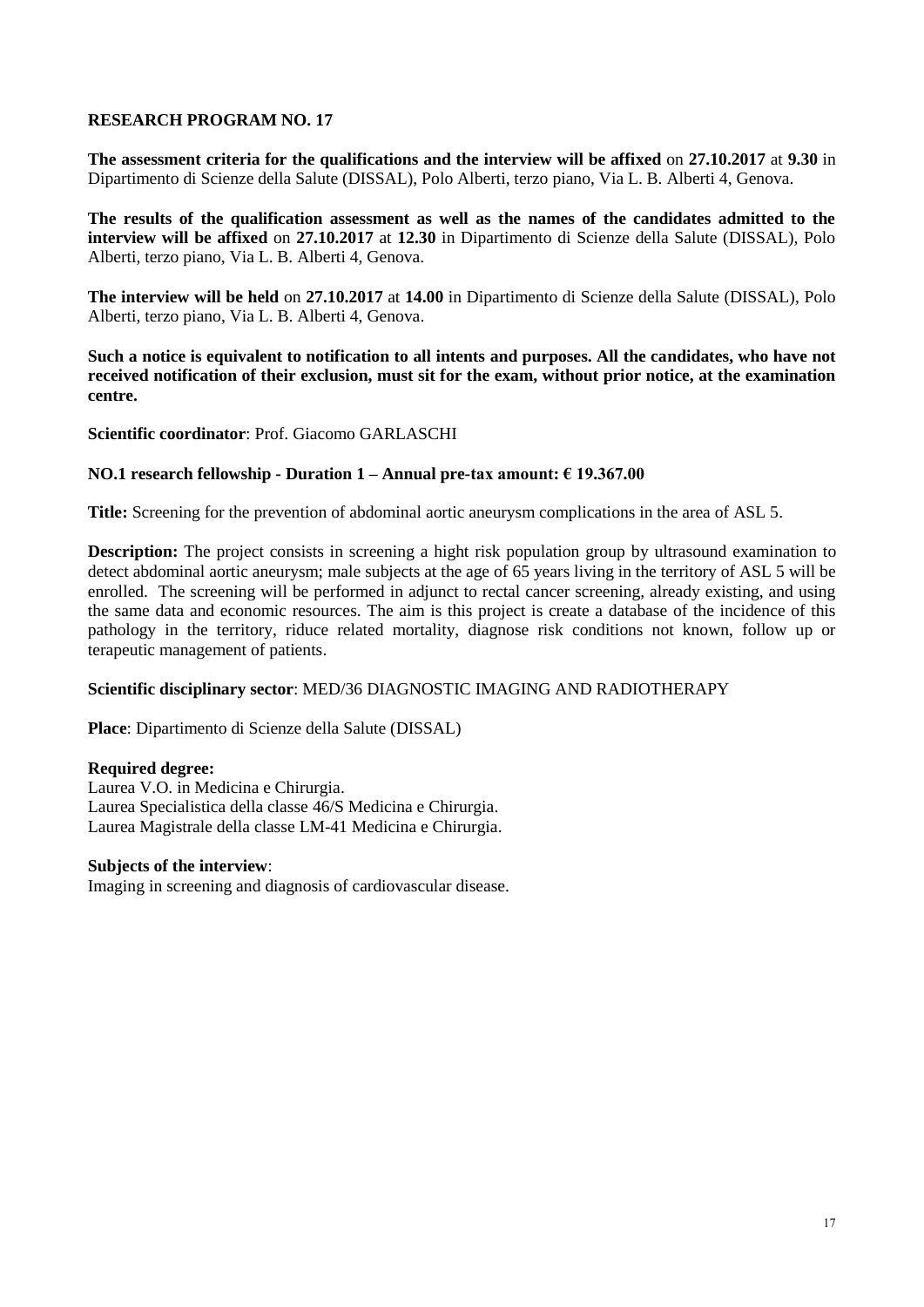**The assessment criteria for the qualifications and the interview will be affixed** on **30.10.2017** at **11.30** in Dipartimento di Scienze della Salute (DISSAL), Via A. Pastore 1, 16132 Genova.

**The results of the qualification assessment as well as the names of the candidates admitted to the interview will be affixed** on **30.10.2017** at **14.30** in Dipartimento di Scienze della Salute (DISSAL), Via A. Pastore 1, 16132 Genova.

**The interview will be held** on **30.10.2017** at **14.45** in Dipartimento di Scienze della Salute (DISSAL), Via A. Pastore 1, 16132 Genova.

**Such a notice is equivalent to notification to all intents and purposes. All the candidates, who have not received notification of their exclusion, must sit for the exam, without prior notice, at the examination centre.**

**Scientific coordinator**: Prof. Paolo DURANDO

### **NO.1 research fellowship - Duration 1 – Annual pre-tax amount: € 23.250,00**

**Title:** Prevention of injuries in the healthcare setting: epidemiological analysis, evaluation of the current knowledge and innovative programs in students and graduates in specialist training at the University of Genoa.

**Description:** The study of the phenomenon of accident in health care setting requires, due to its amplitude and complexity, continuity of analysis and design for the preparation of intervention tools. In this context, an accurate epidemiological assessment is needed to identify the main associated determinants. The present project provides for: (a) epidemiological assessment of injuries in the healthcare setting at the international, national and regional level; (b) assessment of the current knowledge, beliefs and attitudes of the target population in relation to the specific dangers and risks involved as well as in relation to their epidemiological impact and the available preventative measures and strategies of proven effectiveness.

### **Scientific disciplinary sector**: MED/44 OCCUPATIONAL MEDICINE

**Place**: Dipartimento di Scienze della Salute (DISSAL).

### **Required degree**:

Laurea V.O. in Medicina e Chirurgia. Laurea Specialistica della classe 46/S Medicina e Chirurgia. Laurea Magistrale della classe LM-41 Medicina e Chirurgia.

### **Subjects of the interview**:

- Risk factors in the healthcare setting.
- Biological risk prevention.
- Evidence Based Occupational Health: operational tools.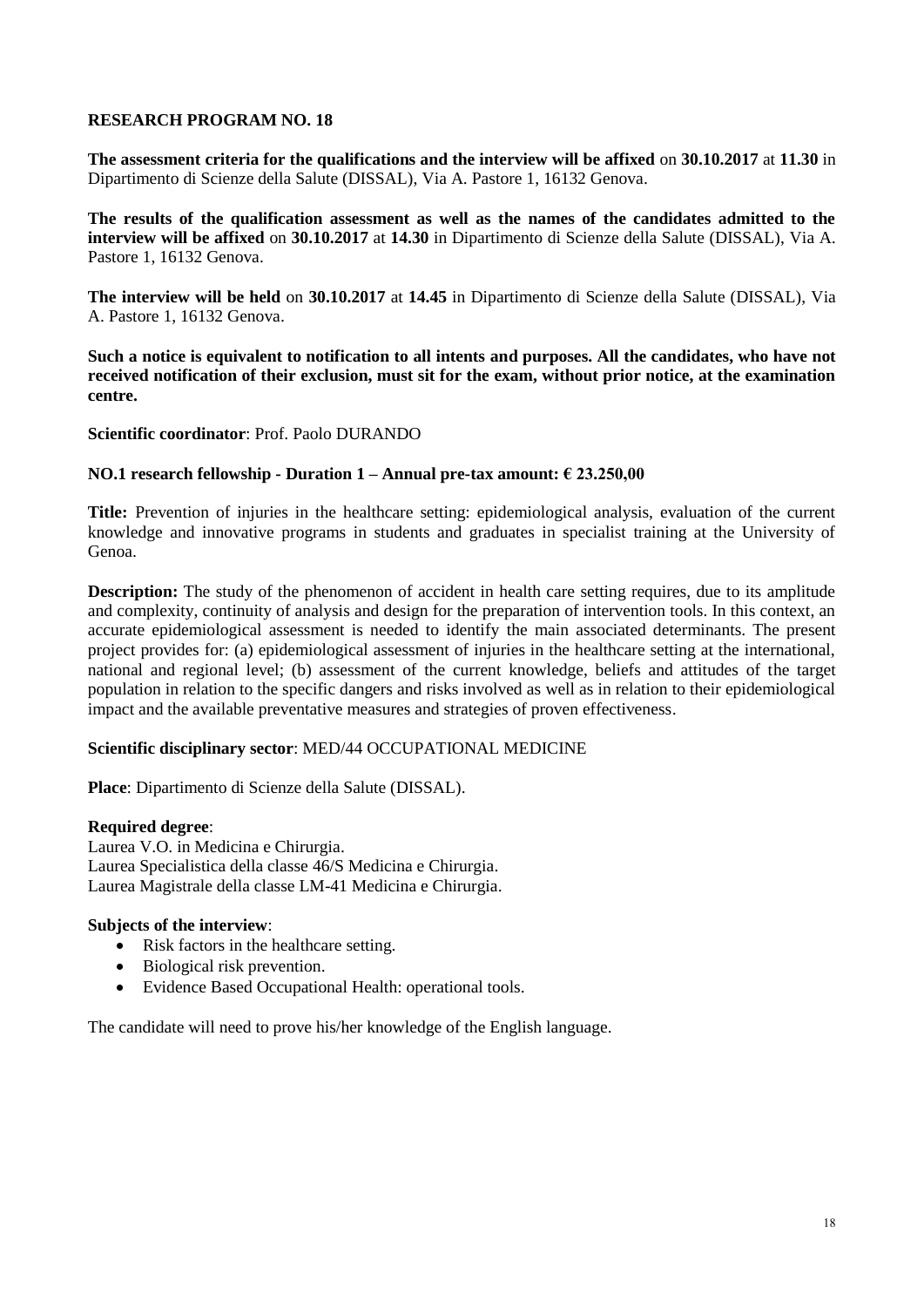# **SCIENTIFIC DISCIPLINARY AREA: CIVIL ENGINEERING AND ARCHITECTURE**

## **RESEARCH PROGRAM NO. 19**

**The assessment criteria for the qualifications and the interview will be affixed**  on **27.10.2017** at **9.00** in Campus di Savona, Palazzina Marchi, Via Magliotto 2, 17100 Savona. on **6.11.2017** at **8.00** in Campus di Savona, Palazzina Marchi, Via Magliotto 2, 17100 Savona. \*

**The results of the qualification assessment as well as the names of the candidates admitted to the interview will be affixed**  on **27.10.2017** at **13.00** in Campus di Savona, Palazzina Marchi, Via Magliotto 2, 17100 Savona.

on **6.11.2017** at **11.00** in Campus di Savona, Palazzina Marchi, Via Magliotto 2, 17100 Savona. \*

**The interview will be held**  on **27.10.2017** at **15.30** in Campus di Savona, Palazzina Marchi, Via Magliotto 2, 17100 Savona. on **6.11.2017** at **11.15** in Campus di Savona, Palazzina Marchi, Via Magliotto 2, 17100 Savona. \*

## **Such a notice is equivalent to notification to all intents and purposes. All the candidates, who have not received notification of their exclusion, must sit for the exam, without prior notice, at the examination centre.**

*As regards candidates, who are not resident or domiciled in Italy, and those, who are resident or habitually domiciled at a distance of more than 300 Km from the selection centre, the interview, if requested, can also be held by electronic means (SKYPE video conference call), promptly contacting Prof. Luca Ferraris on the phone number +39 019230271 or via the email address: [info@cimafoundation.org.](mailto:info@cimafoundation.org)*

### **Scientific coordinator**: Prof. Luca FERRARIS

### **NO.1 research fellowship - Duration 1 – Annual pre-tax amount: € 31.015,00**

**Title**: Extreme rains in complex orography areas: high resolution meteorological modelling on heterogeneous computing architectures (high performance computing, cloud computing, grid computing).

**Description:** The specific goal of this research is to support the characterization of extreme precipitations phenomena on complex topography areas and of the climatic conditions that favor their occurrence, through high-resolution meteorological simulations on heterogeneous computing infrastructures, aiming at improving skills of operational hydro-meteorological warning systems. The topic will be focused on the a) execution of high-resolution meteorological simulations on high performance computing, cloud computing, and possibly grid computing solutions b) identification of optimal setup as a compromise between predictive capability skills and computing efficiency; c) adoption of standard based solutions for modelling results postprocessing, and further chaining with hydrologic and impact models.

### **Scientific disciplinary sector:** ICAR/02 HYDRAULIC AND MARINE CONTRUCTIONS AND HYDROLOGY

**Place:** Dipartimento di Informatica, Bioingegneria, Robotica e Ingegneria dei Sistemi (DIBRIS)

### **Required degree**:

Dottorato di ricerca in Informatica.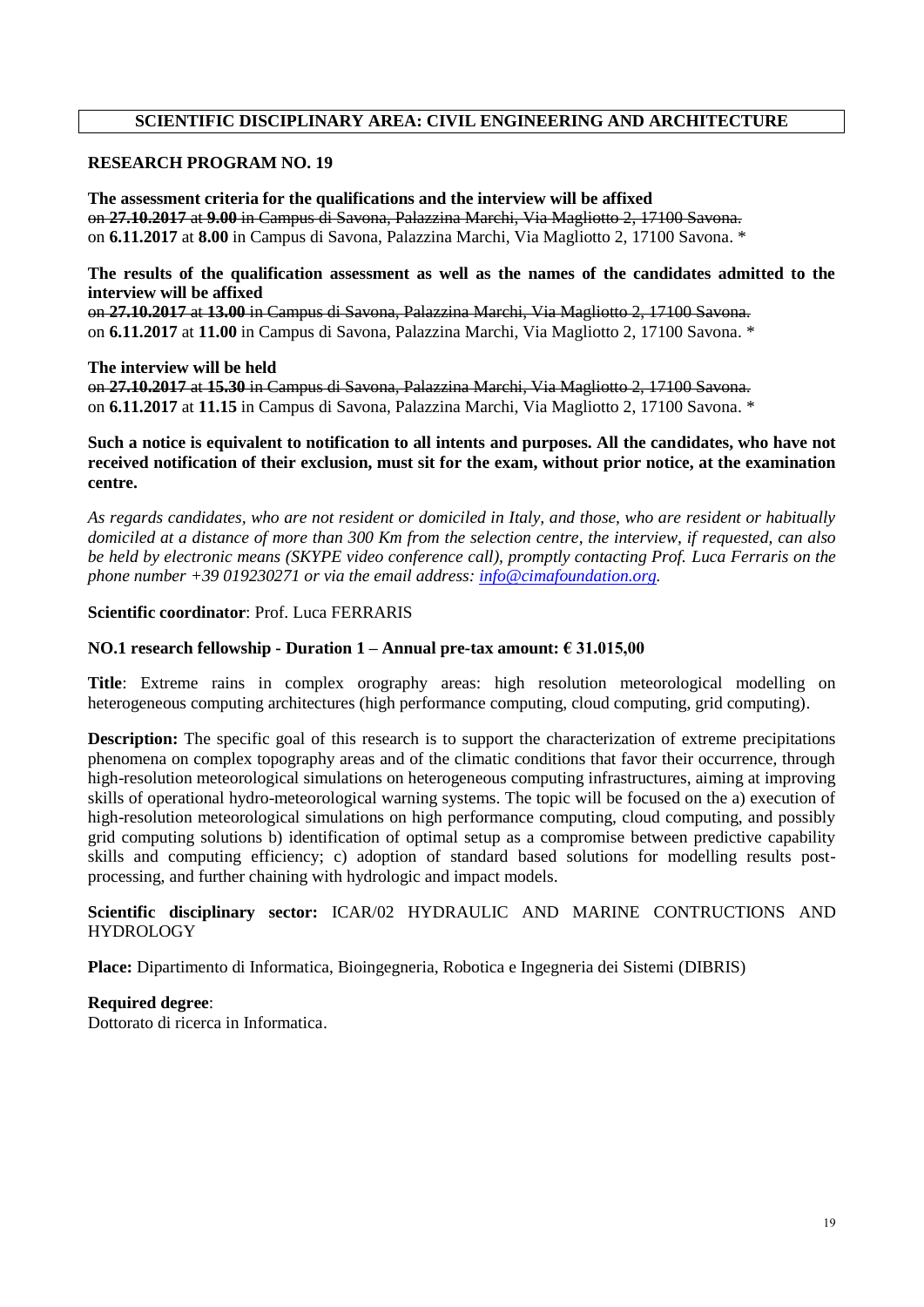# **Subjects of the interview**:

- Computational fluid dynamics.
- High-performance computing.
- Cloud computing.
- Grid computing.
- Hydro-meteorological forecasting.
- E-Infrastructures.
- Models interoperability and coupling.

The candidate will need to prove his/her knowledge of the English language.

\* *Timetable for exams modified with Chancellor Decree n. 3826 dated 12/10/2017*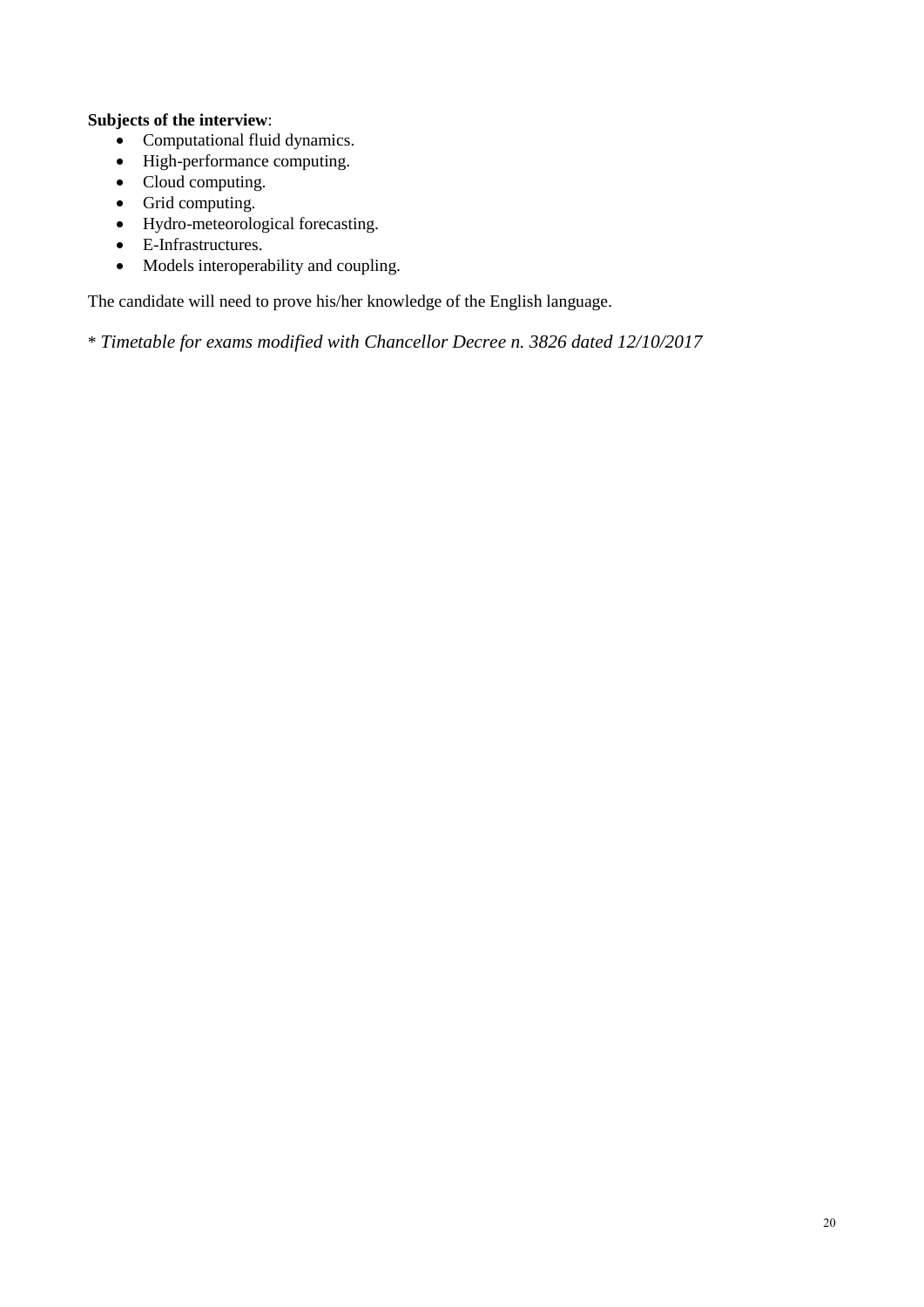**The assessment criteria for the qualifications and the interview will be affixed** on **31.10.2017** at **10.00** in Dipartimento di Ingegneria meccanica, energetica, gestionale e dei trasporti (DIME), Sezione MASET, Via Montallegro 1, 16145 Genova.

**The results of the qualification assessment as well as the names of the candidates admitted to the interview will be affixed** on **31.10.2017** at **13.00** in Dipartimento di Ingegneria meccanica, energetica, gestionale e dei trasporti (DIME), Sezione MASET, Via Montallegro 1, 16145 Genova.

**The interview will be held** on **31.10.2017** at **14.00** in Dipartimento di Ingegneria meccanica, energetica, gestionale e dei trasporti (DIME), Sezione MASET, Via Montallegro 1, 16145 Genova.

**Such a notice is equivalent to notification to all intents and purposes. All the candidates, who have not received notification of their exclusion, must sit for the exam, without prior notice, at the examination centre.**

### **Scientific coordinator**: Prof. Davide GIGLIO

### **NO.1 research fellowship - Duration 1 – Annual pre-tax amount: € 19.367,00**

**Title:** Design and configuration of an urban area for the field test of mobility optimization and control algorithms and city logistics strategies.

**Description:** The activity has the objective of defining an urban area that can be used as a "laboratory" for the test of algorithms aimed at optimizing and controlling public and especially private mobility, and for the experiment of city logistics strategies aimed at optimizing freights deliveries within cities. The activity includes also the definition of the ICT configuration that the laboratory-area should have in order to make possible to apply all ITS (Intelligent Transportation Systems) paradigms as well as new paradigms in the field of logistics such as the Physical Internet one.

### **Scientific disciplinary sector:** ICAR/05 TRANSPORTATION

**Place:** Dipartimento di Ingegneria meccanica, energetica, gestionale e dei trasporti (DIME).

#### **Required degree:**

Dottorato di ricerca in Logistica, Trasporti e Territorio.

#### **Subjects of the interview:**

- Intelligent Transportation Systems.
- Management of urban mobility.
- City logistics.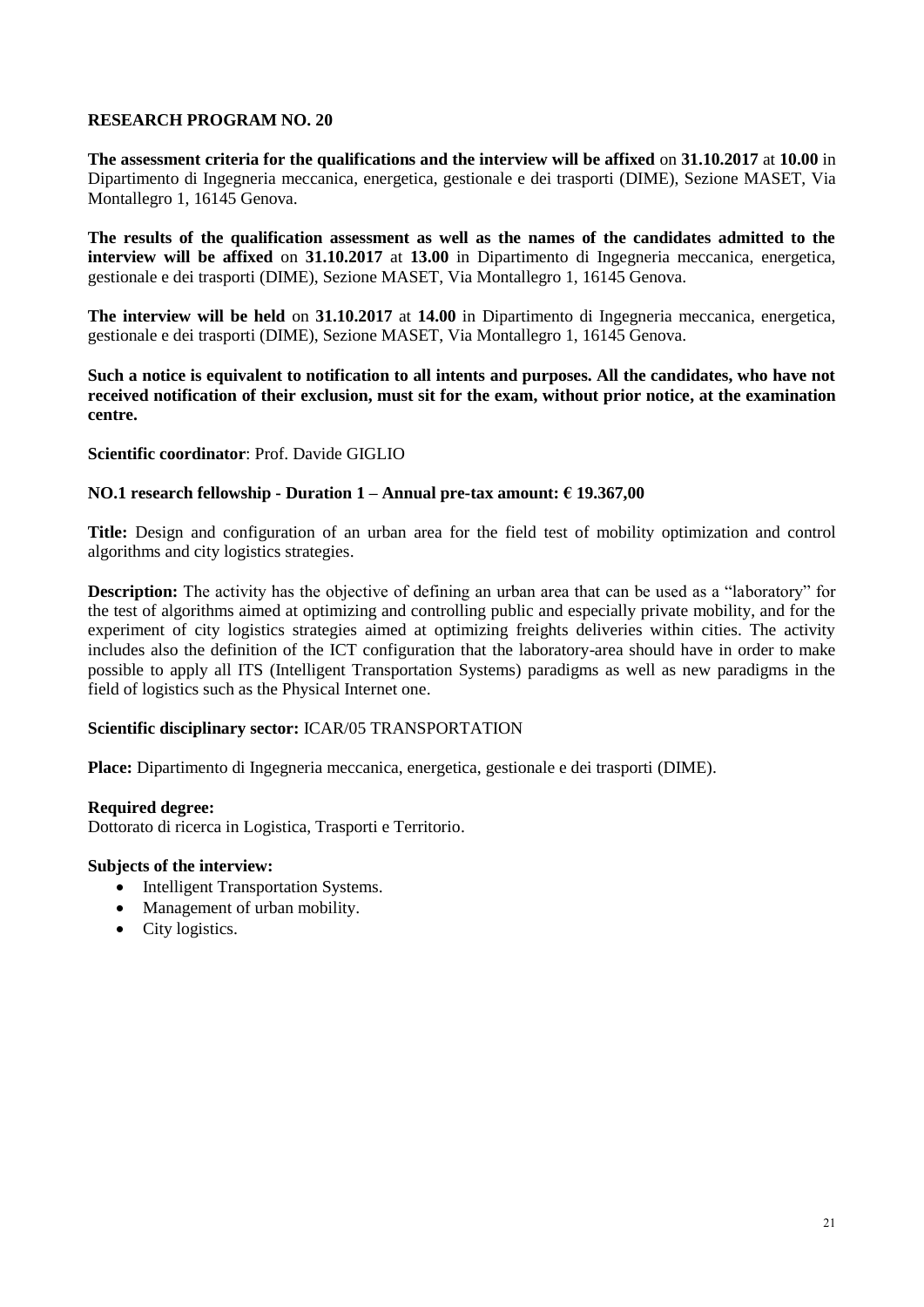**The assessment criteria for the qualifications and the interview will be affixed** on **31.10.2017** at **14.00** in Dipartimento di Ingegneria Civile, Chimica e Ambientale (DICCA), Via Montallegro 1, Genova.

**The results of the qualification assessment as well as the names of the candidates admitted to the interview will be affixed** on **31.10.2017** at **17.00** in Dipartimento di Ingegneria Civile, Chimica e Ambientale (DICCA), Via Montallegro 1, Genova.

**The interview will be held** on **31.10.2017** at **17.15** in Dipartimento di Ingegneria Civile, Chimica e Ambientale (DICCA), Via Montallegro 1, Genova.

**Such a notice is equivalent to notification to all intents and purposes. All the candidates, who have not received notification of their exclusion, must sit for the exam, without prior notice, at the examination centre.**

### **Scientific coordinator**: Prof. Bianca FEDERICI

### **NO.1 research fellowship - Duration 1 – Annual pre-tax amount: € 19.367,00**

**Title**: Innovative procedure to support the real-time evaluation of intense meteorological precipitation.

**Description:** The research team has developed an innovative GIS-based procedure to atmosphere monitoring, based on GNSS satellite positioning technology, able to locate particularly intense rainfall events. The candidate is required to extend the procedure, now applied in terms of post event analysis, to near real time monitoring by providing automatic acquisition and archiving of input data into a dedicated Geographic DataBase, by automating and optimizing the procedure and by realizing a prototype of GeoWebService service for sharing the results of the procedure, as a tool for nowcasting analysis of potential hazardous situations arising from intense rainfall.

### **Scientific disciplinary sector:** ICAR/06 TOPOGRAPHY AND CARTOGRAPHY

**Place:** Dipartimento di Ingegneria Civile, Chimica e Ambientale (DICCA)

#### **Required degree:**

Laurea Specialistica delle classi: 28/S Ingegneria civile, o 38/S Ingegneria per l'ambiente e il territorio. Laurea Magistrale delle classi: LM-18 Informatica, o LM-23 Ingegneria civile, o LM-24 Ingegneria dei sistemi edilizi, o LM-26 Ingegneria della sicurezza, o LM-35 Ingegneria per l'ambiente e il territorio.

#### **Subjects of the interview:**

- Geographic Information Systems (GIS);
- Geographic Database and GeoWebService, with particular attention to OpenSource tools, open standards, and interoperability.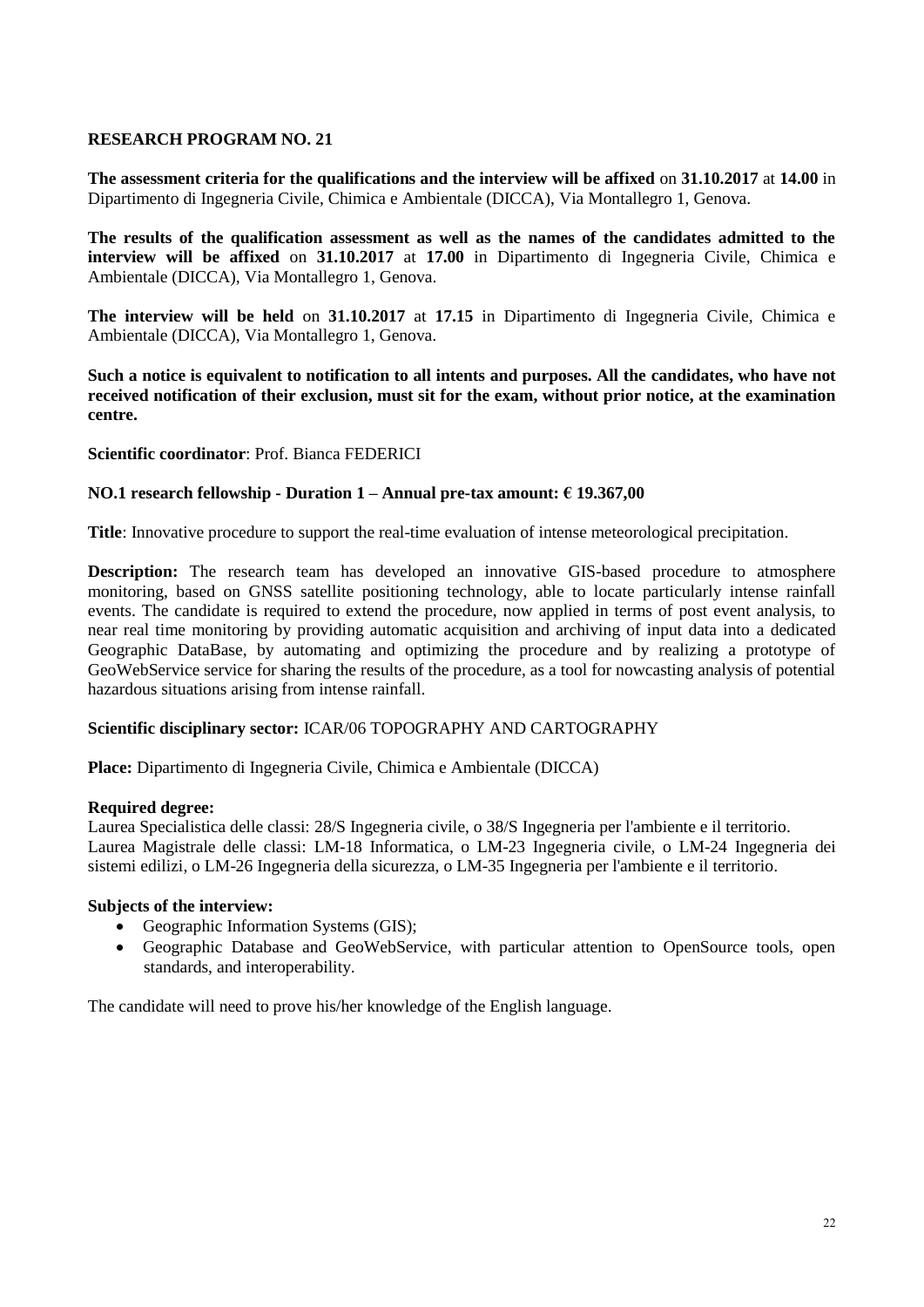**The assessment criteria for the qualifications and the interview will be affixed** on **31.10.2017** at **9.00** in Dipartimento di Ingegneria Civile, Chimica e Ambientale (DICCA), Via Montallegro 1, Genova.

**The results of the qualification assessment as well as the names of the candidates admitted to the interview will be affixed** on **31.10.2017** at **12.00** in Dipartimento di Ingegneria Civile, Chimica e Ambientale (DICCA), Via Montallegro 1, Genova.

**The interview will be held** on **31.10.2017** at **12.15** in Dipartimento di Ingegneria Civile, Chimica e Ambientale (DICCA), Via Montallegro 1, Genova.

**Such a notice is equivalent to notification to all intents and purposes. All the candidates, who have not received notification of their exclusion, must sit for the exam, without prior notice, at the examination centre.**

**Scientific coordinator**: Prof. Domenico SGUERSO

### **NO.1 research fellowship - Duration 1 – Annual pre-tax amount: € 19.367,00**

**Title**: Analysis of GPS/GNSS meteoclimatic data on the Roia basin.

**Description:** The research team has developed an innovative GIS-based procedure to atmosphere monitoring, based on GPS/GNSS satellite positioning technology, integrated with pressure and ground temperature measurements. The candidate is required to carry out an analysis of the historical evolution of the zenith tropospheric delay (ZTD) on the cross-border area centered on the Roia basin and apply the above procedure to produce maps of potentially precipitable water vapor content (PWV).

### **Scientific disciplinary sector:** ICAR/06 TOPOGRAPHY AND CARTOGRAPHY

**Place:** Dipartimento di Ingegneria Civile, Chimica e Ambientale (DICCA)

### **Required degree:**

Laurea Specialistica delle classi: 20/S Fisica, o 28/S Ingegneria civile, o 38/S Ingegneria per l'ambiente e il territorio.

Laurea Magistrale delle classi: LM-17 Fisica, o LM-23 Ingegneria civile, o LM-24 Ingegneria dei sistemi edilizi, o LM-26 Ingegneria della sicurezza, o LM-35 Ingegneria per l'ambiente e il territorio.

### **Subjects of the interview:**

- GNSS satellite positioning, with particular attention to Permanent Station Networks;
- physics of the atmosphere, with particular reference to tropospheric models.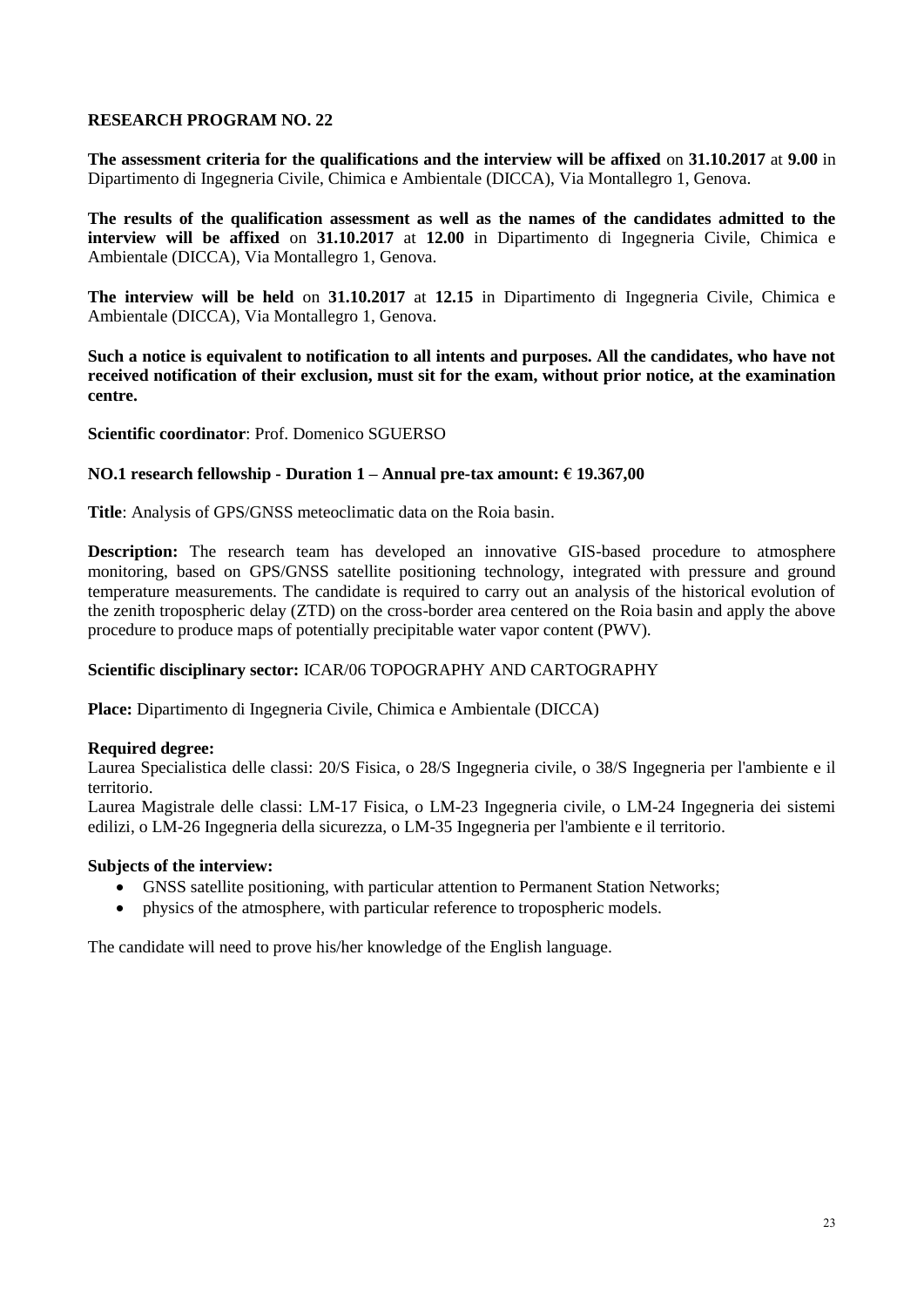# **SCIENTIFIC DISCIPLINARY AREA: INDUSTRIAL AND INFORMATION ENGINEERING**

## **RESEARCH PROGRAM NO. 23**

**The assessment criteria for the qualifications and the interview will be affixed** on **3.11.2017** at **8.30** in Dipartimento di Ingegneria Navale, Elettrica, Elettronica e delle Telecomunicazioni (DITEN), Via Montallegro 1, 16145 Genova.

**The results of the qualification assessment as well as the names of the candidates admitted to the interview will be affixed** on **3.11.2017** at **11.30** in Dipartimento di Ingegneria Navale, Elettrica, Elettronica e delle Telecomunicazioni (DITEN), Via Montallegro 1, 16145 Genova.

**The interview will be held** on **3.11.2017** at **12.00** in Dipartimento di Ingegneria Navale, Elettrica, Elettronica e delle Telecomunicazioni (DITEN), Via Montallegro 1, 16145 Genova.

## **Such a notice is equivalent to notification to all intents and purposes. All the candidates, who have not received notification of their exclusion, must sit for the exam, without prior notice, at the examination centre.**

*As regards candidates, who are not resident or domiciled in Italy, and those, who are resident or habitually domiciled at a distance of more than 300 Km from the selection centre, the interview, if requested, can also be held by electronic means (SKYPE video conference call), promptly contacting Prof. Michele Martelli on the phone number +39 0103536521 or via the email address: [michele.martelli@unige.it.](mailto:michele.martelli@unige.it)*

### **Scientific coordinator**: Prof. Michele MARTELLI

### **NO.1 research fellowship - Duration 1 – Annual pre-tax amount: € 19.367,00**

**Title:** Study and development of control logic for automatic navigation decision support system.

**Description:** The research project will cover the topic of control logic and navigation support. The project will begin with the analysis of the state of the art regarding the automatic navigation control logic, with particular attention to PIM-Track and collision avoidance maneuvers, that will be the principal object of the study. Subsequently, the synthesis of controllers controlling the actuators of marine vehicles will take place. The different controllers will be studied with stability criteria. The operating limits of the regulators will also be studied, depending on the constraints of the machinery. In the final part of the project, the developed algorithms will be implemented and verified, through simulation, and the performance of the regulators in different realistic scenarios will be assessed.

### **Scientific disciplinary sector:** ING-IND/02 SHIP STRUCTURES AND MARINE ENGINEERING

**Place:** Dipartimento di Ingegneria Navale, Elettrica, Elettronica e delle Telecomunicazioni (DITEN)

### **Required degree:**

Dottorato di ricerca in Ingegneria matematica e simulazione, o Dottorato di ricerca in Scienze e tecnologie per l'ingegneria elettrica, l'ingegneria navale, i sistemi complessi per la mobilità - curriculum ingegneria navale.

### **Subjects of the interview:**

- Mathematical models used for simulation in marine engineering field.
- Dynamic behavior and performance evaluation of a ship propulsion plant.
- Techniques and methodologies of control theory for the synthesis of automatic regulators suitable for dynamic positioning.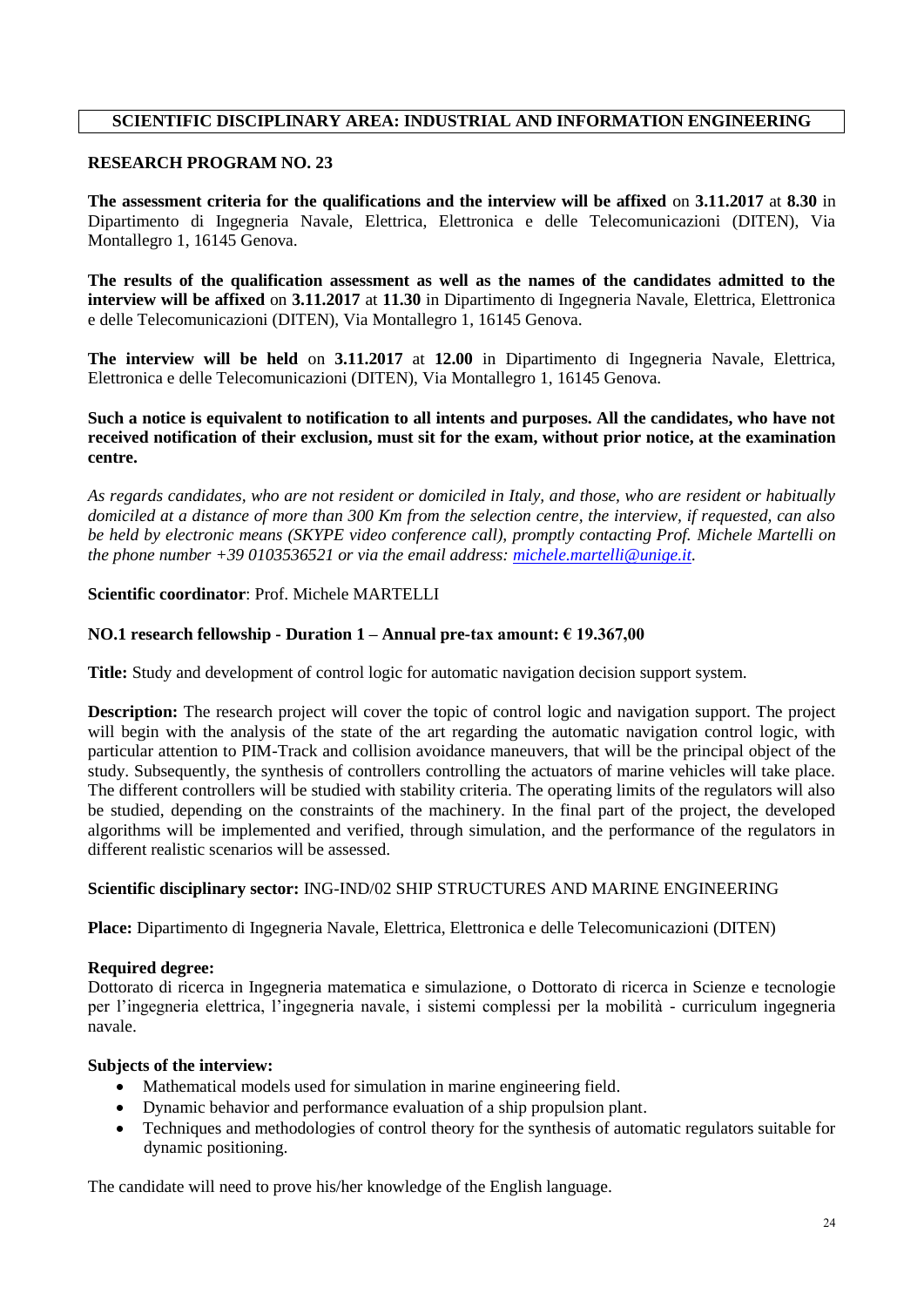**The assessment criteria for the qualifications and the interview will be affixed** on **3.11.2017** at **14.00** in Dipartimento di Ingegneria Navale, Elettrica, Elettronica e delle Telecomunicazioni (DITEN), Via Montallegro 1, 16145 Genova.

**The results of the qualification assessment as well as the names of the candidates admitted to the interview will be affixed** on **3.11.2017** at **17.00** in Dipartimento di Ingegneria Navale, Elettrica, Elettronica e delle Telecomunicazioni (DITEN), Via Montallegro 1, 16145 Genova.

**The interview will be held** on **3.11.2017** at **17.30** in Dipartimento di Ingegneria Navale, Elettrica, Elettronica e delle Telecomunicazioni (DITEN), Via Montallegro 1, 16145 Genova.

**Such a notice is equivalent to notification to all intents and purposes. All the candidates, who have not received notification of their exclusion, must sit for the exam, without prior notice, at the examination centre.**

*As regards candidates, who are not resident or domiciled in Italy, and those, who are resident or habitually domiciled at a distance of more than 300 Km from the selection centre, the interview, if requested, can also be held by electronic means (SKYPE video conference call), promptly contacting Prof. Michele Martelli on the phone number +39 0103536521 or via the email address: [michele.martelli@unige.it.](mailto:michele.martelli@unige.it)*

**Scientific coordinator**: Prof. Michele MARTELLI

### **NO.1 research fellowship - Duration 1 – Annual pre-tax amount: € 19.367,00**

**Title:** Study and development of a time domain simulator for a marine surface vehicle.

**Description:** The aim of the present research is to develop a simulation platform, in the time domain, that can emulate the dynamic behavior of a ship and its performance. It will need to develop a "virtual bridge" with the possibility to interact in real time with the simulator. The study and modeling of the actuators and their drive, especially the prime movers (thermal and electric), and the study of the factors that affect the overall ship dynamics will be the central activity of the project. In the case of availability of experimental data, the simulator will be calibrated and tested to perform and to verify its accuracy and robustness.

### **Scientific disciplinary sector:** ING-IND/02 SHIP STRUCTURES AND MARINE ENGINEERING

**Place:** Dipartimento di Ingegneria Navale, Elettrica, Elettronica e delle Telecomunicazioni (DITEN)

### **Required degree:**

Laurea V.O. in: Ingegneria Navale, o Ingegneria Elettrica, o Ingegneria delle Telecomunicazioni, o Ingegneria Elettronica.

Laurea Specialistica delle classi: 30/S Ingegneria delle telecomunicazioni, o 31/S Ingegneria elettrica, o 32/S Ingegneria elettronica, o 37/S Ingegneria navale.

Laurea Magistrale delle classi: LM-27 Ingegneria delle telecomunicazioni, o LM-28 Ingegneria elettrica, o LM-29 Ingegneria elettronica, o LM-34 Ingegneria navale.

### **Subjects of the interview:**

- State of art of methodologies and Simulation Techniques used in the marine field.
- Mathematical modeling of marine propulsion plants.
- Regulation and protection logics for both thermal engine e transmission line.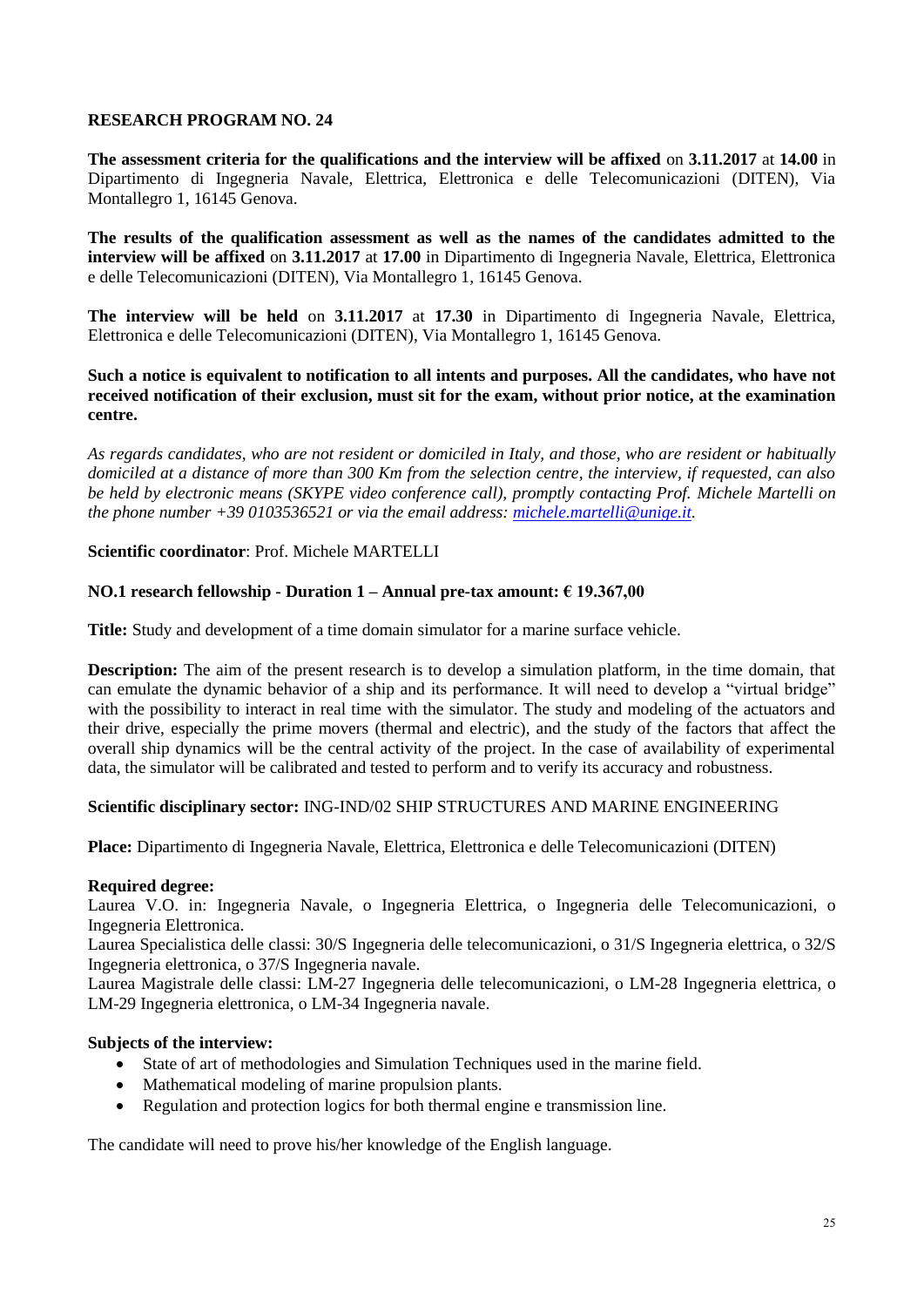**The assessment criteria for the qualifications and the interview will be affixed** on **31.10.2017** at **10.00** in Dipartimento di Ingegneria meccanica, energetica, gestionale e dei trasporti (DIME), Via Montallegro 1, 16145 Genova.

**The results of the qualification assessment as well as the names of the candidates admitted to the interview will be affixed on 31.10.2017** at **13.00** in Dipartimento di Ingegneria meccanica, energetica, gestionale e dei trasporti (DIME), Via Montallegro 1, 16145 Genova

**The interview will be held** on **31.10.2017** at **13.00** in Dipartimento di Ingegneria meccanica, energetica, gestionale e dei trasporti (DIME), Via Montallegro 1, 16145 Genova.

**Such a notice is equivalent to notification to all intents and purposes. All the candidates, who have not received notification of their exclusion, must sit for the exam, without prior notice, at the examination centre.**

### **Scientific coordinator**: Prof. Carlo CRAVERO

### **NO.2 research fellowships - Duration 1 – Annual pre-tax amount: € 19.367,00**

**Title:** Development of design approaches for turbomachinery design.

**Description:** The research activity is aimed at the development of design methods for high performance turbomachinery. The study is focused on radial compressors or blowers. A fundamental aspect of the research is the development of parametric design tools for each turbomachinery component (impeller, diffuser and volute) and their interface with simulation platforms commercially available or developed in previous research activity by the research unit. Design optimisation or soft-computing strategies and tools could be integrated into the design suite. The turbomachinery performance at design condition and off-design are considered in order to increase the operating range or lower the noise emission.

### **Scientific disciplinary sector:** ING-IND/08 FLUID MACHINERY

**Place:** Dipartimento di Ingegneria meccanica, energetica, gestionale e dei trasporti (DIME)

#### **Required degree:**

Dottorato di Ricerca in Ingegneria Energetica, o Dottorato di Ricerca in Ingegneria delle Macchine a Fluido.

### **Subjects of the interview:**

- Turbomachinery (fans, compressors and blowers).
- Computational fluid dynamics.
- Design methods.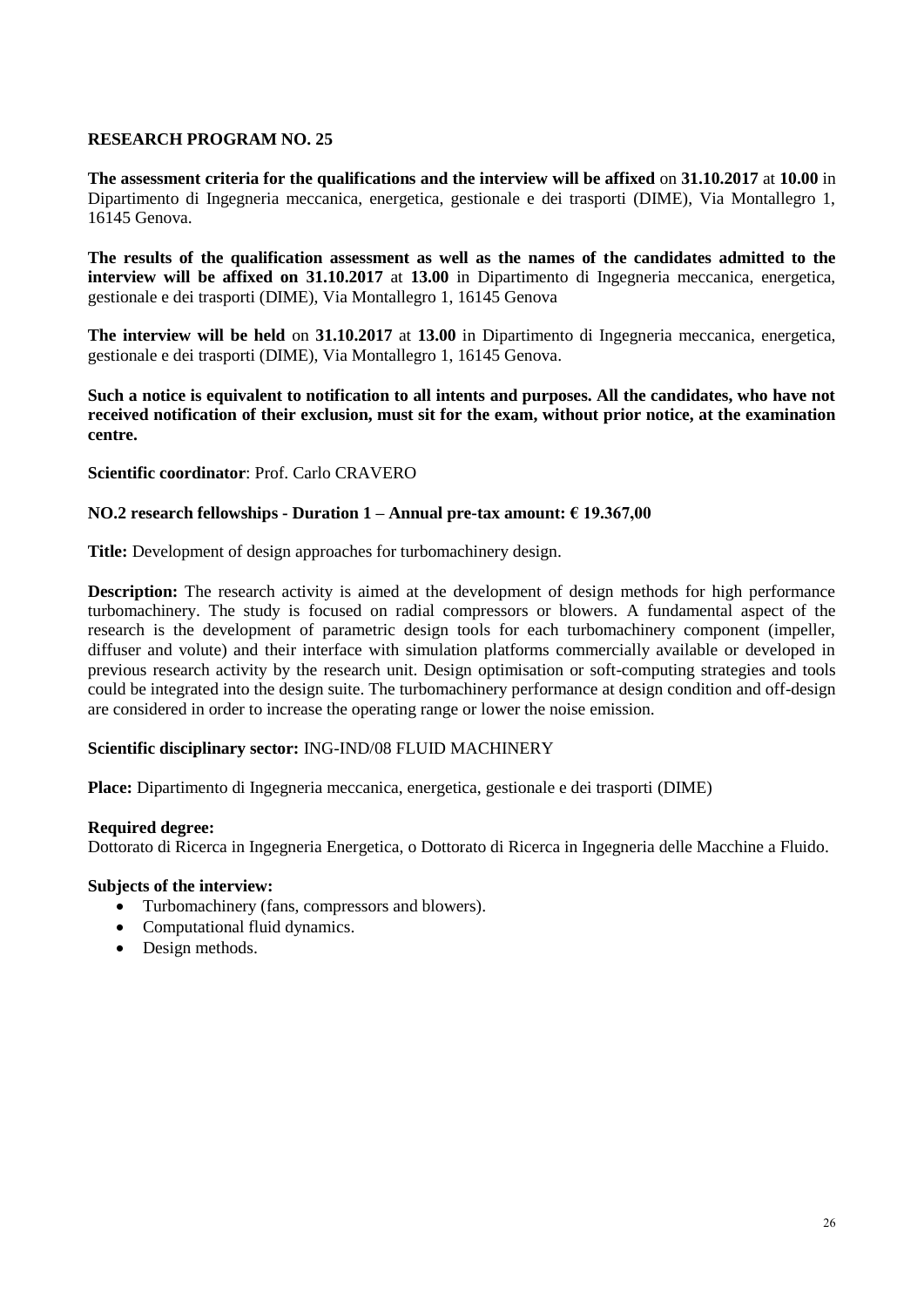**The assessment criteria for the qualifications and the interview will be affixed on 2.11.2017** at **14.00** in Dipartimento di Ingegneria meccanica, energetica, gestionale e dei trasporti (DIME), Via Montallegro 1, 16145 Genova.

**The results of the qualification assessment as well as the names of the candidates admitted to the interview will be affixed on 2.11.2017** at **17.00** in Dipartimento di Ingegneria meccanica, energetica, gestionale e dei trasporti (DIME), Via Montallegro 1, 16145 Genova.

**The interview will be held** on **2.11.2017** at **18.00** in Dipartimento di Ingegneria meccanica, energetica, gestionale e dei trasporti (DIME), Via Montallegro 1, 16145 Genova.

### **Such a notice is equivalent to notification to all intents and purposes. All the candidates, who have not received notification of their exclusion, must sit for the exam, without prior notice, at the examination centre.**

*As regards candidates, who are not resident or domiciled in Italy, and those, who are resident or habitually domiciled at a distance of more than 300 Km from the selection centre, the interview, if requested, can also be held by electronic means (SKYPE video conference call), promptly contacting Prof. Alberto Traverso on the phone number +39 0103532455 or via the email address: [alberto.traverso@unige.it.](mailto:alberto.traverso@unige.it)*

### **Scientific coordinator**: Prof. Alberto TRAVERSO

## **NO.1 research fellowship - Duration 1 – Annual pre-tax amount: € 23.250,00**

**Title:** Advanced control concept for fuel cell hybrid systems and polygeneration plants.

**Description:** Advanced controls such as Model Predictive Control (MPC) are the ideal control approach for innovative energy systems, as they optimise the present control action estimating the future response of the system, subject to constraints. Therefore, if a validated real-time dynamic model of the system is available, the control algorithm can minimise thermal gradients, pressure variations, fuel consumption, properly balancing such constraints with the need to follow the load required by the grid. The real-time model and control concept will be developed and tested in the laboratory test rigs to allow innovative energy systems, such as microturbines and microturbine fuel cell hybrids, to perform rapid load variations and to serve, according to a cyberphysical approach, the needs of a real polygeneration microgrid.

### **Scientific disciplinary sector:** ING-IND/09 ENERGY SYSTEMS AND POWER GENERATION

**Place:** Dipartimento di Ingegneria meccanica, energetica, gestionale e dei trasporti (DIME)

## **Required degree:**

Laurea V.O. in Ingegneria meccanica; Laurea Specialistica della classe 36/S Ingegneria meccanica; Laurea Magistrale della classe LM-33 Ingegneria meccanica.

### **Subjects of the interview:**

- Dynamics and control of energy systems.
- Advanced energy systems.
- Measurements and data acquisition in energy plants.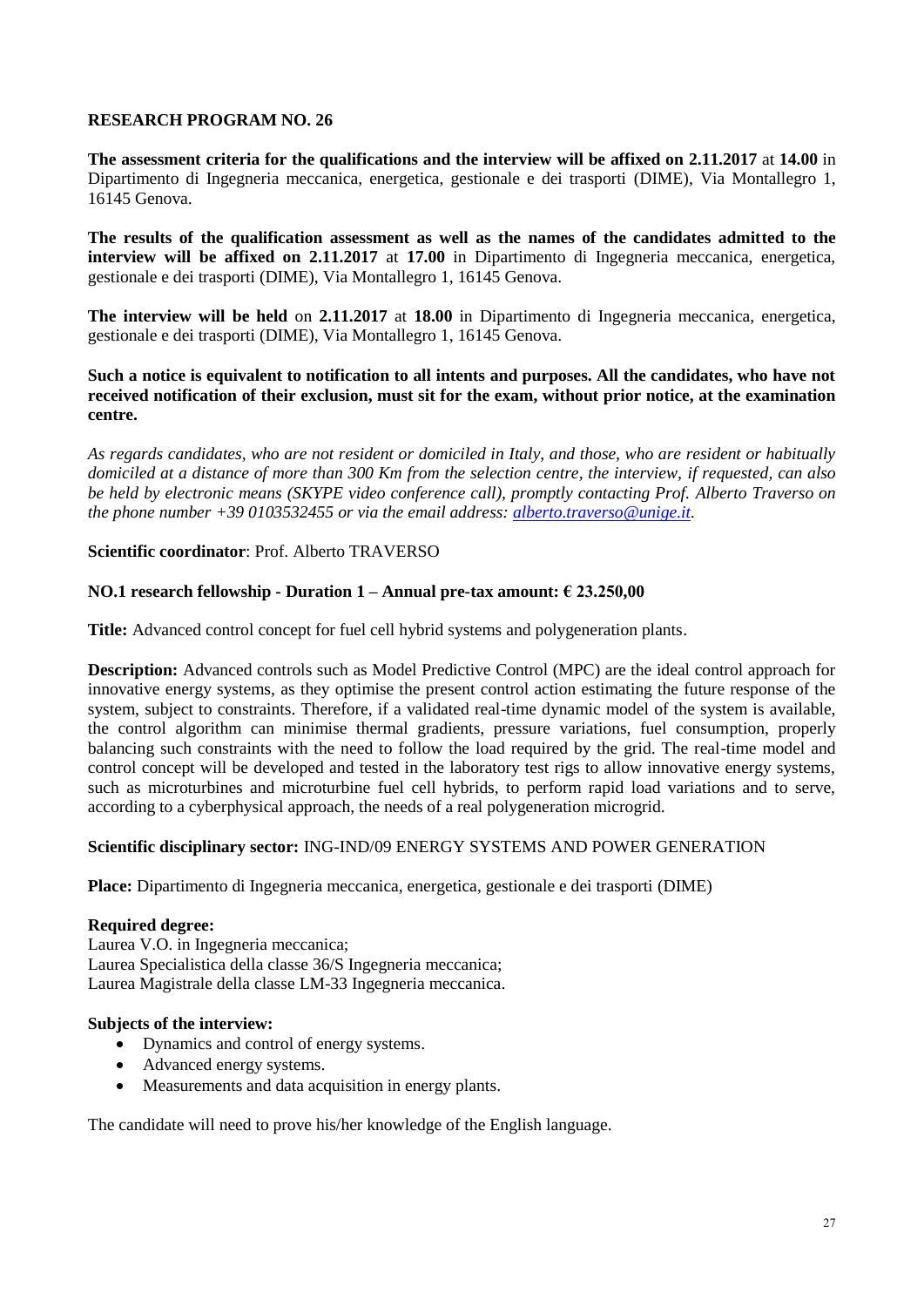**The assessment criteria for the qualifications and the interview will be affixed on 2.11.2017** at **8.00** in Dipartimento di Ingegneria meccanica, energetica, gestionale e dei trasporti (DIME), Via Montallegro 1, 16145 Genova.

**The results of the qualification assessment as well as the names of the candidates admitted to the interview will be affixed on 2.11.2017** at **11.00** in Dipartimento di Ingegneria meccanica, energetica, gestionale e dei trasporti (DIME), Via Montallegro 1, 16145 Genova.

**The interview will be held** on **2.11.2017** at **12.00** in Dipartimento di Ingegneria meccanica, energetica, gestionale e dei trasporti (DIME), Via Montallegro 1, 16145 Genova.

### **Such a notice is equivalent to notification to all intents and purposes. All the candidates, who have not received notification of their exclusion, must sit for the exam, without prior notice, at the examination centre.**

*As regards candidates, who are not resident or domiciled in Italy, and those, who are resident or habitually domiciled at a distance of more than 300 Km from the selection centre, the interview, if requested, can also be held by electronic means (SKYPE video conference call), promptly contacting Prof. Alberto Traverso on the phone number +39 0103532455 or via the email address: [alberto.traverso@unige.it.](mailto:alberto.traverso@unige.it)*

## **Scientific coordinator**: Prof. Alberto TRAVERSO

## **NO.1 research fellowship - Duration 1 – Annual pre-tax amount: € 23.250,00**

**Title**: Innovative solutions for the enhancement of combined cycle flexibility.

**Description:** Natural Gas fueled Power Plants are foreseen by the European Union as the bridging technology (till the horizon of the 2050) to a decarbonized scenario (from 50% to 80% renewable electrical production ), thanks to their reduced carbon footprint and fast response in terms of grid stabilization. On the other side, power market evolution is heavily influencing combined cycle operation: load factor and annual efficiency reduce, number of start-up increases, with a direct effect on the profitability of assets, often leading to mothballing or closure of these plants. This work aims at investingating innovative solutions for enhancing flexibility of combined cycles exploiting: the untapped performance modulation potential via the ambient conditions control, the operational flexibility for multi-product power plant, and time optimal shift management with thermal energy storage.

### **Scientific disciplinary sector:** ING-IND/09 ENERGY SYSTEMS AND POWER GENERATION

**Place:** Dipartimento di Ingegneria meccanica, energetica, gestionale e dei trasporti (DIME)

### **Required degree:**

Laurea Specialistica della classe 38/S Ingegneria per l'ambiente e il territorio. Laurea Magistrale della classe LM-35 Ingegneria per l'ambiente e il territorio.

### **Subjects of the interview:**

- Design under uncertainty.
- Robust design of energy systems, advanced energy systems.
- Fuel cell gas turbine hybrid systems.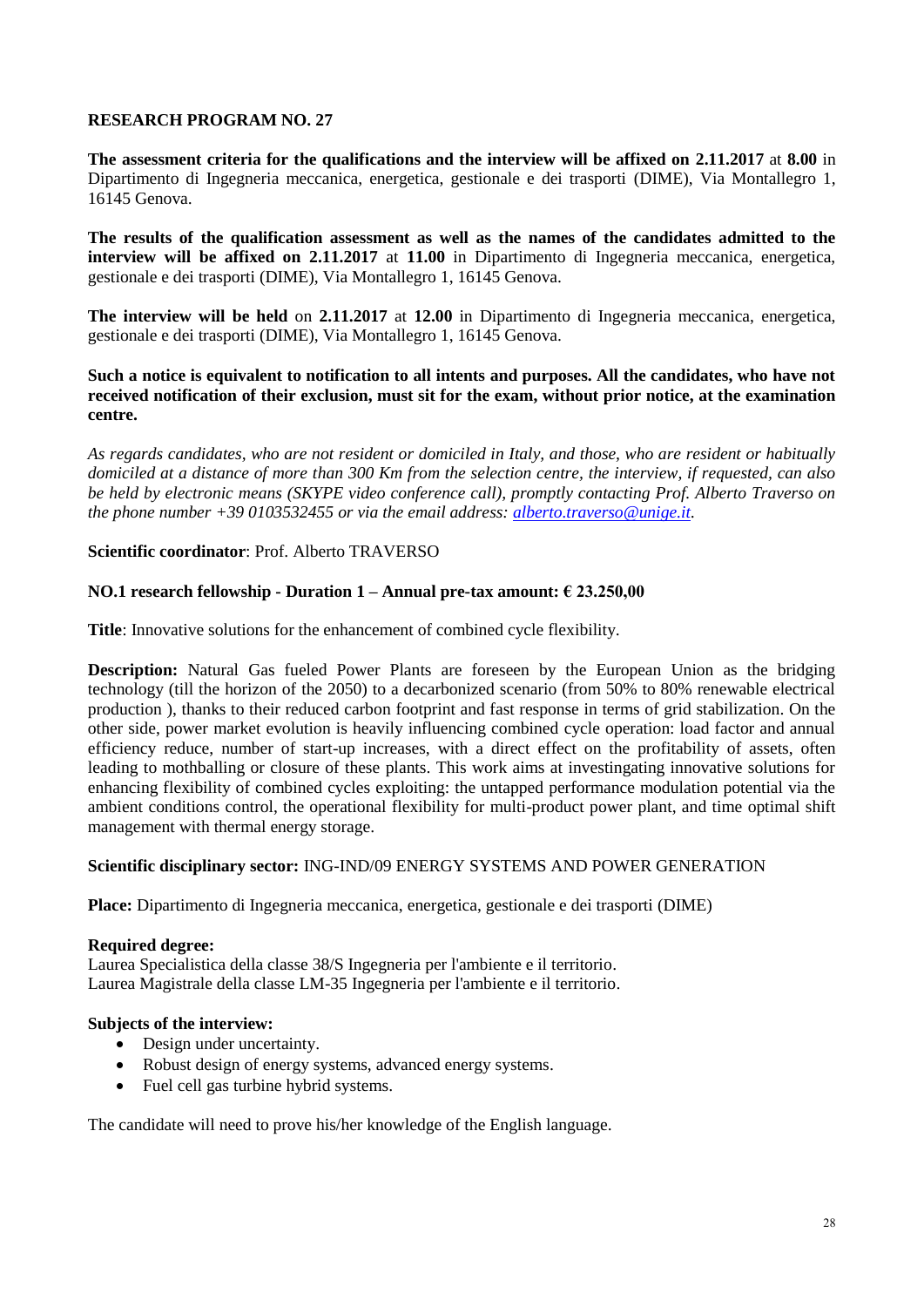**The assessment criteria for the qualifications and the interview will be affixed** on **27.10.2017** at **8.00** in Dipartimento di Ingegneria meccanica, energetica, gestionale e dei trasporti (DIME), Via Montallegro 1, 16145 Genova.

**The results of the qualification assessment as well as the names of the candidates admitted to the interview will be affixed** on **27.10.2017** at **11.00** in Dipartimento di Ingegneria meccanica, energetica, gestionale e dei trasporti (DIME), Via Montallegro 1, 16145 Genova.

**The interview will be held** on **27.10.2017** at **12.00** in Dipartimento di Ingegneria meccanica, energetica, gestionale e dei trasporti (DIME), Via Montallegro 1, 16145 Genova.

### **Such a notice is equivalent to notification to all intents and purposes. All the candidates, who have not received notification of their exclusion, must sit for the exam, without prior notice, at the examination centre.**

*As regards candidates, who are not resident or domiciled in Italy, and those, who are resident or habitually domiciled at a distance of more than 300 Km from the selection centre, the interview, if requested, can also be held by electronic means (SKYPE video conference call), promptly contacting Prof. Aristide Massardo on the phone number +39 010 3532400 or via the email address: [massardo@unige.it.](mailto:massardo@unige.it)*

### **Scientific coordinator**: Prof. Aristide MASSARDO

## **NO.1 research fellowship - Duration 1 – Annual pre-tax amount: € 27.133,00**

**Title:** Development of an innovative concept for low temperature energy harvesting and utilization in districts.

**Description:** Energy districts often show large surfaces and facades where low temperature heat can be conveniently extracted and processed for the district usage itself. However, the different temperature levels required and the mismatch between energy availability and energy demand requires the development of innovative solution for heat upgrading and storage. Such thermal process needs to be coordinated with the production of other conventional renewable power sources, such as wind and photovoltaic. The work consists in developing a new compact concept for thermal energy harvesting, upgrading and storing in a single plant concept, which needs to be integrated with an energy district.

### **Scientific disciplinary sector:** ING-IND/09 ENERGY SYSTEMS AND POWER GENERATION

**Place:** Dipartimento di Ingegneria meccanica, energetica, gestionale e dei trasporti (DIME)

### **Required degree:**

Laurea V.O. in Ingegneria meccanica. Laurea Specialistica della classe 36/S Ingegneria meccanica. Laurea Magistrale della classe LM-33 Ingegneria meccanica.

### **Subjects of the interview:**

- Transient behaviour simulation and control of traditional and advanced energy systems.
- Operating parameter measurements and data acquisition systems.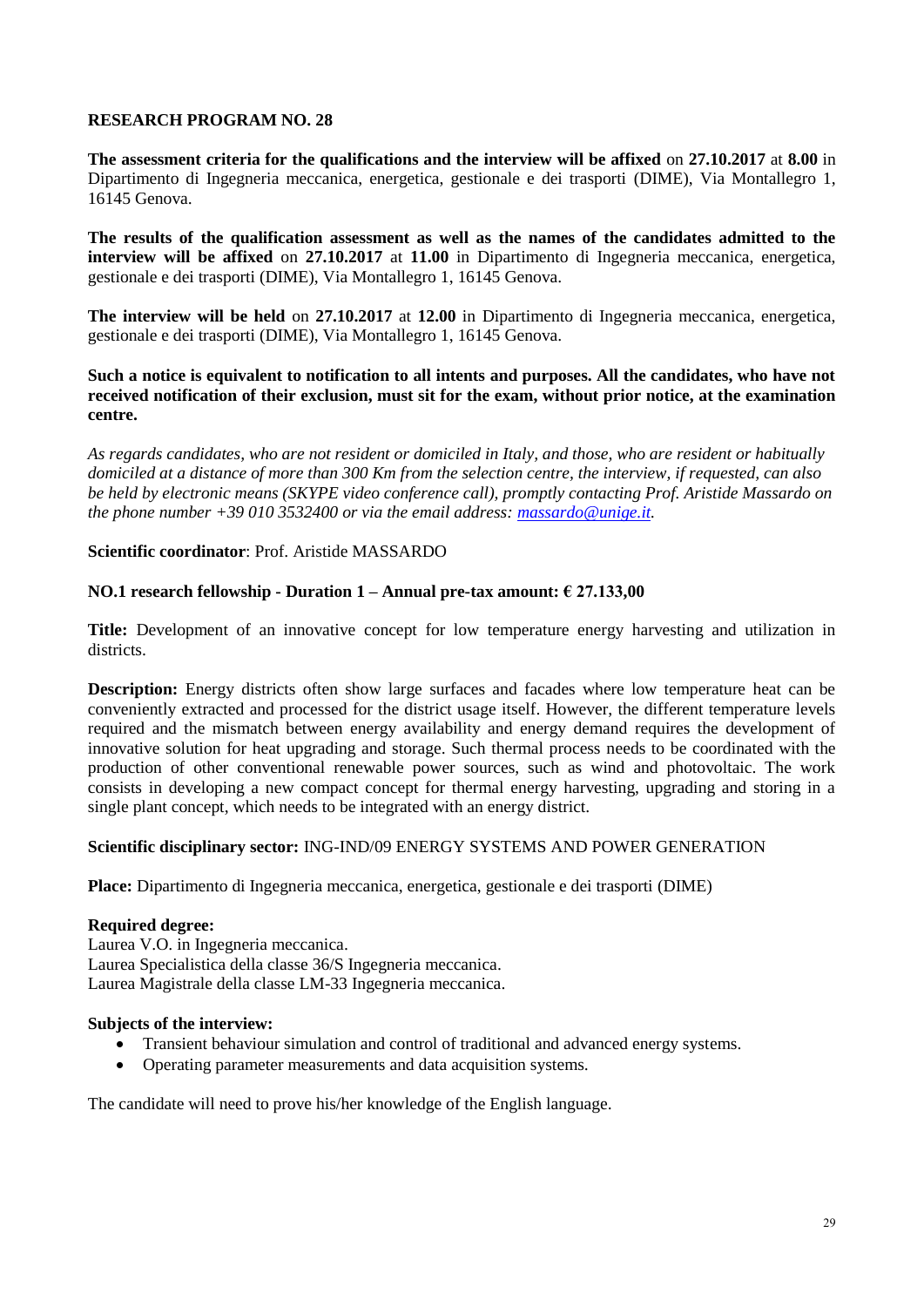**The assessment criteria for the qualifications and the interview will be affixed on 27.10.2017** at **14.00** in Dipartimento di Ingegneria meccanica, energetica, gestionale e dei trasporti (DIME), Via Montallegro 1, 16145 Genova.

**The results of the qualification assessment as well as the names of the candidates admitted to the interview will be affixed on 27.10.2017** at **17.00** in Dipartimento di Ingegneria meccanica, energetica, gestionale e dei trasporti (DIME), Via Montallegro 1, 16145 Genova.

**The interview will be held** on **27.10.2017** at **18.00** in Dipartimento di Ingegneria meccanica, energetica, gestionale e dei trasporti (DIME), Via Montallegro 1, 16145 Genova.

### **Such a notice is equivalent to notification to all intents and purposes. All the candidates, who have not received notification of their exclusion, must sit for the exam, without prior notice, at the examination centre.**

*As regards candidates, who are not resident or domiciled in Italy, and those, who are resident or habitually domiciled at a distance of more than 300 Km from the selection centre, the interview, if requested, can also be held by electronic means (SKYPE video conference call), promptly contacting Prof. Loredana Magistri on the phone number +39 010 3532455 or via the email address: [loredana.magistri@unige.it.](mailto:loredana.magistri@unige.it)* 

### **Scientific coordinator**: Prof.ssa Loredana MAGISTRI

### **NO.1 research fellowship - Duration 1 – Annual pre-tax amount: € 23.250,00**

**Title:** Time-dependent thermoeconomic analysis of advanced energy systems with energy storage.

**Description:** In a continuous increase of energy demand, the world energy scenario of the future envisages a deeper and deeper penetration of renewable resources (RES) production into the electrical grid, such as wind, solar, hydro, biomass. Unfortunately, wind and PV are not programmable in nature. For such a reason, electrical energy storage is considered a key enabling technology for a larger fraction of RES to be exploited by the grid. At the present, the electrical grid stability at European level is ensured mainly by the dispatchable energy sources, such as gas fired and coal fired power plants. However, the current situation is already causing severe limitations to further penetration of RES. To reach the 2030 EU targets without further concern about grid adequacy and stability, a massive enhancement of electrical system flexibility and storage capability is required. This work focuses on the thermoeconomic analysis and optimisation of an innovative concept of power-to-fuel to store excess electrical power from the grid into chemicals, which may be used by industries.

### **Scientific disciplinary sector:** ING-IND/09 ENERGY SYSTEMS AND POWER GENERATION

**Place:** Dipartimento di Ingegneria meccanica, energetica, gestionale e dei trasporti (DIME)

### **Required degree:**

Laurea V.O. in Ingegneria meccanica. Laurea Specialistica della classe 36/S Ingegneria meccanica. Laurea Magistrale della classe LM-33 Ingegneria meccanica.

### **Subjects of the interview:**

- Thermoeconomic analysis of innovative systems.
- Transient simulation of power plants.
- Management and optimisation of energy systems fed by fossil fuels and RES.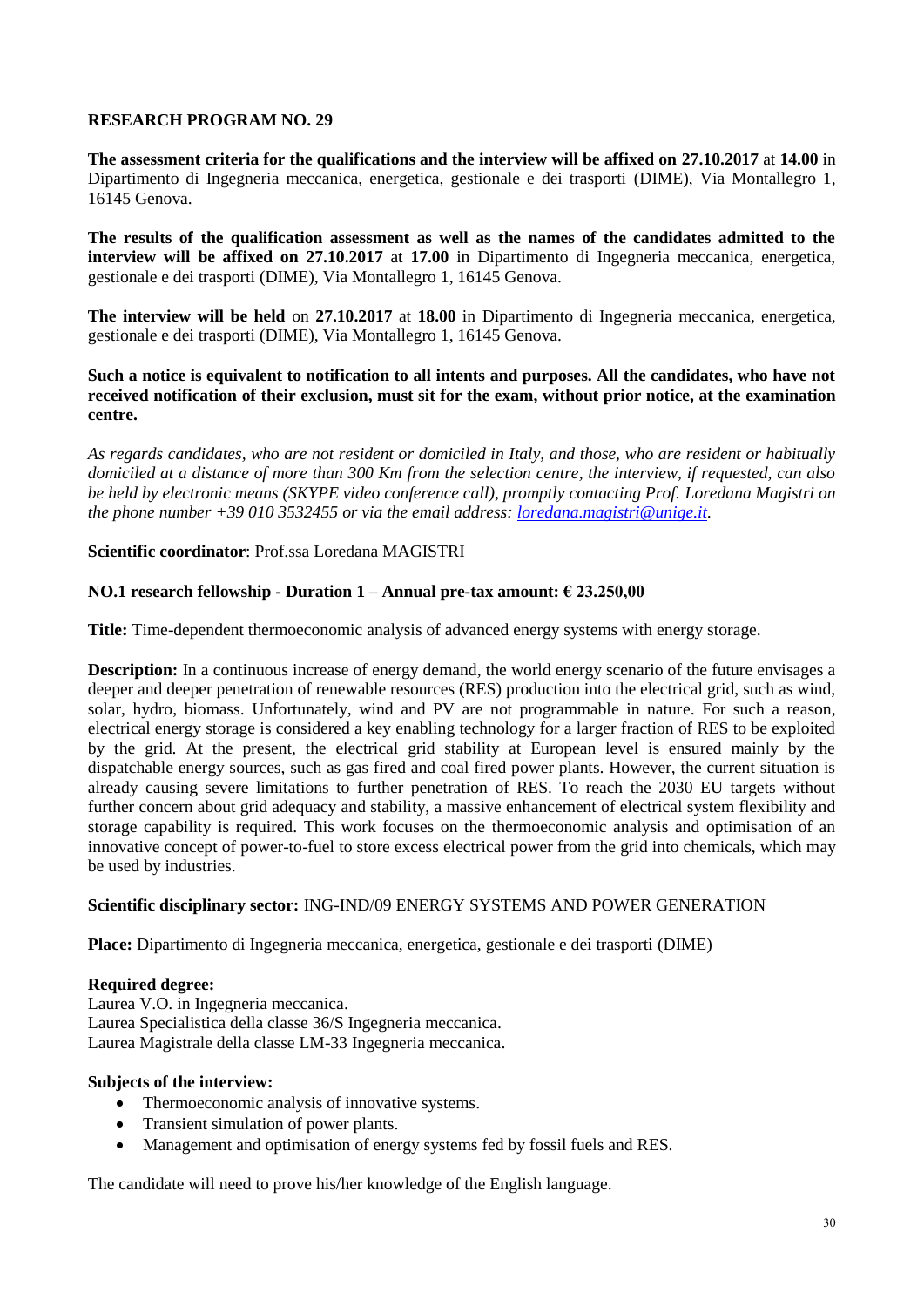**The assessment criteria for the qualifications and the interview will be affixed** on **3.11.2017** at **9.00** in Dipartimento di Ingegneria meccanica, energetica, gestionale e dei trasporti (DIME), Via All'Opera Pia 15a, Genova.

**The results of the qualification assessment as well as the names of the candidates admitted to the interview will be affixed** on **3.11.2017** at **13.00** in Dipartimento di Ingegneria meccanica, energetica, gestionale e dei trasporti (DIME), Via All'Opera Pia 15a, Genova.

**The interview will be held** on **3.11.2017** at **14.00** in Dipartimento di Ingegneria meccanica, energetica, gestionale e dei trasporti (DIME), Via All'Opera Pia 15a, Genova.

## **Such a notice is equivalent to notification to all intents and purposes. All the candidates, who have not received notification of their exclusion, must sit for the exam, without prior notice, at the examination centre.**

*As regards candidates, who are not resident or domiciled in Italy, and those, who are resident or habitually domiciled at a distance of more than 300 Km from the selection centre, the interview, if requested, can also be held by electronic means (SKYPE video conference call), promptly contacting Prof. Luigi Carassale on the phone number +39 010 353 2226 or via the email address: [luigi.carassale@unige.it.](mailto:luigi.carassale@unige.it)*

## **Scientific coordinator**: Prof. Luigi CARASSALE

## **NO.1 research fellowship - Duration 1 – Annual pre-tax amount: € 19.367,00**

**Title:** Setup and execution of experimental mechanical tests for the characterization of mechanical components of gas and steam turbines.

**Description:** The research is in the field of structural dynamics and vibration applied to mechanical components of gas and steam turbines, with particular reference to rotor disks and blades.

The objective in the definition of innovative strategies for design and optimization of mechanical components through the combination of experimental and numerical results.

The activity is essentially experimental and will be carried out in the Blade Dynamics laboratory at Ansaldo Energia, as well as at the University of Genova.

### **Scientific disciplinary sector:** ING-IND/13 APPLIED MECHANICS

**Place:** Dipartimento di Ingegneria meccanica, energetica, gestionale e dei trasporti (DIME)

### **Required degree:**

Laurea Magistrale delle classi: LM-17 Fisica, o LM-20 Ingegneria aerospaziale e astronautica, o LM-23 Ingegneria Civile, o LM-30 Ingegneria energetica e nucleare, o LM-33 Ingegneria meccanica, o LM-34 Ingegneria Navale.

### **Subjects of the interview:**

- Structural dynamics.
- Signal processing.
- Turbomachinery.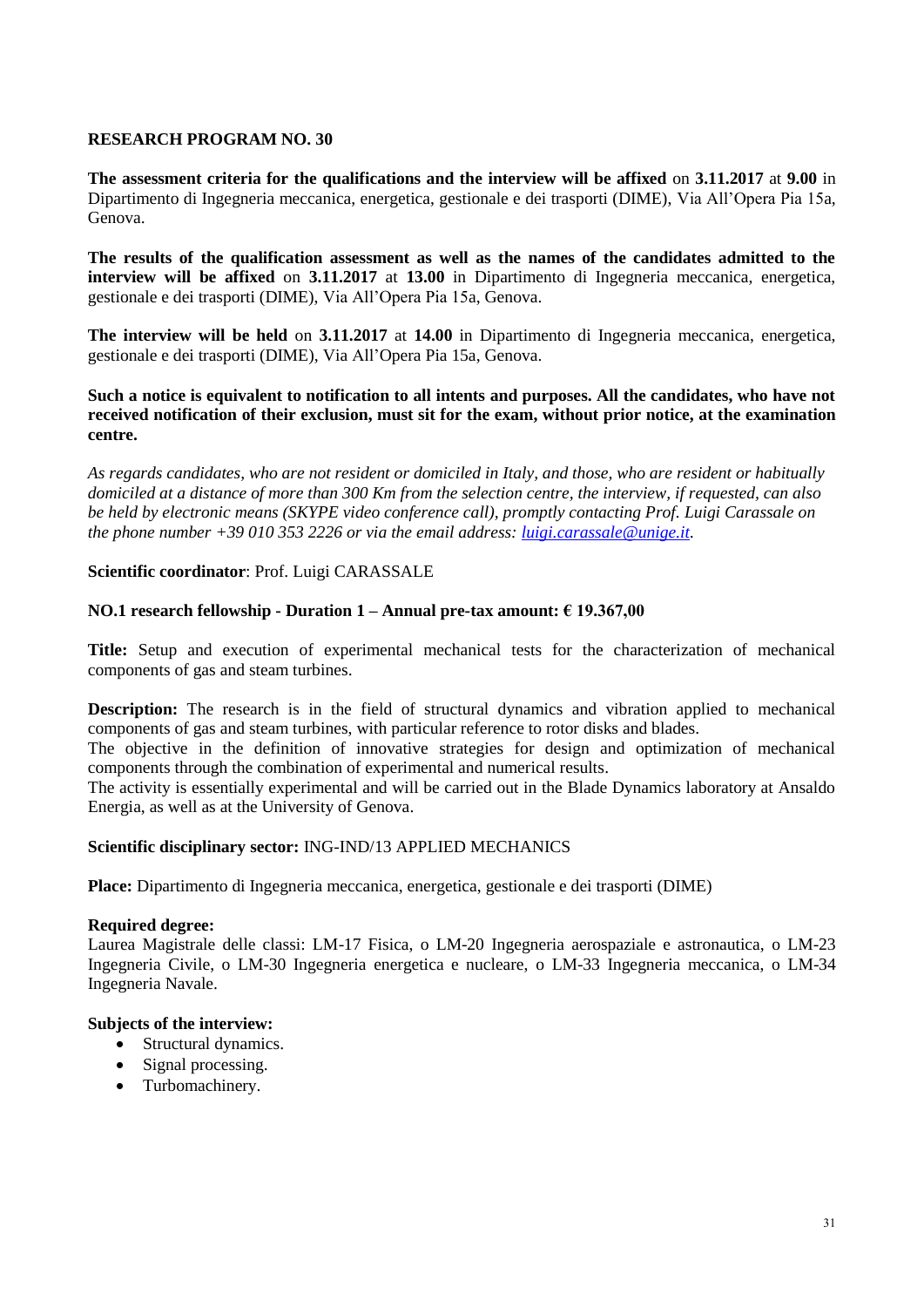**The assessment criteria for the qualifications and the interview will be affixed** on **7.11.2017** at **9.00** in Dipartimento di Ingegneria meccanica, energetica, gestionale e dei trasporti (DIME), sezione MIG, Via All'Opera Pia 15, 16145 Genova.

**The results of the qualification assessment as well as the names of the candidates admitted to the interview will be affixed** on **7.11.2017** at **12.00** in Dipartimento di Ingegneria meccanica, energetica, gestionale e dei trasporti (DIME), sezione MIG, Via All'Opera Pia 15, 16145 Genova.

**The interview will be held** on **7.11.2017** at **16.30** in Dipartimento di Ingegneria meccanica, energetica, gestionale e dei trasporti (DIME), sezione MIG, Via All'Opera Pia 15, 16145 Genova.

**Such a notice is equivalent to notification to all intents and purposes. All the candidates, who have not received notification of their exclusion, must sit for the exam, without prior notice, at the examination centre.**

### **Scientific coordinator**: Prof. Flavio TONELLI

### **NO.1 research fellowship - Duration 1 – Annual pre-tax amount: € 19.367,00**

**Title:** Digital transformation of the italian industrial system and advanced manufacturing tools.

**Description:** With the advent of digitization, the reality of the factory is radically changed and is based on a decentralized configuration with complex architecture where management and control design require analytical and simultaneous synthesis capabilities. The key figure is the system plant engineering or (system integrator) capable of belnding the various ingredients such as technologies, production processes, procedures and practices that are in place and integrate them. We are talking about Digital Factory where the traditional flow of physical manufacturing is associated with a virtualized flow, the only system possible today to manage the complexity of manufacturing companies in all parts of the world. Today, however, the challenge is no longer on the single machine or on multiple machines, but on its integration into the overall system or plant, even in the light of the recent Industry 4.0 paradigm.

### **Scientific disciplinary sector:** ING-IND/17 INDUSTRIAL MECHANICAL PLANTS

**Place:** Dipartimento di Ingegneria meccanica, energetica, gestionale e dei trasporti (DIME)

#### **Required degree:**

Laurea Specialistica della classe 34/S Ingegneria gestionale. Laurea Magistrale della classe LM-31 Ingegneria gestionale.

### **Subjects of the interview:**

- Production Technologies.
- Industrial plants.
- Simulation techniques.
- Enabling technologies Industry 4.0.
- Industrial Sustainability.
- Industrial performance measurement.
- Cost Benefit Analysis and value analysis.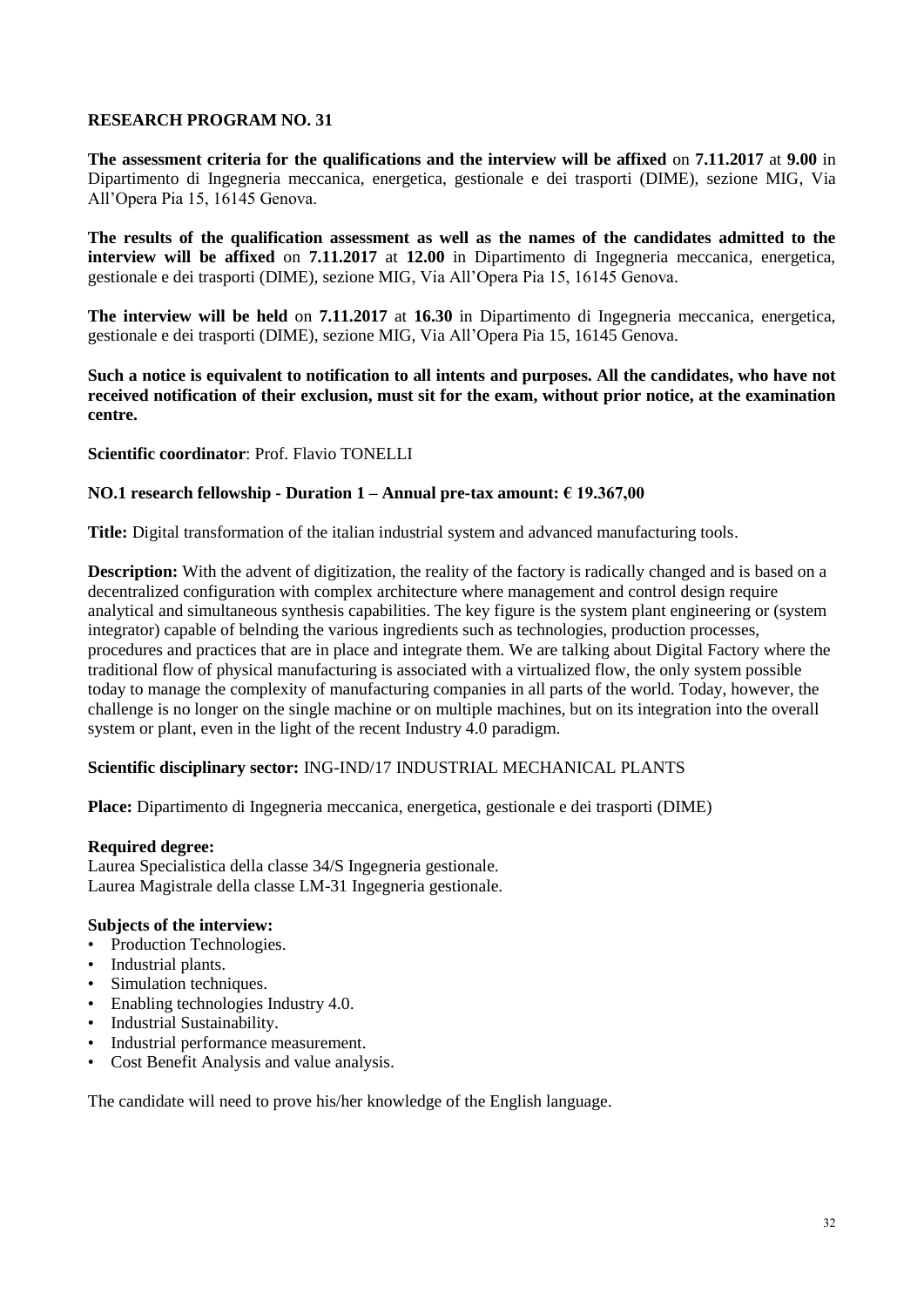**The assessment criteria for the qualifications and the interview will be affixed** on **30.10.2017** at **9.00** in Dipartimento di Informatica, bioingegneria, robotica e ingegneria dei sistemi (DIBRIS), Via Opera Pia 13, Genova.

**The results of the qualification assessment as well as the names of the candidates admitted to the interview will be affixed** on **30.10.2017** at **12.00** in Dipartimento di Informatica, bioingegneria, robotica e ingegneria dei sistemi (DIBRIS), Via Opera Pia 13, Genova.

**The interview will be held** on **30.10.2017** at **15.00** in Dipartimento di Informatica, bioingegneria, robotica e ingegneria dei sistemi (DIBRIS), Via Opera Pia 13, Genova.

**Such a notice is equivalent to notification to all intents and purposes. All the candidates, who have not received notification of their exclusion, must sit for the exam, without prior notice, at the examination centre.**

### **Scientific coordinator**: Prof. Laura PASTORINO

### **NO.1 research fellowship - Duration 1 – Annual pre-tax amount: € 19.367,00**

**Title:** Development and characterization of polymeric and bio polymeric films engineered for the controlled release of bioactive molecules.

**Description:** The development and engineerization of polymeric films is of particular interest in the field of systems for the controlled release of bioactive substances, with possible repercussions on different application areas. Specifically, these systems can find application in pharmaceutical, cosmetic and food industries. The aim of this project is the development of biocompatible and biodegradable systems for the controlled release of naturally occurring antioxidant substances. Such systems will be based on biopolymer hydrogels, obtained by ionotropic gelation, or polymeric membranes, obtained by electrospinning technique. The developed systems will be characterized by a morphological, mechanical and functional point of view.

### **Scientific disciplinary sector:** ING-IND/34 INDUSTRIAL BIOENGINEERING

**Place:** Dipartimento di Informatica, bioingegneria, robotica e ingegneria dei sistemi (DIBRIS)

### **Required degree:**

Laurea Magistrale della classe LM-21 Ingegneria biomedica.

### **Subjects of the interview:**

- Hydrogels.
- Electrostatic self assembly technique.
- Techniques for the chemical-physical characterization of biomaterials.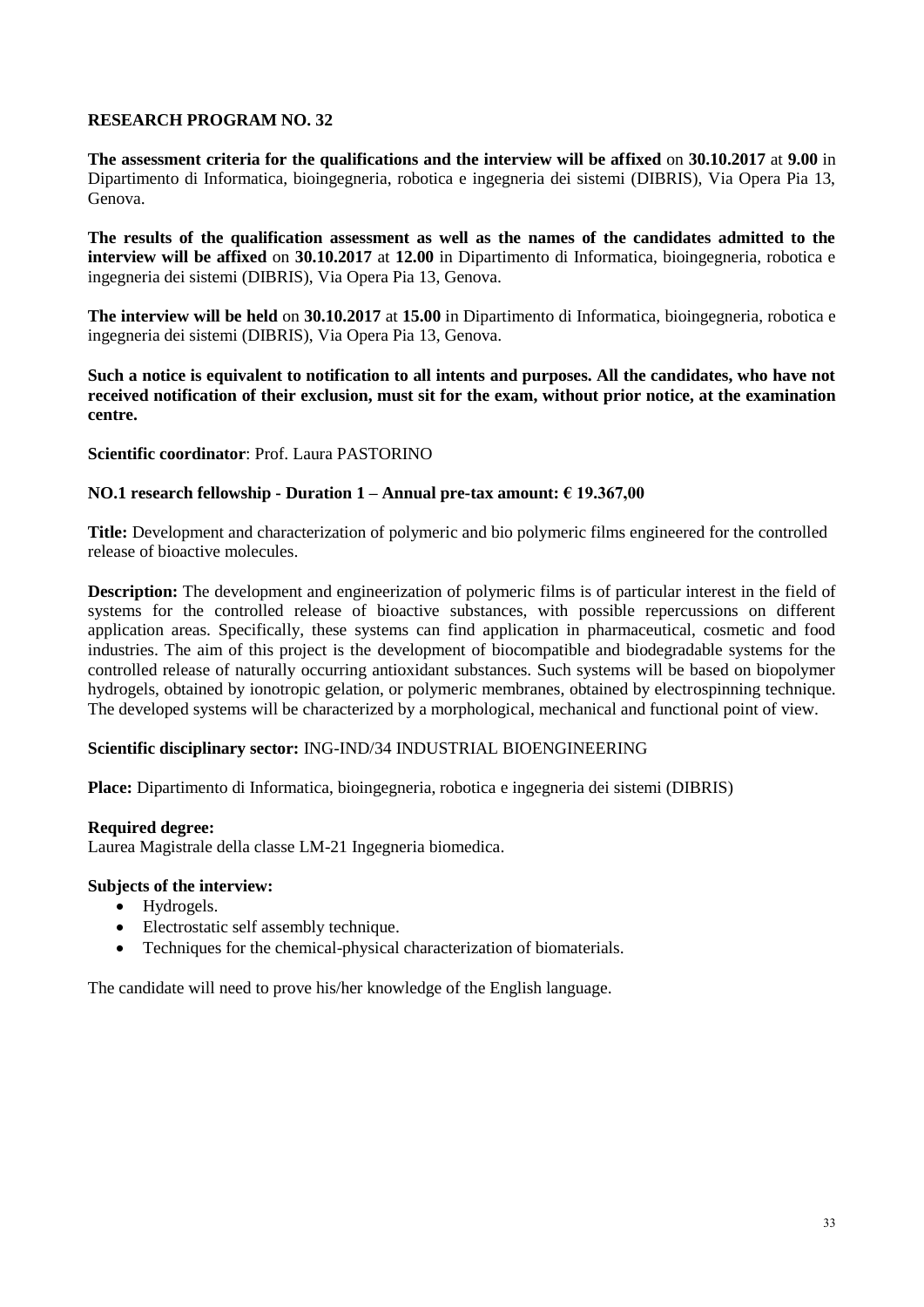**The assessment criteria for the qualifications and the interview will be affixed** on **27.10.2017** at **10.00** in Dipartimento di Ingegneria Navale, Elettrica, Elettronica e delle Telecomunicazioni (DITEN), Via Opera Pia 11a, 16145 Genova.

**The results of the qualification assessment as well as the names of the candidates admitted to the interview will be affixed** on **27.10.2017** at **13.00** in Dipartimento di Ingegneria Navale, Elettrica, Elettronica e delle Telecomunicazioni (DITEN), Via Opera Pia 11a, 16145 Genova.

**The interview will be held** on **27.10.2017** at **16.00** in Dipartimento di Ingegneria Navale, Elettrica, Eettronica e delle Telecomunicazioni (DITEN), Via Opera Pia 11a, 16145 Genova.

**Such a notice is equivalent to notification to all intents and purposes. All the candidates, who have not received notification of their exclusion, must sit for the exam, without prior notice, at the examination centre.**

### **Scientific coordinator**: Prof. Mirco RAFFETTO

### **NO.1 research fellowship - Duration 1 – Annual pre-tax amount: € 19.367,00**

**Title:** Techniques for the reduction of the geometrical dimensions of cavity filters in the VHF band.

**Description:** The purpose of this research project is to study the techniques which can be exploited to reduce the geometric dimensions of cavity filters in the VHF band. After a preliminary part in which the state-oftheart of the topic of interest is analyzed, the study will focus on the techniques which guarantees the best results in terms of insertion loss, constructive simplicity of filters and reduction of geometric dimensions of cavities. A significant part of the research activity will be devoted to the numerical simulation of filters. The outcome of this part will also be evaluated in terms of the capability of the techniques to give filters which can be reliably simulated by using low-performance computers.

### **Scientific disciplinary sector:** ING-INF/02 ELECTROMAGNETIC FIELDS

**Place:** Dipartimento di Ingegneria navale, elettrica, elettronica e delle telecomunicazioni (DITEN)

#### **Required degree:**

Laurea V.O. in Ingegneria Elettronica. Laurea Specialistica della classe 32/S Ingegneria Elettronica. Laurea Magistrale della classe LM-29 Ingegneria Elettronica.

### **Subjects of the interview:**

- Theory of electromagnetic guided waves.
- Resonant cavities.
- Filters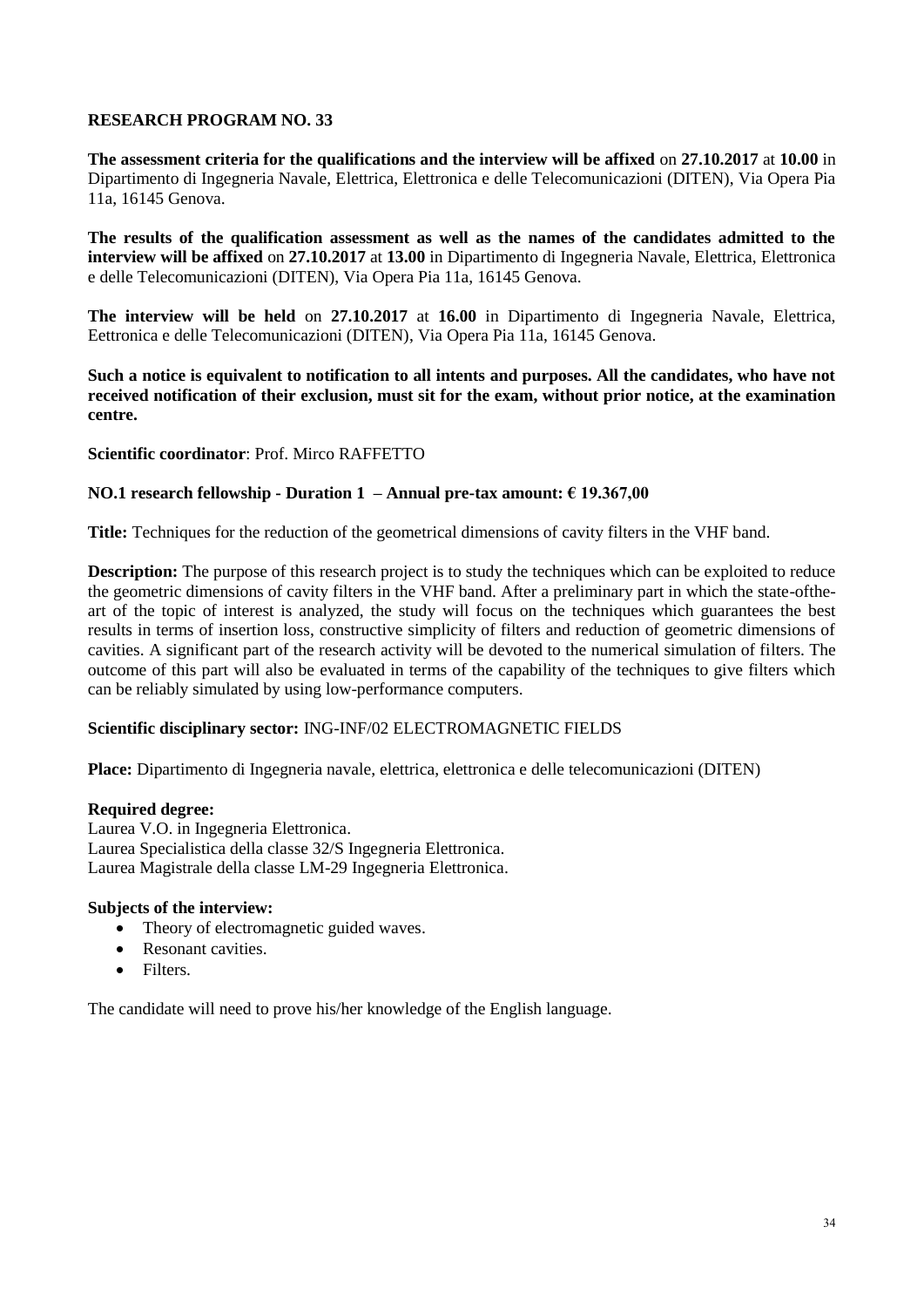**The assessment criteria for the qualifications and the interview will be affixed** 

on **27.10.2017** at **9.00** in Dipartimento di Ingegneria Navale, Elettrica, Elettronica e delle Telecomunicazioni (DITEN), Via Opera Pia 11, 16145 Genova.

on **6.11.2017** at **13.00** in Dipartimento di Ingegneria Navale, Elettrica, Elettronica e delle Telecomunicazioni (DITEN), Via Opera Pia 11, 16145 Genova. \*

**The results of the qualification assessment as well as the names of the candidates admitted to the interview will be affixed** 

on **27.10.2017** at **12.45** in Dipartimento di Ingegneria Navale, Elettrica, Elettronica e delle Telecomunicazioni (DITEN), Via Opera Pia 11, 16145 Genova.

on **6.11.2017** at **16.00** in Dipartimento di Ingegneria Navale, Elettrica, Elettronica e delle Telecomunicazioni (DITEN), Via Opera Pia 11, 16145 Genova. \*

### **The interview will be held**

on **27.10.2017** at **16.15** in Dipartimento di Ingegneria Navale, Elettrica, Elettronica e delle Telecomunicazioni (DITEN), Via Opera Pia 11, 16145 Genova.

on **6.11.2017** at **16.15** in Dipartimento di Ingegneria Navale, Elettrica, Elettronica e delle Telecomunicazioni (DITEN), Via Opera Pia 11, 16145 Genova. \*

### **Such a notice is equivalent to notification to all intents and purposes. All the candidates, who have not received notification of their exclusion, must sit for the exam, without prior notice, at the examination centre.**

*As regards candidates, who are not resident or domiciled in Italy, and those, who are resident or habitually domiciled at a distance of more than 300 Km from the selection centre, the interview, if requested, can also be held by electronic means (SKYPE video conference call), promptly contacting Prof. Gabriele Moser on the phone number +39 0103532190 or via the email address: [gabriele.moser@unige.it.](mailto:gabriele.moser@unige.it)* 

**Scientific coordinator:** Prof. Gabriele MOSER

### **NO.1 research fellowship - Duration 1 – Annual pre-tax amount: € 19.367,00**

**Title**: Supervised change detection techniques for multisensor SAR/multispectral high-resolution data in urban and agricultural areas for the assessment of damage caused by natural disasters.

**Description:** In the framework of environmental risk management, the candidate shall conduct an analysis of the state of the art and shall develop novel methodologies for supervised change detection with multisensor remote sensing data within the following applications:

- monitoring of post-disaster recovery. The technique to be developed will be framed within multitemporal and multisensor (optical/radar) data fusion at very high spatial resolution.

- support to the monitoring of the global indicators in groups C and D of the Sendai Framework for Action. The method will be an extension of the previous one and will be aimed at the discrimination of element-atrisk classes and of their temporal transitions in the area of interest, in order to contribute to the evaluation of their vulnerability.

### **Scientific disciplinary sector:** ING-INF/03 TELECOMMUNICATIONS

**Place:** Dipartimento di Ingegneria navale, elettrica, elettronica e delle telecomunicazioni (DITEN)

### **Required degree:**

Laurea V.O. in: Ingegneria delle telecomunicazioni, o Ingegneria informatica, o Ingegneria elettronica, o Ingegneria biomedica.

Laurea Specialistica delle classi: 26/S Ingegneria biomedica, o 29/S Ingegneria dell'automazione, o 30/S Ingegneria delle telecomunicazioni, o 32/S Ingegneria elettronica, o 35/S Ingegneria informatica.

Laurea Magistrale delle classi: LM-21 Ingegneria biomedica, o LM-25 Ingegneria dell'automazione, o LM-26 Ingegneria della sicurezza, o LM-27 Ingegneria delle telecomunicazioni, o LM-29 Ingegneria elettronica, o LM-32 Ingegneria informatica.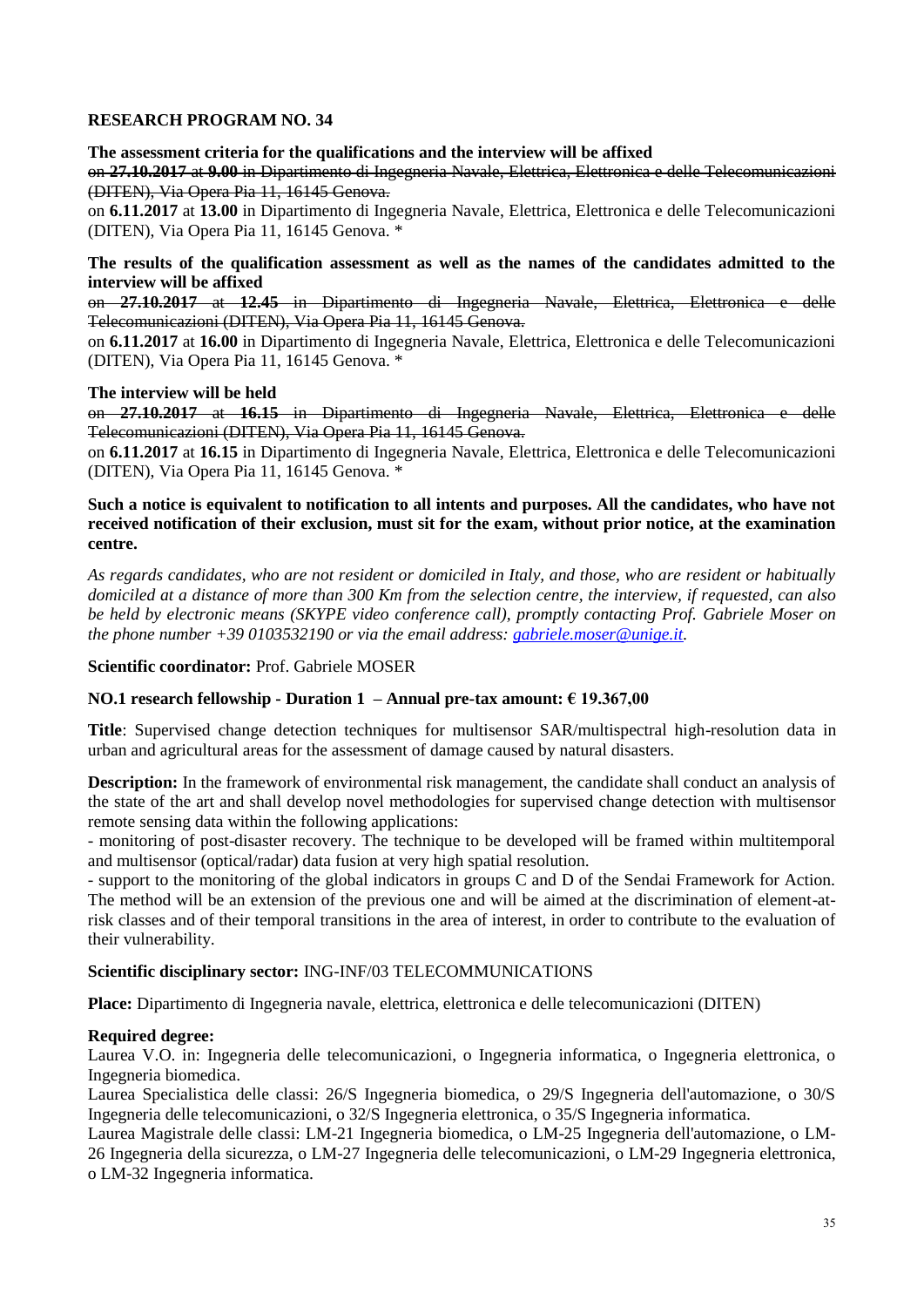# **Subjects of the interview:**

- Image processing.
- Pattern recognition.
- Radar remote sensing.
- Multispectral remote sensing.
- Change detection using remote sensing.
- Damage assessment.

The candidate will need to prove his/her knowledge of the English language.

\* *Timetable for exams modified with Chancellor Decree n. 3826 dated 12/10/2017*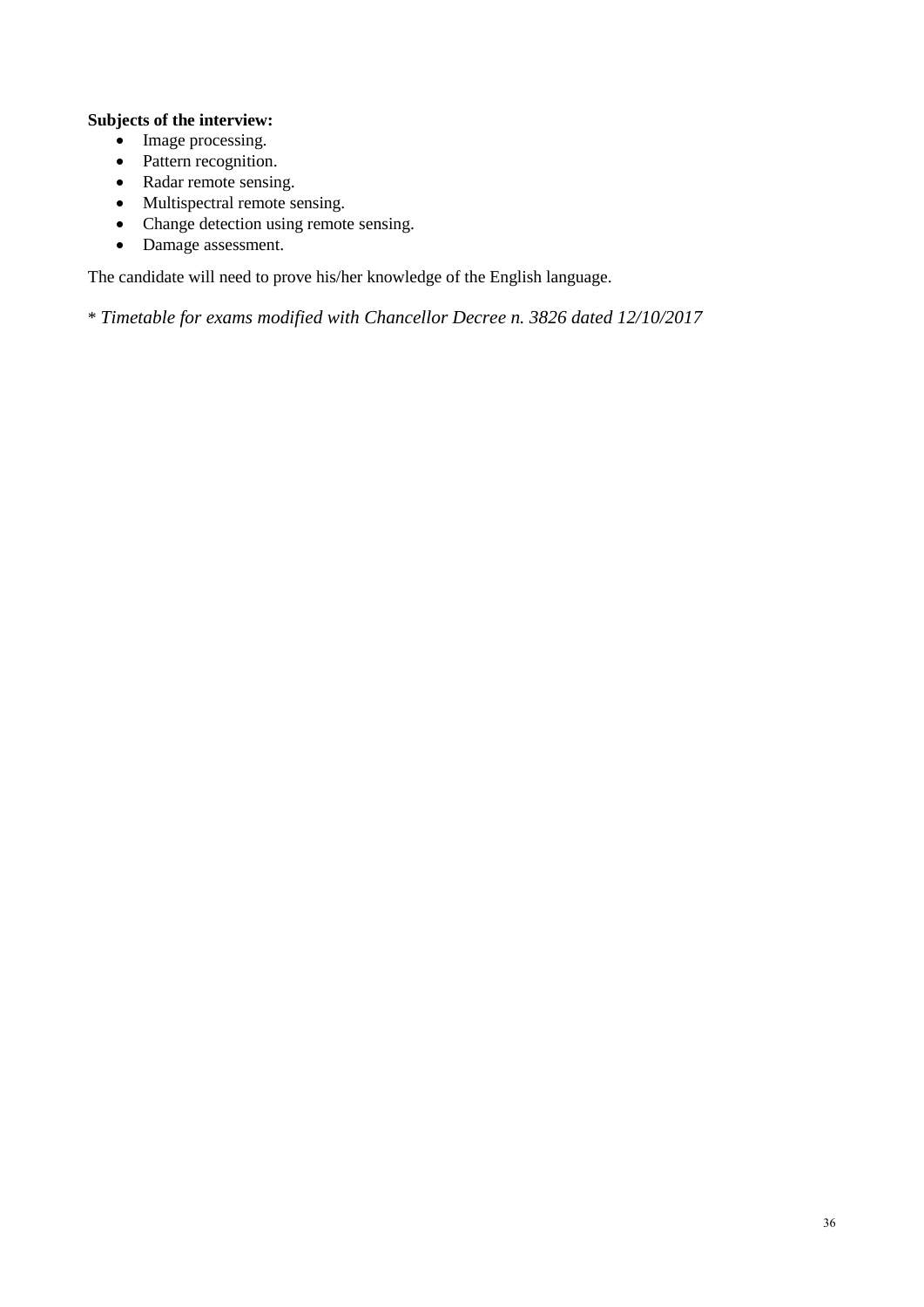**The assessment criteria for the qualifications and the interview will be affixed** on **2.11.2017** at **9.00** in Dipartimento di Ingegneria Navale, Elettrica, Elettronica e delle Telecomunicazioni (DITEN), Via Opera Pia 11, 16145 Genova.

**The results of the qualification assessment as well as the names of the candidates admitted to the interview will be affixed** on **2.11.2017** at **13.00** in Dipartimento di Ingegneria Navale, Elettrica, Elettronica e delle Telecomunicazioni (DITEN), Via Opera Pia 11, 16145 Genova.

**The interview will be held** on **2.11.2017** at **17.00** in Dipartimento di Ingegneria Navale, Elettrica, Elettronica e delle Telecomunicazioni (DITEN), Via Opera Pia 11, 16145 Genova.

**Such a notice is equivalent to notification to all intents and purposes. All the candidates, who have not received notification of their exclusion, must sit for the exam, without prior notice, at the examination centre.**

*As regards candidates, who are not resident or domiciled in Italy, and those, who are resident or habitually domiciled at a distance of more than 300 Km from the selection centre, the interview, if requested, can also be held by electronic means (SKYPE video conference call), promptly contacting Prof. Carlo Regazzoni on the phone number +39 0103532792 or via the email address: [carlo.regazzoni@unige.it.](mailto:carlo.regazzoni@unige.it)*

### **Scientific coordinator**: Prof. Carlo REGAZZONI

## **NO.1 research fellowship - Duration 1 – Annual pre-tax amount: € 19.367,00**

**Title:** Modeling and classification of trajectories of moving objects.

**Description:** Nowadays, the increased demand of security is a particularly relevant need of our society. Therefore, systems able to automatically interpret interactions, both among people and between people and the environment, represent an actual domain of research, which still lack efficient solutions and open problems.

The crowd phenomenon has recently increasingly attracted the attention of worldwide researchers. Different implications related to crowd behavior analysis can be considered, since both technical and social aspect is still under researchers' investigation.

The main objective of the research activity is to study and develop novel signal processing techniques for automatic modeling and classification of trajectories of moving objects.

### **Scientific disciplinary sector:** ING-INF/03 TELECOMMUNICATIONS

**Place:** Dipartimento di Ingegneria navale, elettrica, elettronica e delle telecomunicazioni (DITEN)

### **Required degree:**

Laurea V.O. in: Fisica, o Informatica, o Ingegneria informatica, o Ingegneria biomedica, o Ingegneria delle telecomunicazioni, o Ingegneria elettronica.

Laurea Specialistica delle classi: 20/S Fisica, o 23/S Informatica, o 26/S Ingegneria biomedica, o 29/S Ingegneria dell'automazione, o 30/S Ingegneria delle telecomunicazioni, o 32/S Ingegneria elettronica, o 35/S Ingegneria informatica, o 100/S Tecniche e metodi per la società dell'informazione.

Laurea Magistrale delle classi: LM-17 Fisica, o LM-18 Informatica, o LM-21 Ingegneria biomedica, o LM-25 Ingegneria dell'automazione, LM-26 Ingegneria della sicurezza, o LM-27 Ingegneria delle telecomunicazioni, o LM-29 Ingegneria elettronica, o LM-32 Ingegneria informatica, o LM-66 Sicurezza informatica, o LM-91 Tecniche e metodi per la società dell'informazione.

### **Subjects of the interview:**

- Signal processing techniques.
- Telecommunication systems.
- Artificial intelligence.
- C++ programming language.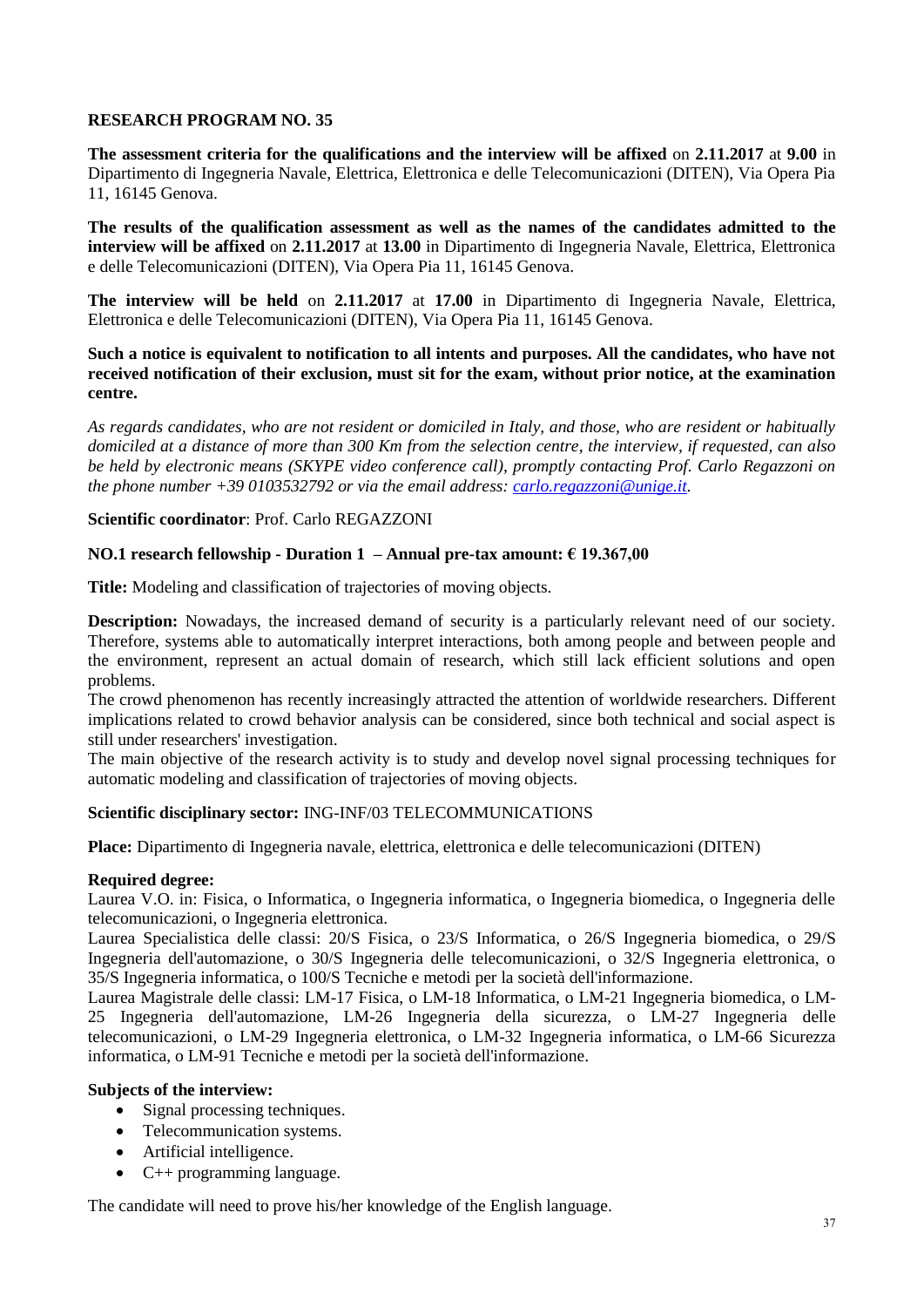**The assessment criteria for the qualifications and the interview will be affixed** on **31.10.2017** at **8.00** in Dipartimento di Informatica, bioingegneria, robotica e ingegneria dei sistemi (DIBRIS), Via Opera Pia 13, Genova.

**The results of the qualification assessment as well as the names of the candidates admitted to the interview will be affixed** on **31.10.2017** at **14.30** in Dipartimento di Informatica, bioingegneria, robotica e ingegneria dei sistemi (DIBRIS), Via Opera Pia 13, Genova.

**The interview will be held** on **31.10.2017** at **15.30** in Dipartimento di Informatica, bioingegneria, robotica e ingegneria dei sistemi (DIBRIS), Via Opera Pia 13, Genova.

**Such a notice is equivalent to notification to all intents and purposes. All the candidates, who have not received notification of their exclusion, must sit for the exam, without prior notice, at the examination centre.**

### **Scientific coordinator**: Prof. Enrico SIMETTI

### **NO.1 research fellowship - Duration 2 – Annual pre-tax amount: € 27.133,00**

**Title:** Development and real time implementation of a control architecture for an autonomous underwater vehicle for dee sea mining exploration.

**Description:** The Interuniversity Research Center ISME is involved in the H2020 ROBUST project that has the aim of developing an autonomous robotic system for the exploration of the deep sea mining sites. In particular, the main objective of the project is the development of a system capable of executing a survey of the seabed, locating the most promising zone and proceeding to an in-situ analysis of possible minerals exploting a laser induced spectroscopy sensor. The aim of the contract is the develop the control algorithms, their simulation and testing on matlab and finally their implementation within the real time software architecture of the project.

### **Scientific disciplinary sector:** ING-INF/04 SYSTEMS AND CONTROL ENGINEERING

**Place:** Centro interuniversitario di ricerca di Sistemi integrati per l'ambiente marino (ISME)

### **Required degree:**

Laurea Magistrale delle classi: LM-25 Ingegneria dell'automazione, o LM-32 Ingegneria informatica

#### **Subjects of the interview:**

- Excellent knowledge of C/C++ programming languages.
- Soft and hard real-time operating systems.
- Concurrent process programming and networked systems.
- Good knowledge of Matlab/Simulink.
- Basic knowledge of robotics.
- Cooperative robotics.
- Guidance & navigation & control schemes.
- Localization schemes.
- Task priority based control techniques.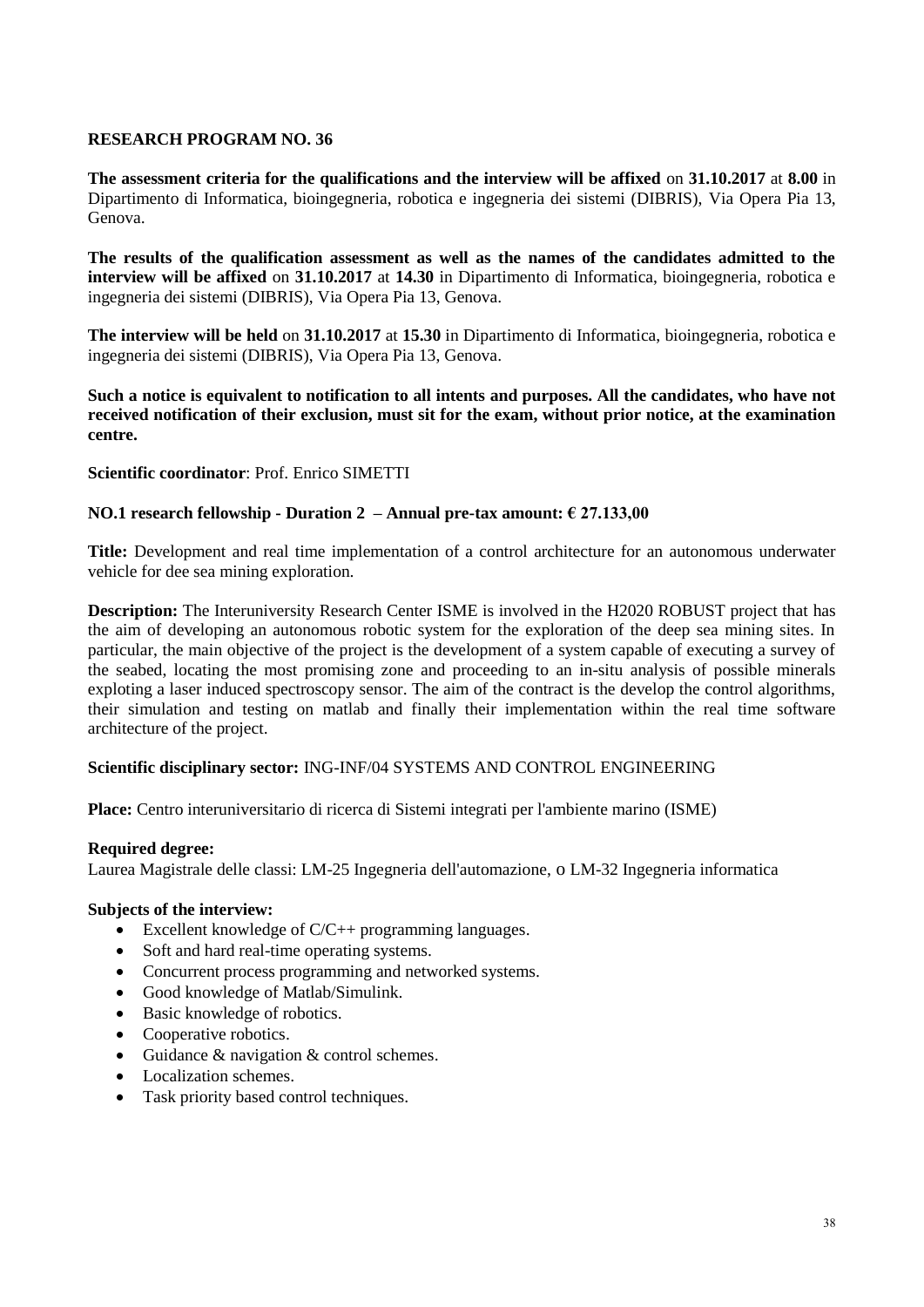**The assessment criteria for the qualifications and the interview will be affixed** on **30.10.2017** at **11.00** in Dipartimento di Informatica, bioingegneria, robotica e ingegneria dei sistemi (DIBRIS), Viale Francesco Causa 13, Genova.

**The results of the qualification assessment as well as the names of the candidates admitted to the interview will be affixed** on **31.10.2017** at **14.00** in Dipartimento di Informatica, bioingegneria, robotica e ingegneria dei sistemi (DIBRIS), Viale Francesco Causa 13, Genova.

**The interview will be held** on **31.10.2017** at **16.00** in Dipartimento di Informatica, bioingegneria, robotica e ingegneria dei sistemi (DIBRIS), Viale Francesco Causa 13, Genova.

### **Such a notice is equivalent to notification to all intents and purposes. All the candidates, who have not received notification of their exclusion, must sit for the exam, without prior notice, at the examination centre.**

*As regards candidates, who are not resident or domiciled in Italy, and those, who are resident or habitually domiciled at a distance of more than 300 Km from the selection centre, the interview, if requested, can also be held by electronic means (SKYPE video conference call), promptly contacting Prof. Gualtiero Volpe on the phone number +39 3204218858 or via the email address: [gualtiero.volpe@unige.it.](mailto:gualtiero.volpe@unige.it)*

### **Scientific coordinator**: Prof. Gualtiero VOLPE

## **NO.1 research fellowship - Duration 1 – Annual pre-tax amount: € 27.133,00**

**Title:** Multimodal interactive systems for supporting arithmetic and geometry learning in primary school.

**Description:** The research activity will concern the design, development, and evaluation of multimodal interactive systems for supporting learning of mathematical concepts (arithmetic and geometry) by primary school children. In the framework of some serious games, such systems will analyse in real-time the motor behaviour of the children and will generate an auditory and/or visual feedback communicating the mathematical concepts the games address. Research will be carried out at the Casa Paganini – InfoMus research centre of DIBRIS in a multidisciplinary context where interaction with pedagogues, psychologists, psychophysicists, and teachers is required. Moreover, research can also encompass the development of systems that can adapt to the reduced capabilities of visual impaired children.

### **Scientific disciplinary sector:** ING-INF/05 INFORMATION PROCESSING SYSTEMS

**Place:** Dipartimento di Informatica, bioingegneria, robotica e ingegneria dei sistemi (DIBRIS)

### **Required degree:**

Laurea V.O. in Ingegneria Informatica. Laurea Specialistica della classe 35/S Ingegneria informatica. Laurea Magistrale della classe LM-32 Ingegneria Informatica.

#### **Subjects of the interview:**

State-of-the-art in multimodal interactive systems, techniques for real-time analysis of human full-body movement, techniques for real-time analysis of intra- and interpersonal synchronization in motoric tasks, hardware and software platforms for real-time analysis of multisensory signals, with particular reference to the EyesWeb XMI platform.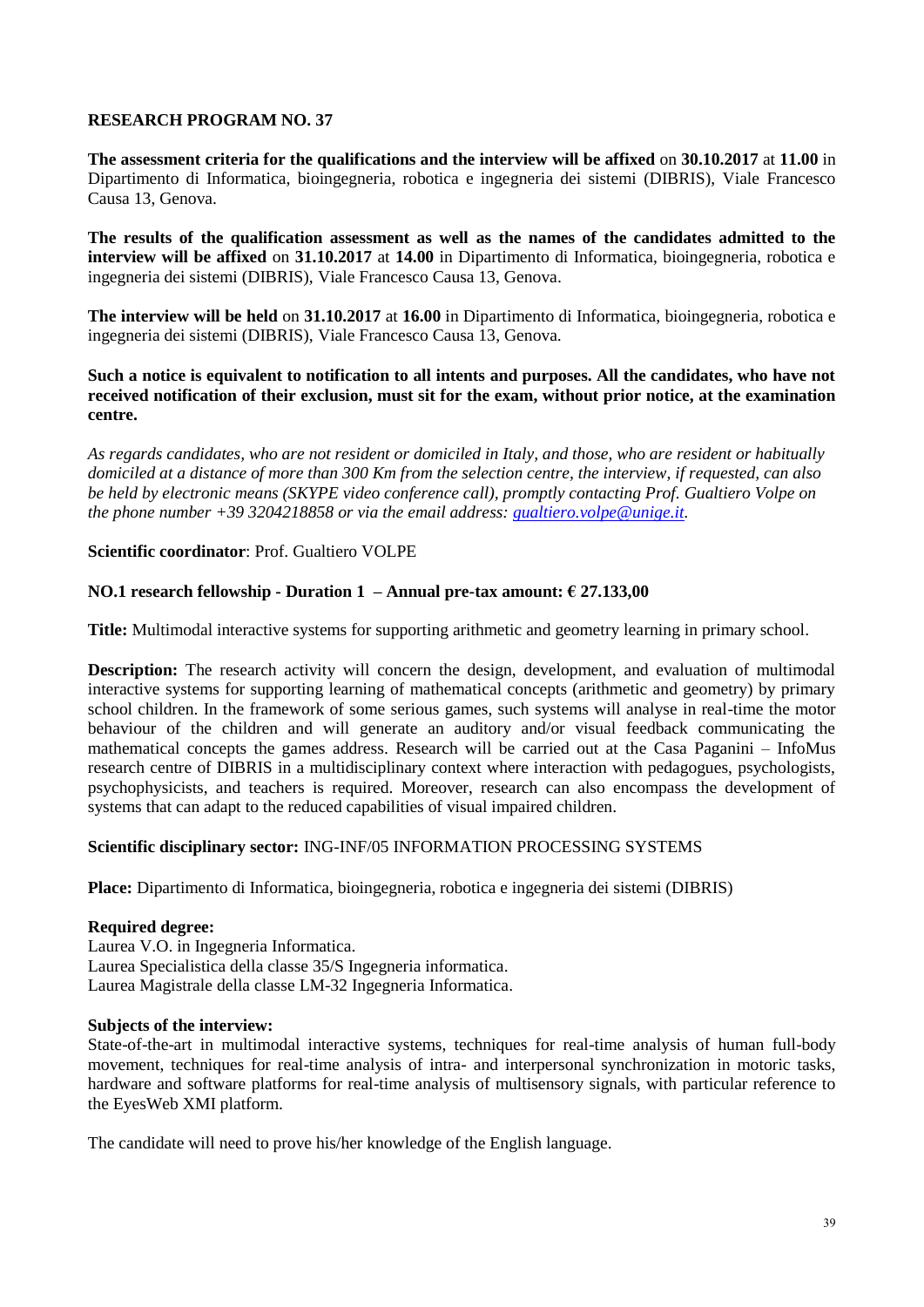**The assessment criteria for the qualifications and the interview will be affixed** on **30.10.2017** at **8.00** in Dipartimento di Informatica, bioingegneria, robotica e ingegneria dei sistemi (DIBRIS), Via Opera Pia 13, 16145 Genova.

**The results of the qualification assessment as well as the names of the candidates admitted to the interview will be affixed** on **30.10.2017** at **14.30** in Dipartimento di Informatica, bioingegneria, robotica e ingegneria dei sistemi (DIBRIS), Via Opera Pia 13, 16145 Genova.

**The interview will be held** on **30.10.2017** at **17.00** in Dipartimento di Informatica, bioingegneria, robotica e ingegneria dei sistemi (DIBRIS), Via Opera Pia 13, 16145 Genova.

**Such a notice is equivalent to notification to all intents and purposes. All the candidates, who have not received notification of their exclusion, must sit for the exam, without prior notice, at the examination centre.**

**Scientific coordinator**: Prof. Fulvio MASTROGIOVANNI

### **NO.1 research fellowship - Duration 1 – Annual pre-tax amount: € 23.250,00**

**Title:** Methods and algorithms for human-robot cooperation in industry settings.

**Description:** The aims of this research activity are the design and development of techniques for humanrobot cooperation in industry settings. The selected candidate will have to design knowledge-based and planning systems allowing a robot and a human to cooperate in order to meet a given objective, e.g., a cooperative assembly of a given piece. The work to be done will include:

- 1. The design and the implementation of human-robot cooperation models.
- 2. The unfolding and the monitoring of such cooperation using appropriate sensing and knowledge representation techniques.
- 3. The adaptation of such cooperation models over time.

#### **Scientific disciplinary sector:** ING-INF/05 INFORMATION PROCESSING SYSTEMS

**Place:** Dipartimento di Informatica, bioingegneria, robotica e ingegneria dei sistemi (DIBRIS)

#### **Required degree:**

Laurea Magistrale delle classi: LM-25 Ingegneria dell'automazione, o LM-32 Ingegneria Informatica.

#### **Subjects of the interview:**

- Knowledge representation techniques.
- Ontologies.
- Automated reasoning systems.
- Software architectures for robots.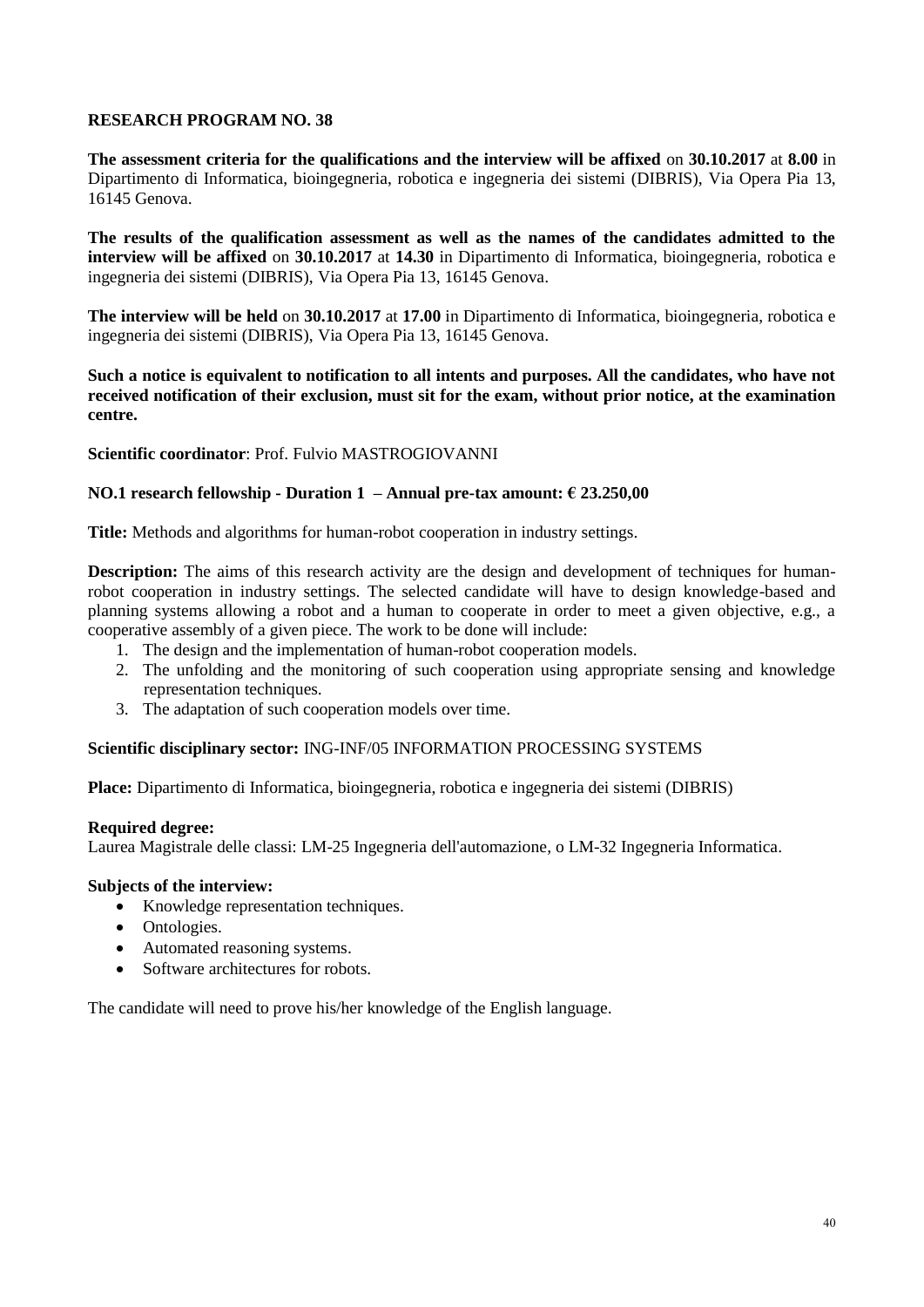**The assessment criteria for the qualifications and the interview will be affixed** on **27.11.2017** at **9.00** in Dipartimento di Informatica, bioingegneria, robotica e ingegneria dei sistemi (DIBRIS), Via Opera Pia 13, 16145 Genova.

**The results of the qualification assessment as well as the names of the candidates admitted to the interview will be affixed** on **27.11.2017** at **13.00** in Dipartimento di Informatica, bioingegneria, robotica e ingegneria dei sistemi (DIBRIS), Via Opera Pia 13, 16145 Genova.

**The interview will be held** on **27.11.2017** at **14.00** in Dipartimento di Informatica, bioingegneria, robotica e ingegneria dei sistemi (DIBRIS), Via Opera Pia 13, 16145 Genova.

**Such a notice is equivalent to notification to all intents and purposes. All the candidates, who have not received notification of their exclusion, must sit for the exam, without prior notice, at the examination centre.**

### **Scientific coordinator**: Prof. Pierpaolo BAGLIETTO

### **NO.1 research fellowship - Duration 1 – Annual pre-tax amount: € 19.367,00**

**Title**: Design and development of computer platforms for data and service distribution and mashup in the domain of the Logistics.

**Description:** The research will be organized in the following activities:

- 1. Study of the state of the art and in the field of Computer Platforms for the deployment and management of data composition, data distribution, service and data mashup in the domain of Logistics.
- 2. Analysis and specification of case studies in related to the Port of Genoa Logistic Hub and to the Italian "National Platform for Logistics".
- 3. Execution of tests and trials of the Computer Platform in order to validate it both at the functional and performance levels.

## **Scientific disciplinary sector:** ING-INF/ INFORMATION PROCESSING SYSTEMS

**Place:** Centro Interuniversitario sull'Ingegneria delle Piattaforme Informatiche (CIPI)

#### **Required degree:**

Laurea Magistrale delle classi: LM-27 Ingegneria delle telecomunicazioni, o LM-29 Ingegneria elettronica, o LM-32 Ingegneria informatica.

### **Subjects of the interview:**

Java programming in the JEE and JSLEE frameworks. Design and development of distributed software applications based on SIP protocols and Web Services. Standards and paradigms for system integration at the application level. Open Protocols, platforms and standards in the field of Internet of Things and of the Service Composition. Platforms for virtualization and their scalability issues.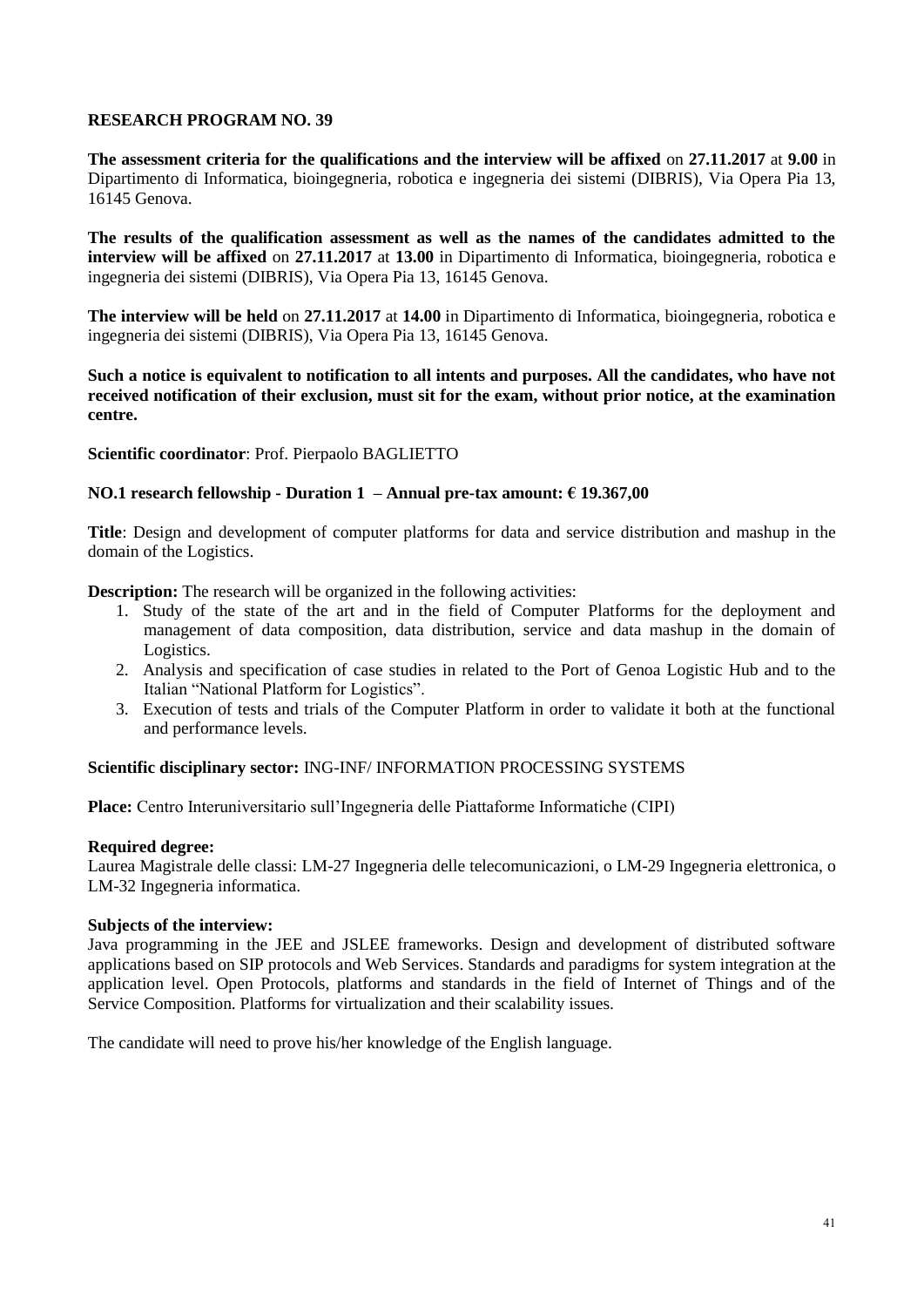**The assessment criteria for the qualifications and the interview will be affixed** on **31.10.2017** at **8.00** in Dipartimento di Informatica, bioingegneria, robotica e ingegneria dei sistemi (DIBRIS), Via Opera Pia 13, Genova.

**The results of the qualification assessment as well as the names of the candidates admitted to the interview will be affixed** on **31.10.2017** at **12.00** in Dipartimento di Informatica, bioingegneria, robotica e ingegneria dei sistemi (DIBRIS), Via Opera Pia 13, Genova.

**The interview will be held** on **31.10.2017** at **15.00** in Dipartimento di Informatica, bioingegneria, robotica e ingegneria dei sistemi (DIBRIS), Via Opera Pia 13, Genova.

**Such a notice is equivalent to notification to all intents and purposes. All the candidates, who have not received notification of their exclusion, must sit for the exam, without prior notice, at the examination centre.**

### **Scientific coordinator**: Prof. Mauro GIACOMINI

### **NO.1 research fellowship - Duration 1 – Annual pre-tax amount: € 27.133,00**

**Title:** Advanced therapy monitoring system for HIV+ patients and support system for antiretroviral medication prescription.

**Description:** The project relates to HSSP-based services for automated sharing of clinical data to monitor the therapeutic efficacy /adverse events of anti-HIV drugs. A prescription support system will be developed to suggest the most appropriate therapy to physicians, according to international guidelines applied to patient clinical data. The clinical data of interest will be made available in a standardized way by the major regional collectors. Another application to be developed is the monitoring of vaccine coverage of immunodepressive patients. The system will connect to the vaccine registry to have a complete list of all vaccinations made by patients in real time. The platform will have to manage the rescue of individual patient vaccinations through the management of anonymous identification.

### **Scientific disciplinary sector:** ING-INF/06 ELECTRONIC AND INFORMATICS BIOENGINEERING

**Place:** Dipartimento di Informatica, bioingegneria, robotica e ingegneria dei sistemi (DIBRIS)

### **Required degree:**

Laurea V.O. in Ingegneria biomedica. Laurea Specialistica della classe 26/S Ingegneria biomedica. Laurea Magistrale della classe LM-21 Ingegneria biomedica.

# **Subjects of the interview:**

- Standard elements in medical informatics.
- Modelling instruments for web services.
- Instruments for design and setting up of coordinated groups of standard services according to the HSSP schema.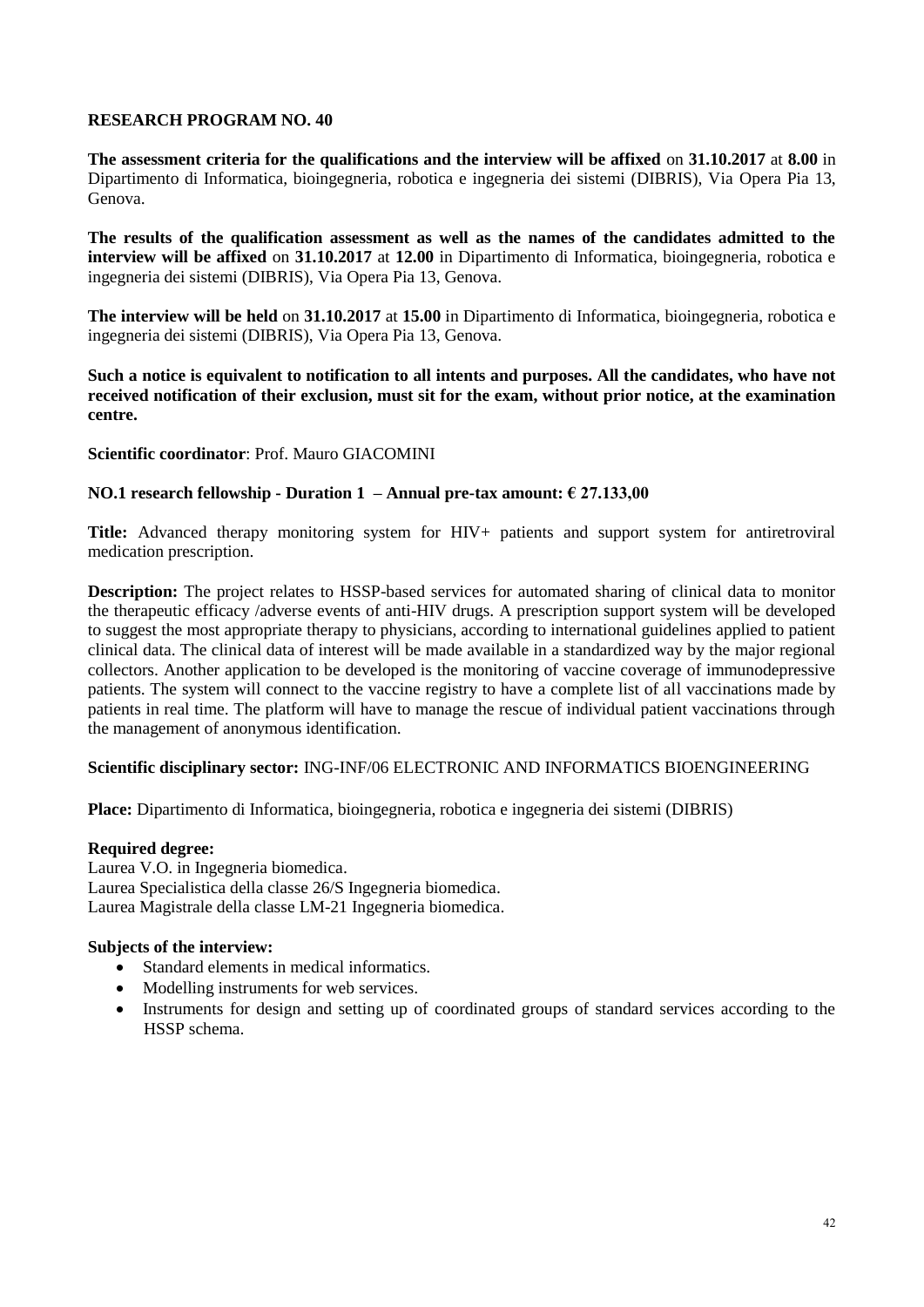**The assessment criteria for the qualifications and the interview will be affixed** on **27.10.2017** at **9.00** in Dipartimento di Informatica, bioingegneria, robotica e ingegneria dei sistemi (DIBRIS), Via Opera Pia 13, Genova.

**The results of the qualification assessment as well as the names of the candidates admitted to the interview will be affixed** on **27.10.2017** at **12.00** in Dipartimento di Informatica, bioingegneria, robotica e ingegneria dei sistemi (DIBRIS), Via Opera Pia 13, Genova.

**The interview will be held** on **27.10.2017** at **12.30** in Dipartimento di Informatica, bioingegneria, robotica e ingegneria dei sistemi (DIBRIS), Via Opera Pia 13, Genova.

**Such a notice is equivalent to notification to all intents and purposes. All the candidates, who have not received notification of their exclusion, must sit for the exam, without prior notice, at the examination centre.**

**Scientific coordinator**: Prof. Vittorio SANGUINETI

### **NO.1 research fellowship - Duration 1 – Annual pre-tax amount: € 19.367,00**

**Title:** Robot rehabilitation inspired by the mechanisms of physical interpersonal interaction.

**Description:** During a rehabilitation exercise, therapist and patient establish a form of collaboration based on physical (sensorimotor) interaction. Collaboration aims at maximising recovery while keeping therapist's contribution to a minimum. This situation can be modelled in terms of shared control and game theory. To model such interaction would allow to build a physical replica (a robot capable of establishing optimal forms of collaboration). The objective of this research is to model the process through which two individuals develop optimal forms of collaboration, and to translate it into a control scheme aimed at developing a robot with comparable 'collaborative' capabilities.

### **Scientific disciplinary sector:** ING-INF/06 ELECTRONIC AND INFORMATICS BIOENGINEERING

**Place:** Dipartimento di Informatica, bioingegneria, robotica e ingegneria dei sistemi (DIBRIS)

#### **Required degree:**

Laurea V.O. in Ingegneria biomedica. Laurea Specialistica della classe 26/S Ingegneria biomedica. Laurea Magistrale della classe LM-21 Ingegneria biomedica.

### **Subjects of the interview:**

- Computational models of motor control and of physical interpersonal interaction.
- Differential game theory, Nash equilibria and fictive play.
- Programming of robotic systems and haptic interfaces.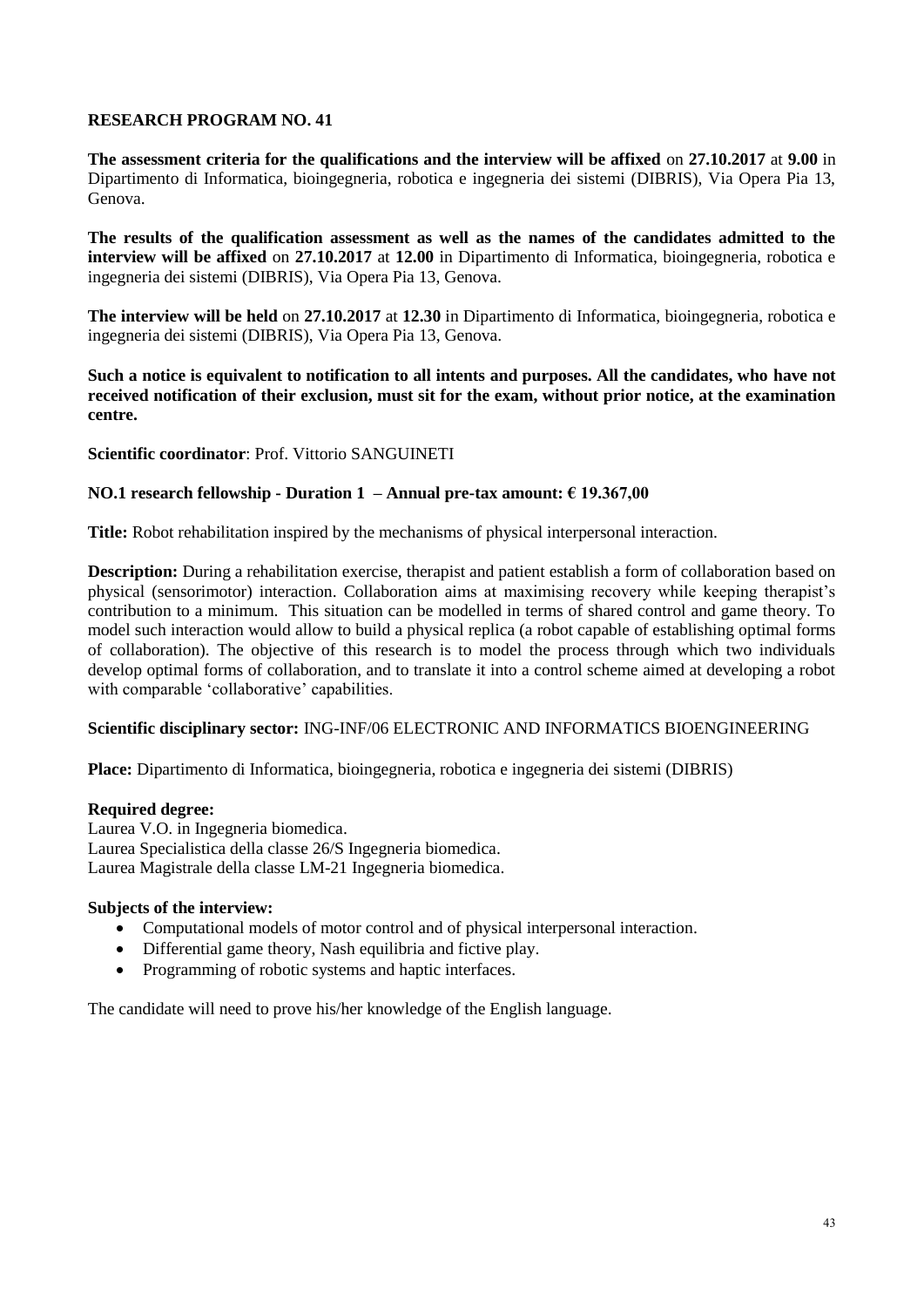**The assessment criteria for the qualifications and the interview will be affixed** on **6.11.2017** at **9.00** in Dipartimento di Informatica, bioingegneria, robotica e ingegneria dei sistemi (DIBRIS), Via Opera Pia 13, Genova.

**The results of the qualification assessment as well as the names of the candidates admitted to the interview will be affixed** on **6.11.2017** at **12.00** in Dipartimento di Informatica, bioingegneria, robotica e ingegneria dei sistemi (DIBRIS), Via Opera Pia 13, Genova.

**The interview will be held** on **6.11.2017** at **12.30** in Dipartimento di Informatica, bioingegneria, robotica e ingegneria dei sistemi (DIBRIS), Via Opera Pia 13, Genova.

### **Such a notice is equivalent to notification to all intents and purposes. All the candidates, who have not received notification of their exclusion, must sit for the exam, without prior notice, at the examination centre.**

*As regards candidates, who are not resident or domiciled in Italy, and those, who are resident or habitually domiciled at a distance of more than 300 Km from the selection centre, the interview, if requested, can also be held by electronic means (SKYPE video conference call), promptly contacting Prof. Paolo Massobrio on the phone number +39 0103532761 or via the email address: [paolo.massobrio@unige.it.](mailto:paolo.massobrio@unige.it)*

## **Scientific coordinator**: Prof. Paolo MASSOBRIO

## **NO. 2 research fellowships - Duration 1 – Annual pre-tax amount: € 19.367,00**

**Title:** Advanced software tools for data analysis of multi-well high-density MEA system.

**Description:** The research is part of wider project for the development of a multi-well device for noninvasive in-vitro drug discovery. The tool will consist of 24 wells, each integrating the 3Brain's highresolution chip featuring 4096 microsensors capable to record spiking activity from thousands of neurons. Wells will host neuronal networks obtained from human-derived iPS cells and forming a so-called "minibrain", a simplified model of the brain that can be studied to find treatments for neurodegenerative diseases. The current research package focuses on developing sophisticated software tools to acquire electrophysiological data from neurons and to provide statistical and data reduction methods that extrapolate meaningful information.

### **Scientific disciplinary sector:** ING-INF/06 ELECTRONIC AND INFORMATICS BIOENGINEERING

**Place:** Dipartimento di Informatica, bioingegneria, robotica e ingegneria dei sistemi (DIBRIS)

### **Required degree:**

Laurea Magistrale delle classi: LM-17 Fisica, o LM-18 Informatica, o LM-21 Ingegneria biomedica, o LM-32 Ingegneria informatica, o LM-44 Modellistica matematico-fisica per l'ingegneria.

### **Subjects of the interview:**

- Multi-channels acquisition systems.
- Methods and software techniques for data management and neural signal analysis.
- Information theory and statistical inference.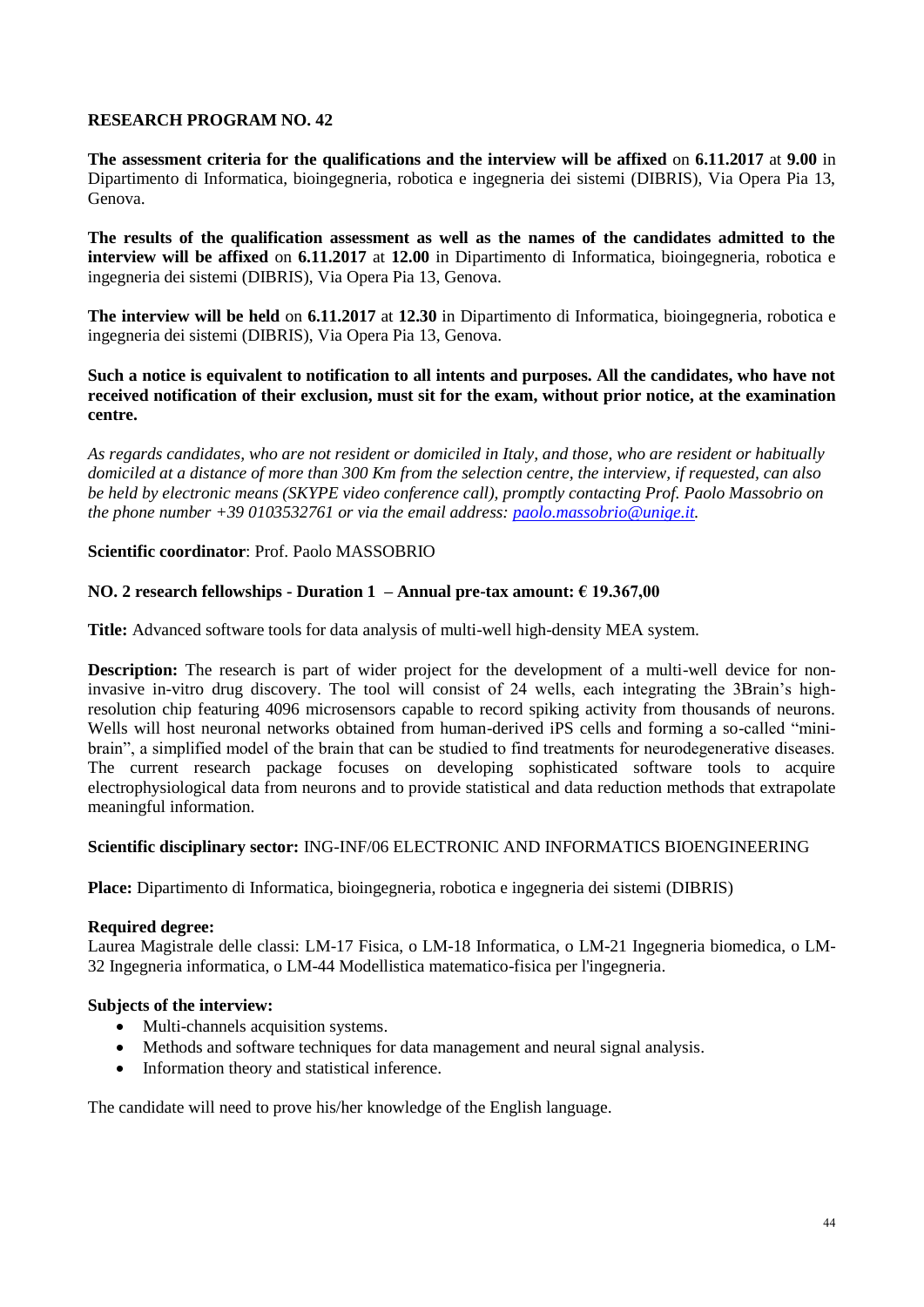# **SCIENTIFIC DISCIPLINARY AREA: ECONOMICS AND STATISTICS**

## **RESEARCH PROGRAM NO. 43**

**The assessment criteria for the qualifications and the interview will be affixed** on **27.10.2017** at **9.00** in Dipartimento di Economia (DIEC), Via Vivaldi 5, 16126 Genova.

**The results of the qualification assessment as well as the names of the candidates admitted to the interview will be affixed on 27.10.2017** at 12.00 in Dipartimento di Economia (DIEC), Via Vivaldi 5, 16126 Genova.

**The interview will be held** on **27.10.2017** at **12.30** in Dipartimento di Economia (DIEC), Via Vivaldi 5, 16126 Genova.

**Such a notice is equivalent to notification to all intents and purposes. All the candidates, who have not received notification of their exclusion, must sit for the exam, without prior notice, at the examination centre.**

**Scientific coordinator**: Prof. Barbara CAVALLETTI

### **NO.1 research fellowship - Duration 1 – Annual pre-tax amount: € 19.367,00**

**Title:** Cost-Benefit analysis and economic evaluation of ecosystem services in Marine Protected Areas.

**Description:** According to the Millennium Ecosystem Assessment, in the last fifty years humans have changed ecosystems more rapidly and extensively than in any comparable period of time in human history. These changes, partly necessary to meet the rapidly growing demand for goods and services, have brought about gains in human well-being and economic development, but at growing costs in the form of degradation of many ecosystem services.

The research project is aimed at identifying procedures and fundamentals to carry out an environmental accounting analysis, capable of accounting for the economic value of an environmental asset and of those ecosystems that can preserve it, with a special reference to the Natural Marine Reserves in Italy. The final objective is to define an instrument that, using cost/benefit analysis methods and taking into account local peculiarities, could suggest optimal management policies.

### **Scientific disciplinary sector:** SECS-P/03 PUBLIC ECONOMICS

**Place:** Dipartimento di Economia (DIEC)

### **Required degree:**

Dottorato di ricerca in Economia e finanza pubblica.

#### **Subjects of the interview:**

- Methodological aspects of evaluation techniques for environmental accounting with specific reference to the evaluation of the ecosystem services (SE) of a Marine Protected Area.
- Shared and social value of ES and public policy alternatives. Analysis of the SE in terms of market failures in the presence of externalities related to the mismatch between private and public benefits (or costs).
- Appropriate valuation approach in different contexts to guide policy decision process that integrates ecosystem services into it (Contingent Valuation, Choice Experiment and Deliberative techniques).